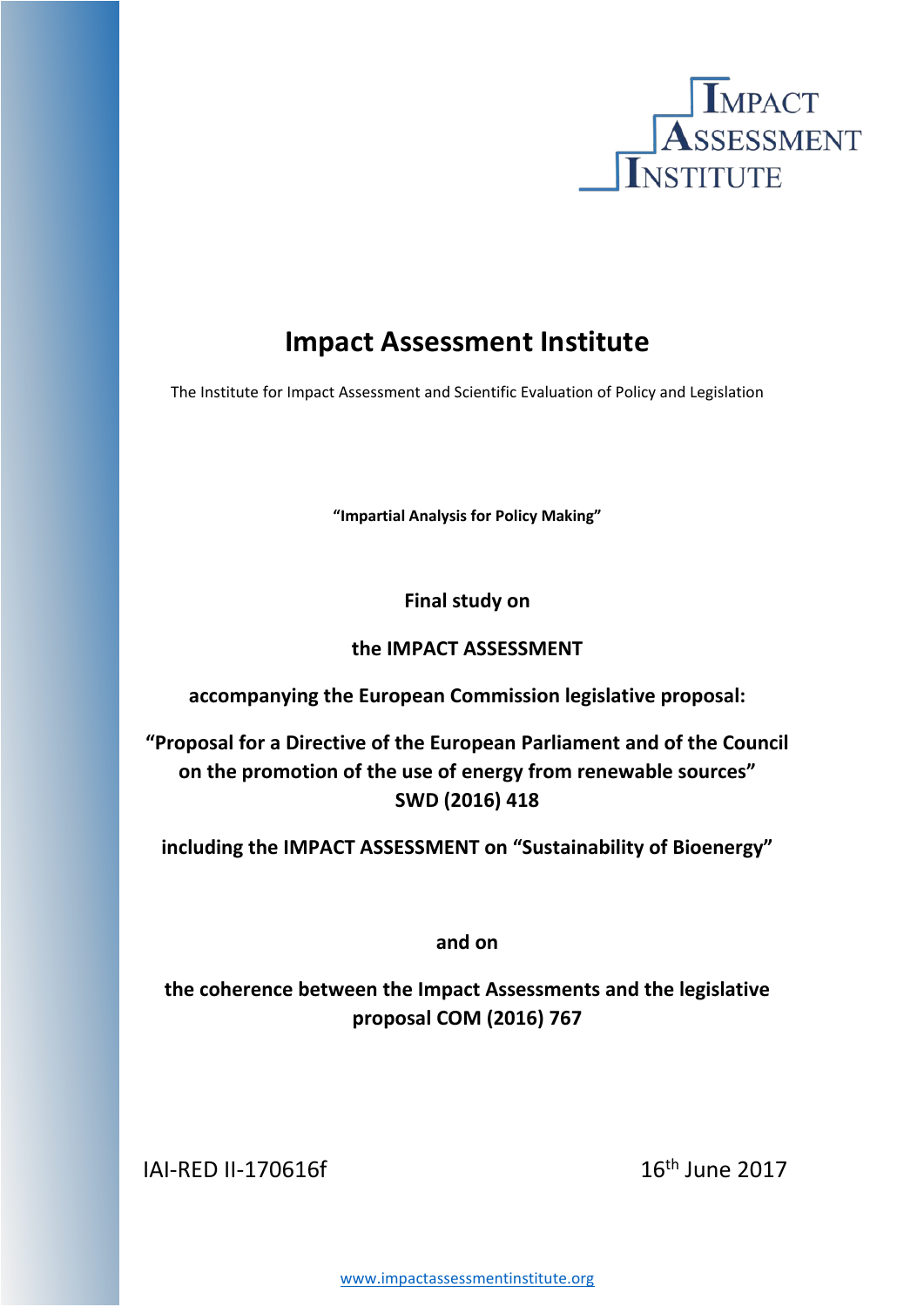# <span id="page-1-0"></span>Main Findings

The Proposal for a Directive on the Promotion of the Use of Energy from Renewable Sources (recast) is part of an interdependent package of energy legislation. This IAI study scrutinises the Impact Assessments on renewable energy and bioenergy accompanying that proposal, and their coherence with the proposal in the context of the full legislative package. A number of significant shortcomings in the evidence have been identified, which severely weaken the foundation for this part of the EU's energy policy:

- Absent a positive opinion from the Regulatory Scrutiny Board, adopting the legislative proposal contravenes the written provisions of the Better Regulation Agenda, with insufficient justification provided of the decision to override this requirement.
- Expanding on the conclusion from previous IAI studies, the lack of availability for scrutiny of the models used to calculate macroeconomic parameters, ILUC and effects of alternative fuel policies is very serious, undermining the legitimacy of the results.
- The assessments of policy options for RES-E, RES-H&C and RES-T lack coherent evaluation parameters and do not present consistent comparable analysis.
- If the Reference Scenario is the assumed baseline, evidence indicates that the 27% renewable energy target for 2030 would likely be achieved with already planned legislative measures. This calls into question the value of the directive in the context of the target.
- Conversely, achievement of the Reference and other Scenarios is uncertain, depending on continued on-top investment in renewable energy capacity without the incentive of a sufficiently high ETS allowance price and without equivalent non-renewable capacity being retired to compensate.
- The analysis of the options for meeting the 27% target in 2030 suffers from the fundamental conflict between the "binding" EU target and the lack of binding national targets, undermining the coherence of the package.
- The Impact Assessment presents evidence that biogenic emissions of certain harvested biomass are substantial, but the sustainability criteria in the legislative proposal may not be sufficient to ensure reduced total emissions (supply chain plus biogenic) in the short to medium term.
- The policy to cap food-based biofuels for transport was assumed without supporting analysis and does not differentiate between actual GHG performance of biofuels (including ILUC). Similarly, the Annex IX list of feedstocks not subject to the cap was not supported by evidence nor based on objective criteria.
- Due to the importance attached to ILUC and biogenic emissions, robust, transparent and peer-reviewed methodologies are necessary to calculate accurately their contribution to total GHG emissions and provide stakeholders with confidence in the resulting policy provisions.
- Accounting only for the proportion of each renewable energy source that corresponds to total GHG savings, when calculating the contribution to the total percentage of renewable energy, would more faithfully represent the renewable parameter.

From these findings, the IAI proposes the following considerations in further policy development:

- Fully account for the actual greenhouse gas emissions associated with renewable energy sources, enabling a proportional "renewable" portion of each type to be calculated and applied to policy.
- Target the main priorities of greenhouse gas reduction and energy security more directly, thereby incentivising renewable energy where it is the most effective solution.
- Focus analysis in this domain on removing barriers to market entry for renewable energy.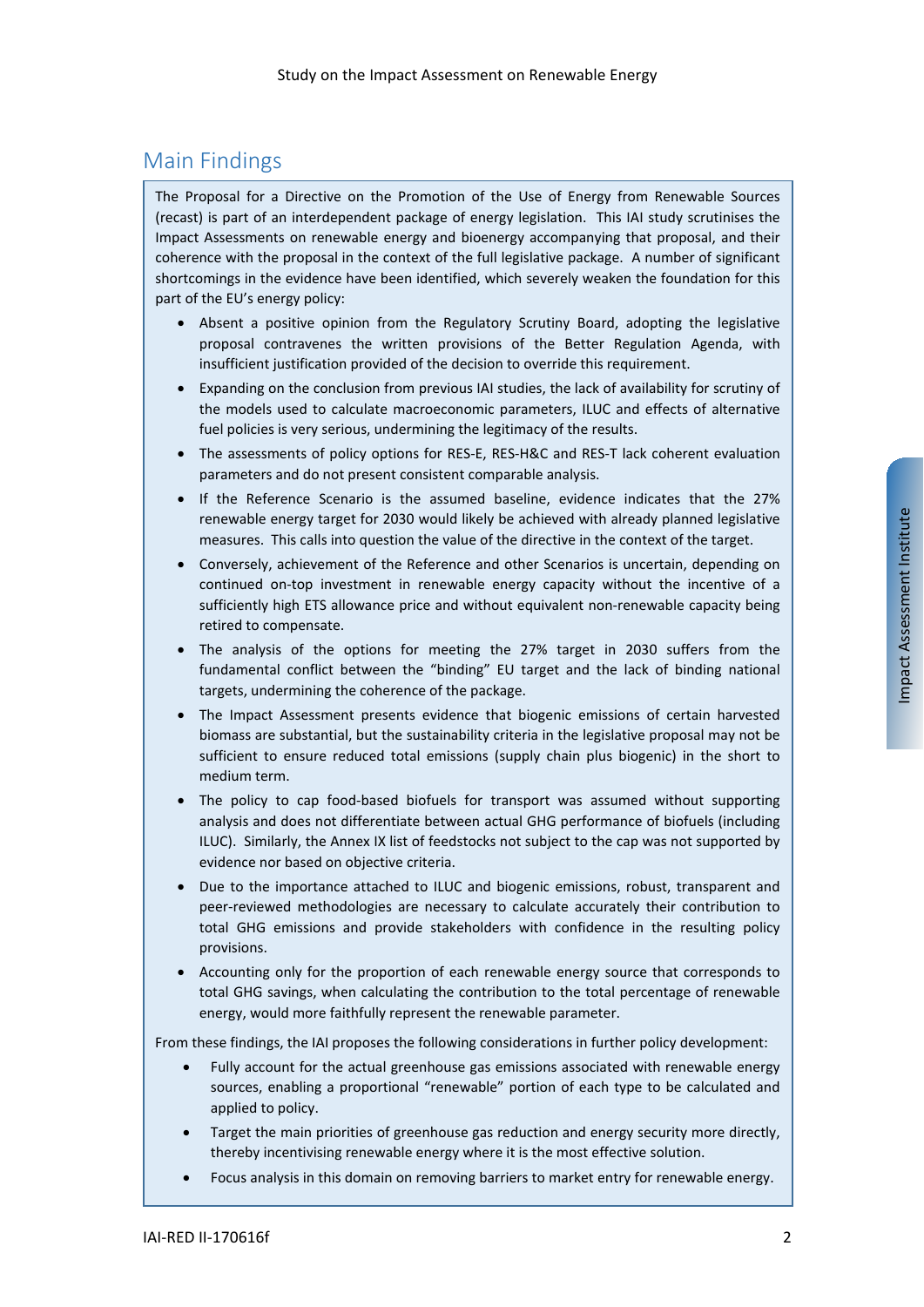# <span id="page-2-0"></span>Visualisation

The following table provides a visual overview of the results of this report for each element of the evidence presented in the Impact Assessment, using an assessment from 1 to 7 to indicate the level of confidence  $(1 =$  highest,  $7 =$  lowest confidence level).

| Element         | Assessment level & description   Notes<br>(17) |                                                                 |                                                                                                                                                                           |
|-----------------|------------------------------------------------|-----------------------------------------------------------------|---------------------------------------------------------------------------------------------------------------------------------------------------------------------------|
| Rhetoric        | 3                                              | Several questions<br>identified on analysis<br>and/or evidence  | The introductory text and the language<br>used throughout the report is generally<br>neutral but in a number of cases, the<br>wording indicates preconceptions.           |
| Assumptions     | 6                                              | Serious concerns<br>identified with analysis<br>and/or evidence | A number of important assumptions<br>are made without supporting evidence,<br>that materially influence the<br>subsequent analysis.                                       |
| Background data | 6                                              | Serious concerns<br>identified with analysis<br>and/or evidence | A number of key pieces of cost data are<br>out of date and transparency is lacking<br>on the inputs to the main model.                                                    |
| Analysis        | 6                                              | Serious concerns<br>identified with analysis<br>and/or evidence | The models generating results on<br>macroeconomic data, ILUC and<br>employment are not available for<br>scrutiny. Assessment and comparison<br>of impacts lack coherence. |
| <b>Results</b>  | 6                                              | Serious concerns<br>identified with analysis<br>and/or evidence | Due to the shortcomings of the<br>assumptions, data and analysis, the<br>results lack robustness and reliability.                                                         |
| Conclusions     | 6                                              | Serious concerns<br>identified with analysis<br>and/or evidence | There are significant inconsistencies<br>between the Impact Assessment and<br>legislative proposal.                                                                       |

## Key to assessment levels

| Correct<br>analysis, fully<br>evidenced | Minor<br>questions<br>identified on<br>analysis<br>and/or<br>evidence | Several<br>questions<br>identified on<br>analysis<br>and/or<br>evidence | <b>Concerns</b><br>identified<br>with analysis<br>and/or<br>evidence | Substantial<br>concerns<br>lidentified<br>with analysis<br>and/or<br>evidence | Serious<br>concerns<br>lidentified<br>with analysis<br>and/or<br>evidence | Inadequate<br>analysis<br>evidence<br>labsent |
|-----------------------------------------|-----------------------------------------------------------------------|-------------------------------------------------------------------------|----------------------------------------------------------------------|-------------------------------------------------------------------------------|---------------------------------------------------------------------------|-----------------------------------------------|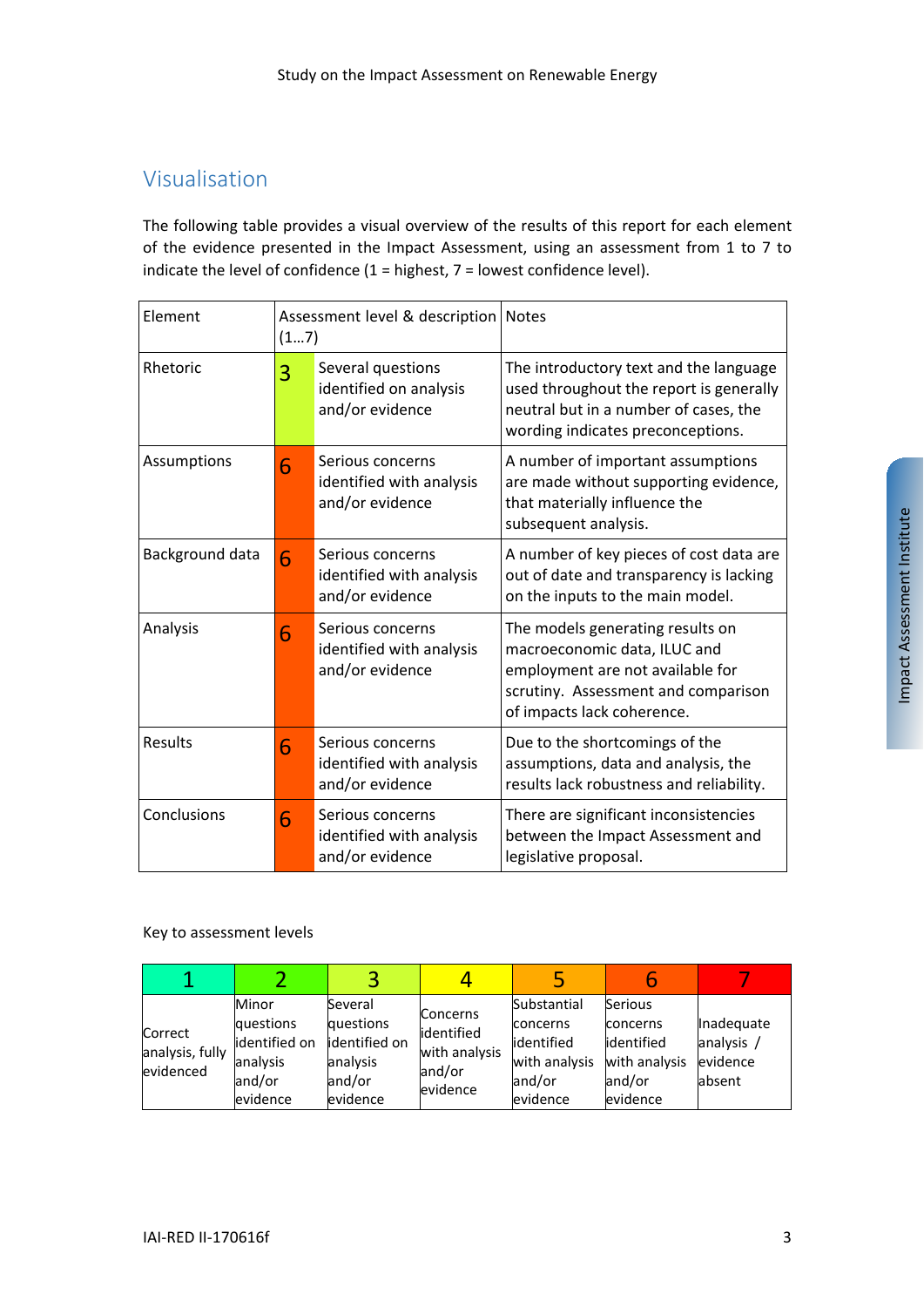# Table of Contents

| 1. |     |                                                                              |  |
|----|-----|------------------------------------------------------------------------------|--|
|    | 1.1 |                                                                              |  |
|    | 1.2 |                                                                              |  |
| 2. |     |                                                                              |  |
|    | 2.1 |                                                                              |  |
|    | 2.2 |                                                                              |  |
|    | 2.3 |                                                                              |  |
|    | 2.4 |                                                                              |  |
|    | 2.5 |                                                                              |  |
|    | 2.6 |                                                                              |  |
| 3. |     | Needs for meeting the 2030 targets and review of potential contributions  36 |  |
| 4. |     |                                                                              |  |
|    | 4.1 |                                                                              |  |
|    | 4.2 | Coherent alternative indicators for EU climate & energy policy 45            |  |
|    | 4.3 |                                                                              |  |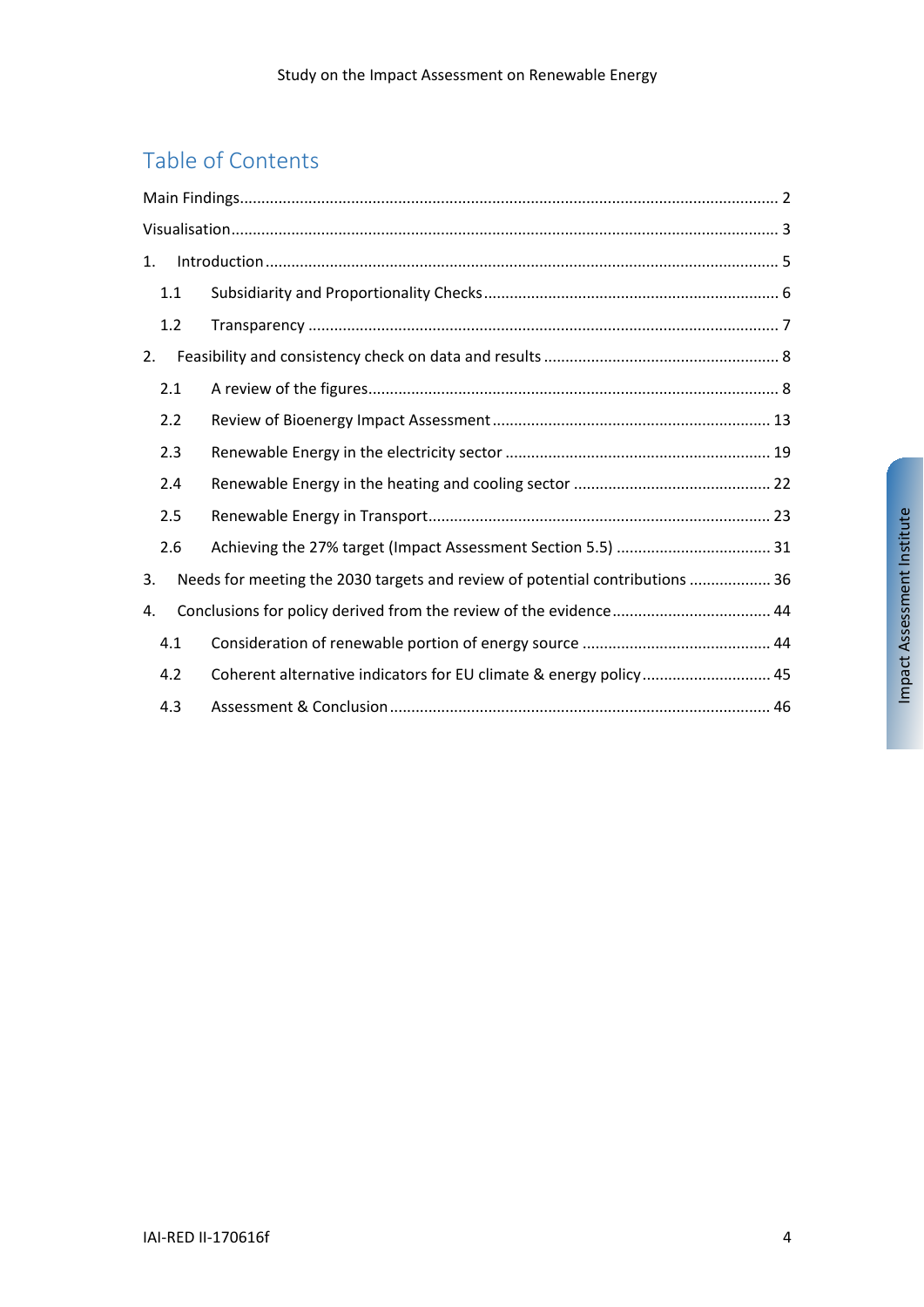# <span id="page-4-0"></span>1. Introduction

The "Proposal for a Directive of the European Parliament and of the Council on the promotion of the use of energy from renewable sources (recast)" was adopted by the European Commission on  $30<sup>th</sup>$  November 2016 as part of a package of legislative measures on energy. There is a certain level of interdependency between the legislative proposals in this package. This IAI study scrutinises the two Impact Assessments (on renewable energy and on bioenergy) accompanying the proposal for the renewable energy directive. The study refers to the other pieces of energy legislation and their Impact Assessments where directly relevant. It builds on the previous IAI study scrutinising the Inception Impact Assessment on renewable energy<sup>[1](#page-4-1)</sup>. . In particular, this current study identifies shortcomings and inconsistencies in the presented evidence and, where sufficient evidence is available, investigates further to offer alternative approaches.

The Impact Assessment received two negative opinions from the Regulatory Scrutiny Board. In its second opinion, the Board stated "*The lead DG should seek the appropriate political approval should it wish to proceed further with this initiative and launch an interservice consultation prior to presenting the draft legislative proposal to the College.*" The legislative proposal section 3.4 states "*the Commission has considered it opportune to go ahead with a recasting proposal for the Renewable Energy Directive while taking into due account the reservation expressed by the Regulatory Scrutiny Board*."

The Commission's Better Regulation Toolbox<sup>[2](#page-4-2)</sup> section 3.2 states "A positive opinion is required before the inter-service consultation (ISC) on the related proposal can be launched." Proceeding with the proposal therefore contravenes the provisions of the toolbox.

If a decision is made by the Commission to proceed with a piece of legislation that has not received a positive opinion, this should be fully legitimised by the College and should be fully explained in the proposal, in particular detailing why the imperative to proceed overrides the identified shortcomings in the evidence. The explanation does not provide sufficient explanation for the chosen course of action.

A draft version of this scrutiny study was released to interested expert stakeholders for review on 22<sup>nd</sup> May 2017, with feedback received from three organisations by the 12<sup>th</sup> June deadline. An overview of the feedback received and any action taken to revise the text of the study is shown in [Annex 5.](#page-51-0) A "tracked changes" version is published on the website to show where changes have been made after the review.

<span id="page-4-1"></span><sup>1</sup> "Study on the Inception Impact Assessment 'Renewable Energy Package: new Renewable Energy Directive and bioenergy sustainability policy for 2030 – AP 2016/ENER/025' ", Impact Assessment Institute, 30th June 2016.

<span id="page-4-2"></span><sup>&</sup>lt;sup>2</sup> "Better Regulation Toolbox", European Commission, 19<sup>th</sup> May 2015. [http://ec.europa.eu/smart-regulation/guidelines/docs/br\\_toolbox\\_en.pdf](http://ec.europa.eu/smart-regulation/guidelines/docs/br_toolbox_en.pdf)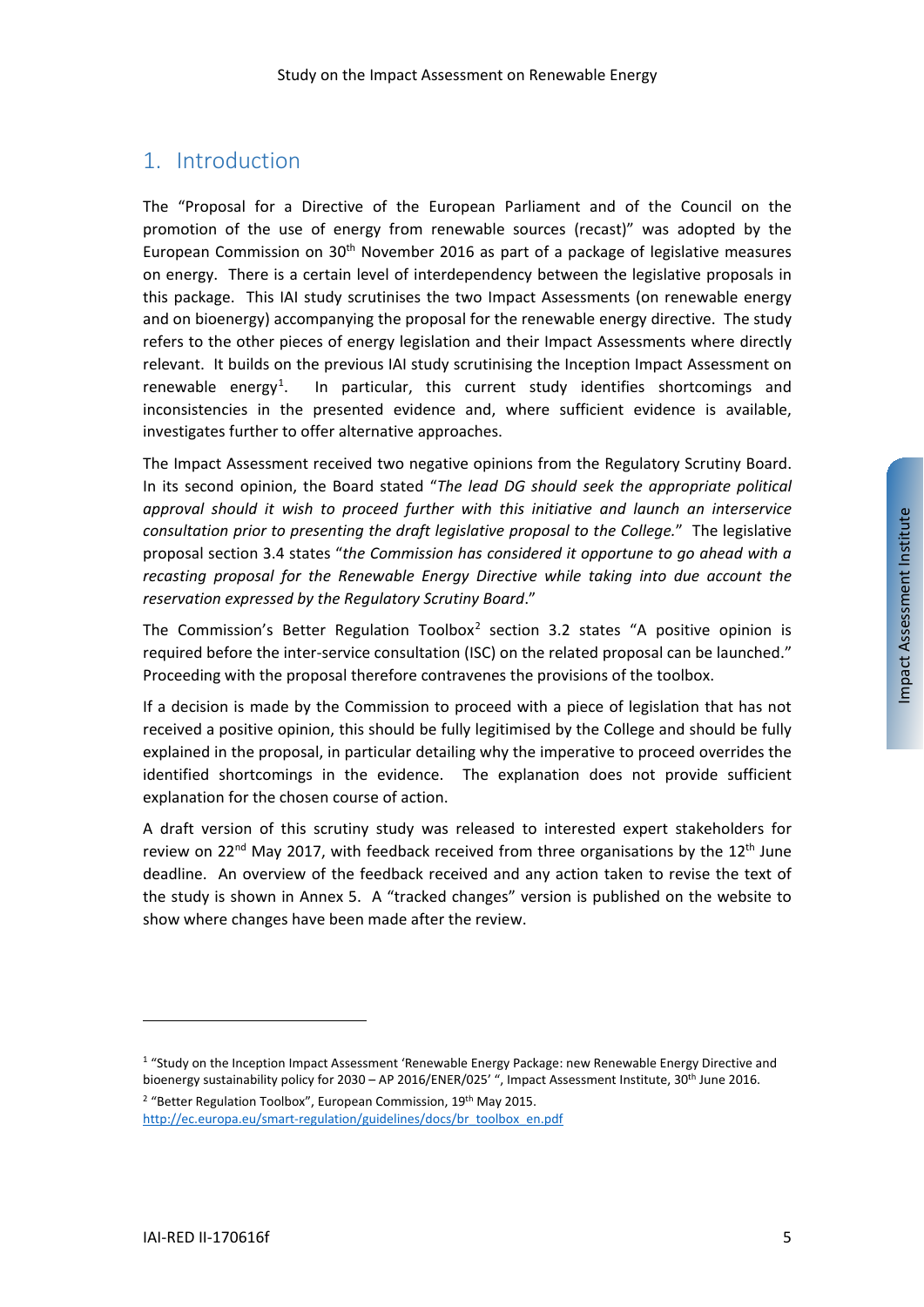# <span id="page-5-0"></span>1.1 Subsidiarity and Proportionality Checks

## 1.1.1 Subsidiarity check

A section on subsidiarity is included in both the Impact Assessment and the legislative proposal. They each include an adequately detailed explanation of the need for action at EU level to meet its energy policy objectives set by the institutions. They do not however go far enough in acknowledging the point that without binding targets at Member State level, the "binding" EU target for renewable energy has no enforcement mechanism. The proposal, due to the political decision to apply the EU-wide renewable energy target, does not therefore address subsidiarity adequately in the context of the overall objective. A full acknowledgement of this point would have highlighted the inherent conflicts in the legislation and therefore had a fundamental influence on the nature of the assessment, providing transparency for stakeholders on the policy framework.

# 1.1.2 Proportionality check

Correctly, proportionality is addressed in the legislative proposal rather than in the introduction to the Impact Assessment, as it is dependent on the assessed impacts. The justification for proportionality is adequately detailed and explained.

A question arises due to the shortcomings in the Impact Assessment itself identified by this study, in particular those regarding sustainability of bioenergy and provisions for meeting the 27% renewable energy target in 2030. Those shortcomings put into doubt the conclusions of the Impact Assessment and therefore the conclusion that the policy measures are proportional.

Further, the section on proportionality attempts to rationalise the decision not to apply binding national targets for renewable energy, appearing to imply that solely applying a binding EU target is likely to be more effective. The text explains the consequences of "having solely national measures" would more likely mean falling short of the agreed target, even though such a situation was not an option under consideration.

The proportionality check should focus on whether the proposed measures are proportional for meeting the objective of the policy. In this case it has been used, incoherently, to attempt a justification of the contradictory policy framework defined by the EU institutions.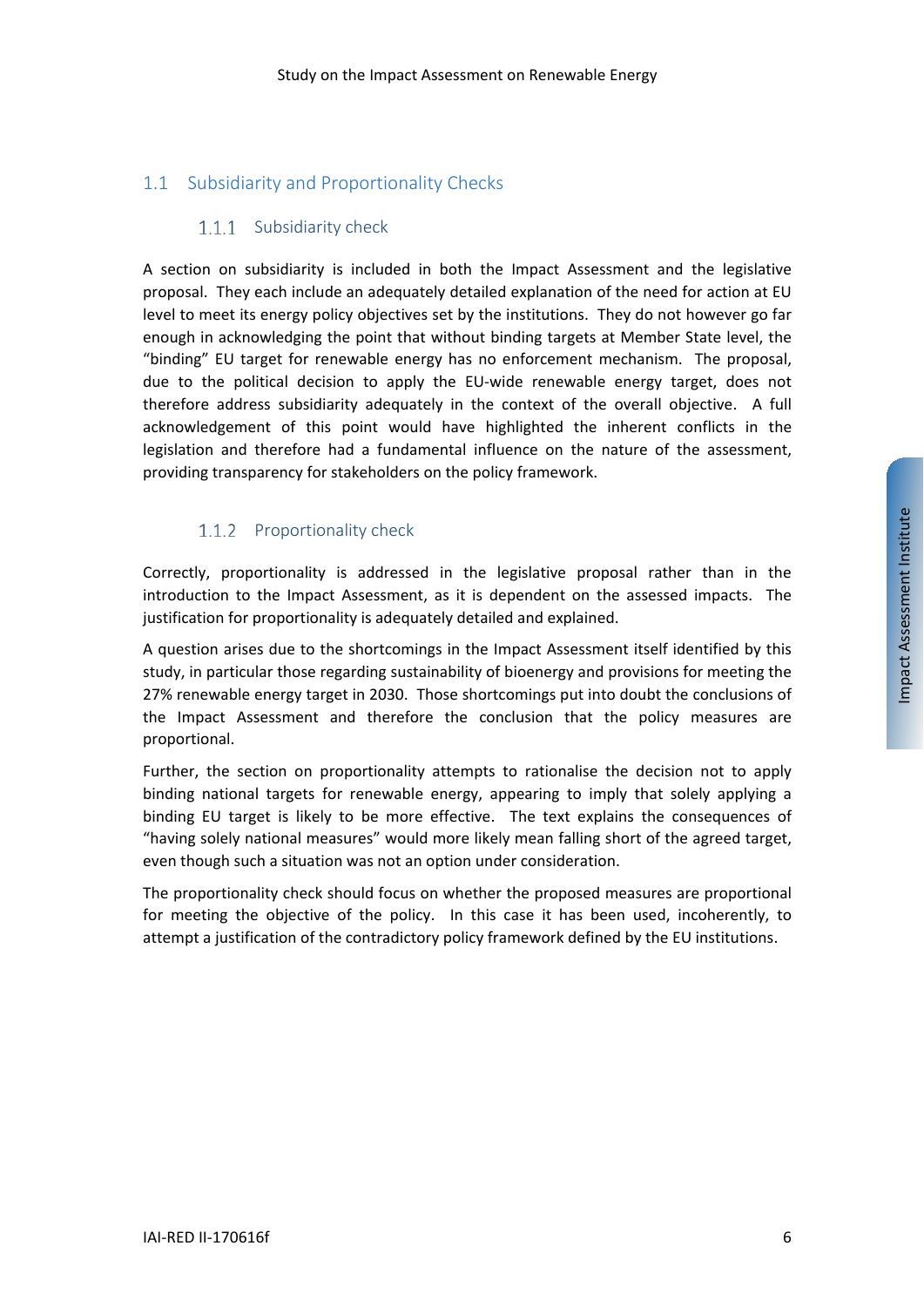# <span id="page-6-0"></span>1.2 Transparency

<span id="page-6-4"></span>The lack of transparency of analytical modelling in EU energy policy remains a serious fundamental challenge to better regulation in this domain. The lack of stakeholder access to the modelling algorithms represents a barrier to understanding and scrutiny by those interested in and affected by energy legislation. This issue was first highlighted by the Impact Assessment Institute study of December 2015 $<sup>3</sup>$  $<sup>3</sup>$  $<sup>3</sup>$  scrutinising the Commission's non-legislative</sup> Impact Assessments on Climate & Energy Policy & Energy Efficiency. Since then, the modelling data in question, in particular the PRIMES model, has been applied in legislative dossiers such as the Emissions Trading System. For the current energy package, including the proposal on the renewable energy directive, the data has been updated with the same lack of transparency.

It is reiterated that the lack of availability of the underlying data and the inability of stakeholders to scrutinise fully the results generates uncertainty and detracts from the credibility of the analysis underlying the policy making. This is a fundamental flaw in EU energy policy making and calls into serious question the provisions of all the parts of the legislative package on energy.

This was highlighted by the Impact Assessment Institute in a letter to the European Commission<sup>[4](#page-6-2)</sup> and in its study reviewing the Better Regulation agenda<sup>[5](#page-6-3)</sup>. However, progress on making the analytical modelling transparent for stakeholders has not been demonstrated.

Impact Assessment Institute

Impact Assessment Institute

l

<span id="page-6-1"></span><sup>&</sup>lt;sup>3</sup> "Report on transparency, consistency and feasibility in the Impact Assessments accompanying the European Commission Communications SWD (2014) 15 and SWD (2014) 255", the Impact Assessment Institute, 14th December 2015.

<span id="page-6-2"></span><sup>4</sup> Letter to First Vice President Timmermans, 15th February 2016, Impact Assessment Institute: <http://bit.ly/2rgzcgQ>

<span id="page-6-3"></span><sup>&</sup>lt;sup>5</sup> "A year and a half of the Better Regulation Agenda: What happened?", 30<sup>th</sup> January 2017, Impact Assessment Institute<http://www.impactassessmentinstitute.org/br-18-months>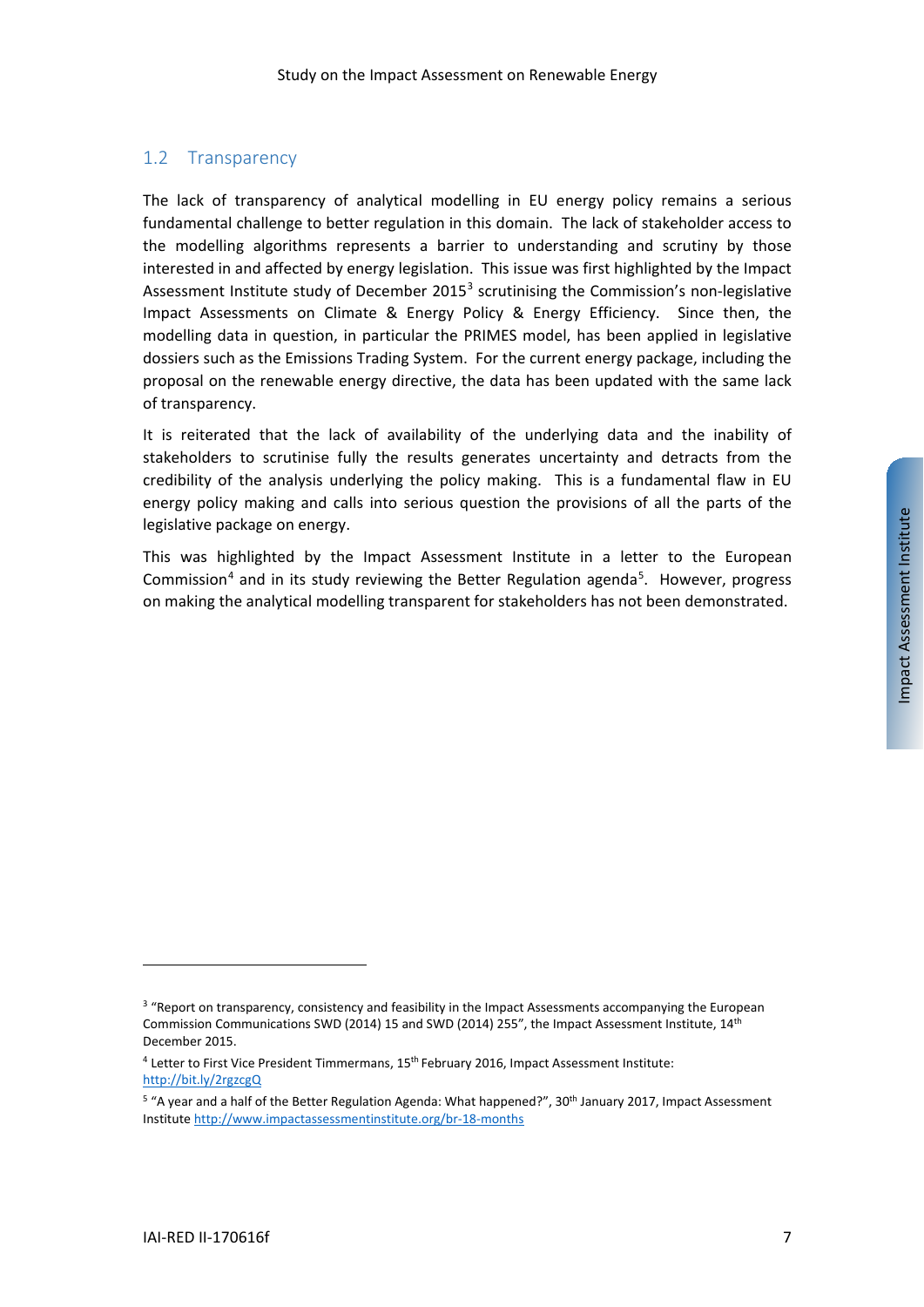# <span id="page-7-0"></span>2. Feasibility and consistency check on data and results

# <span id="page-7-1"></span>2.1 A review of the figures

Fundamentally important to the analysis are the underlying data on renewable energy generation.

<span id="page-7-5"></span>The following chart shows the shares of each different element of renewable energy in the total from 2005 to 2014, using EUROSTAT data<sup>[6](#page-7-2)</sup>. The breakdown for heating and cooling in 2012 is performed using data from the European Commission<sup>[7](#page-7-3)</sup>. The shares of the three elements of heating and cooling for 2013 and 2014 are estimated by using the same proportions as reported for 2012.



## 2.1.1 Meeting the 2020 targets as a baseline

<span id="page-7-6"></span>The figures for renewable energy in the EU are fully available for 2014 and by the publication date of this study have also been made available for 2015. The chart below from the European Commission Progress Report on Renewable Energy $8$  shows the progress until 2015 of the share of renewable energy in gross final consumption, using a preliminary figure for 2015.

The percentage and absolute figures are presented in [Annex 3.](#page-49-0)

<span id="page-7-2"></span><sup>&</sup>lt;sup>6</sup> SHARES (Renewables) 2015 Results, EUROSTA[T http://ec.europa.eu/eurostat/web/energy/data/shares](http://ec.europa.eu/eurostat/web/energy/data/shares)

<span id="page-7-3"></span> $7$  "Towards a smart, efficient and sustainable heating and cooling sector", European Commission Factsheet, 16<sup>th</sup> February 201[6 http://europa.eu/rapid/press-release\\_MEMO-16-311\\_en.htm](http://europa.eu/rapid/press-release_MEMO-16-311_en.htm)

<span id="page-7-4"></span><sup>&</sup>lt;sup>8</sup> "Renewable Energy Progress Report", European Commission, 1<sup>st</sup> February 2017, [https://ec.europa.eu/commission/sites/beta-political/files/report-renewable-energy\\_en.pdf](https://ec.europa.eu/commission/sites/beta-political/files/report-renewable-energy_en.pdf)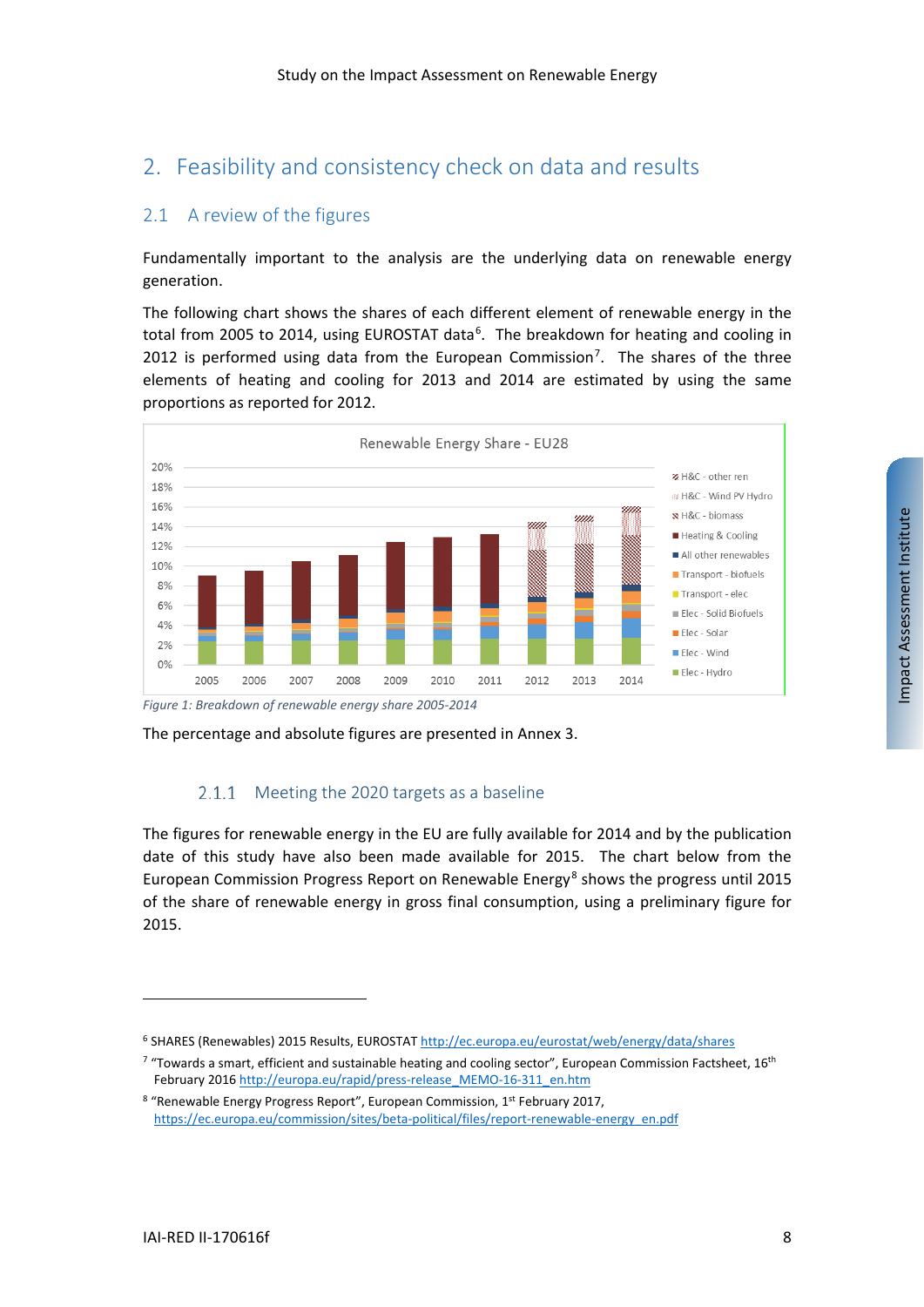

*Figure 2: Progress towards 2020 Renewable Energy Target (European Commission)*

On page 20 of the Impact Assessment the text states:

*With an estimated renewable energy share of 17% of gross final energy consumption in 2015, if the effort continues, the EU and an overwhelming majority of Member States are expected to achieve the 2020 targets set in the RES Directive.*

In fact the preliminary figure for 2015 (16.4%, representing a 0.4% increase over 2014) was already available at the time of publication of the IA, and 17% appears to be projection that would assume equal growth in 2015 as in 2014. Subsequently in March 2017, the official share for 2015 was published as 16.66%, representing a 0.53% increase over the revised 2014 figure.

The following table shows the extrapolated share<sup>6</sup> in 2020 and 2030 if a continuation of the linear trend over the last 1, 2, 3, 4 or 5 years is assumed:

| <b>Years of linear</b><br>extrapolation | 1 yr (from<br>2014) | 2 yrs (from<br>2013) | 3 yrs (from<br>2012) | 4 yrs (from<br>2011) | 5 yrs (from<br>2010) |
|-----------------------------------------|---------------------|----------------------|----------------------|----------------------|----------------------|
| Extrapolated<br>REN share 2020          | 19.30%              | 20.39%               | 20.38%               | 20.96%               | 20.42%               |
| Extrapolated<br>REN share 2030          | 24.58%              | 27.84%               | 27.81%               | 29.57%               | 27.95%               |

*Table 1: Linear extrapolation of renewable energy share in 2020 and 2030*

The results indicate that, with the exception of the most recent figures from 2015, the linear trend would lead to exceeding both the 2020 and 2030 targets. The linear trend is relevant, as it indicates whether maintaining the current trajectory is sufficient or whether acceleration is necessary.

Since the percentage share is influenced by both the numerator (renewable energy consumption) and the denominator (total energy demand), it is informative to isolate these items. The following table looks at two scenarios for the denominator, assuming that gross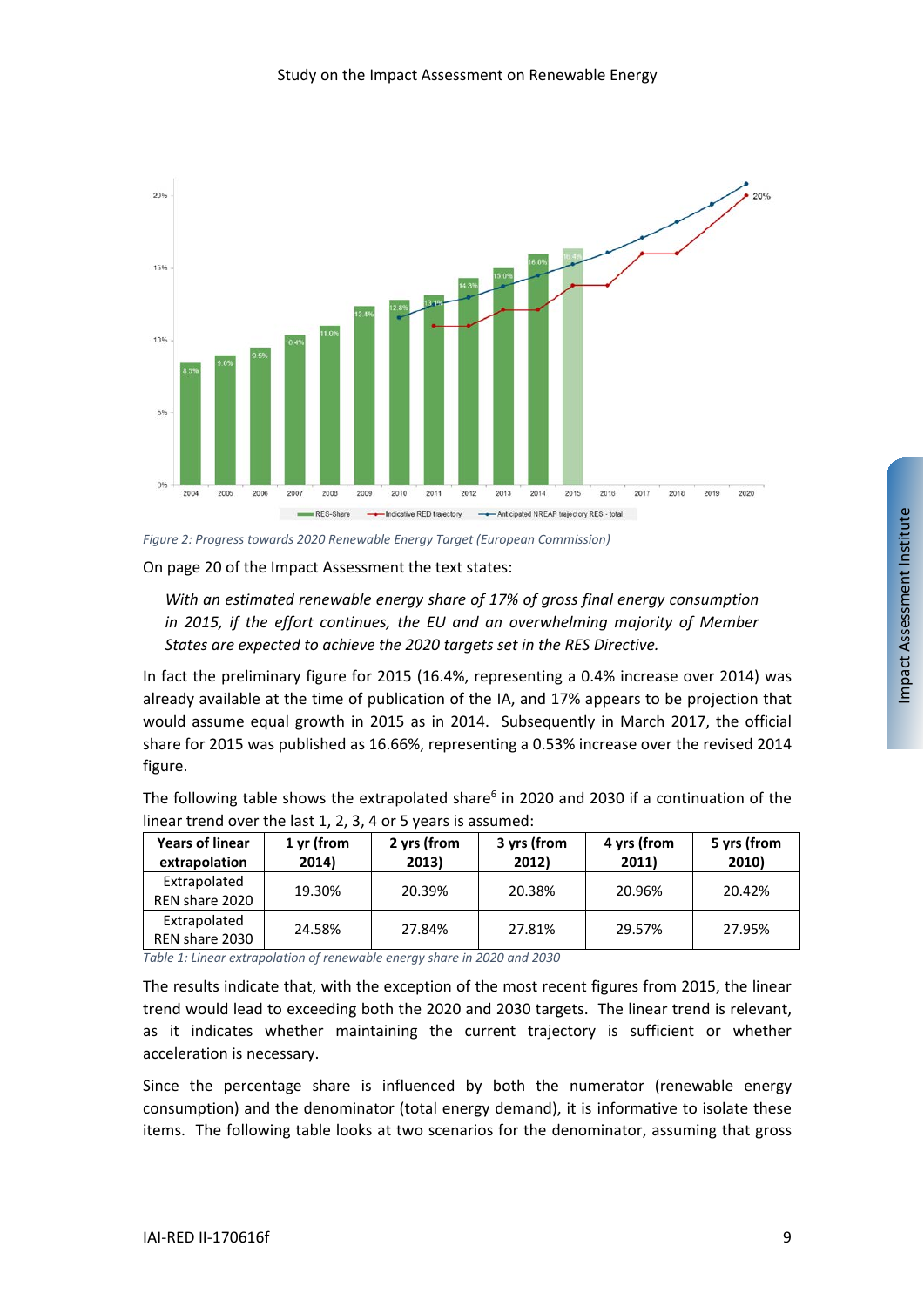final energy consumption remains at its (low) 2014 level, in which year the 2020 target for energy efficiency was already met<sup>[9](#page-9-0)</sup>, and then at its higher 2015 level.

| <b>Years of linear</b><br>extrapolation                                                | 1 yr (from<br>2014) | 2 yrs (from<br>2013) | 3 yrs (from<br>2012) | 4 yrs (from<br>2011) | 5 yrs (from<br>2010) |
|----------------------------------------------------------------------------------------|---------------------|----------------------|----------------------|----------------------|----------------------|
| <b>Extrapolated REN</b><br>share 2020 if EE<br>target met (2014<br>denominator)        | 21.46%              | 19.97%               | 20.26%               | 21.09%               | 19.90%               |
| <b>Extrapolated REN</b><br>share 2020 if EE<br>target not met<br>(2015<br>denominator) | 21.00%              | 19.54%               | 19.83%               | 20.64%               | 19.48%               |

*Table 2: Linear extrapolation of renewable energy share in 2020 with three energy efficiency assumptions*

These figures indicate a potential path exists towards meeting the 2020 target, if current growth rates of renewable energy continue and energy efficiency targets are met, with a residual risk of not achieving it. The viability depends on the extent to which the rate of new renewable energy deployment can be maintained and is also strongly dependent on the total energy usage (denominator). The energy usage figure is significantly more volatile than the renewable energy figure and an outlier in 2020 (e.g. an especially cold winter) may lead to missing the target. This undermines the renewable energy share as a valid indicator.

## 2.1.2 Cost assumptions of renewable energy sources

<span id="page-9-1"></span>The Impact Assessment uses assumed figures for the cost of renewable energies in its modelling. In particular, the figures for levellised cost of power generation using nonrenewable and renewable energy sources in the tables below are taken from the Reference Scenario 2016 Report<sup>14</sup> were fed into the modelling.

<span id="page-9-0"></span><sup>9 &</sup>quot;Assessment of progress towards implementation of the Energy Efficiency Directive", European Commission, 1st February 201[7 http://eur-lex.europa.eu/legal-content/EN/TXT/PDF/?uri=CELEX:52017DC0056&from=EN](http://eur-lex.europa.eu/legal-content/EN/TXT/PDF/?uri=CELEX:52017DC0056&from=EN)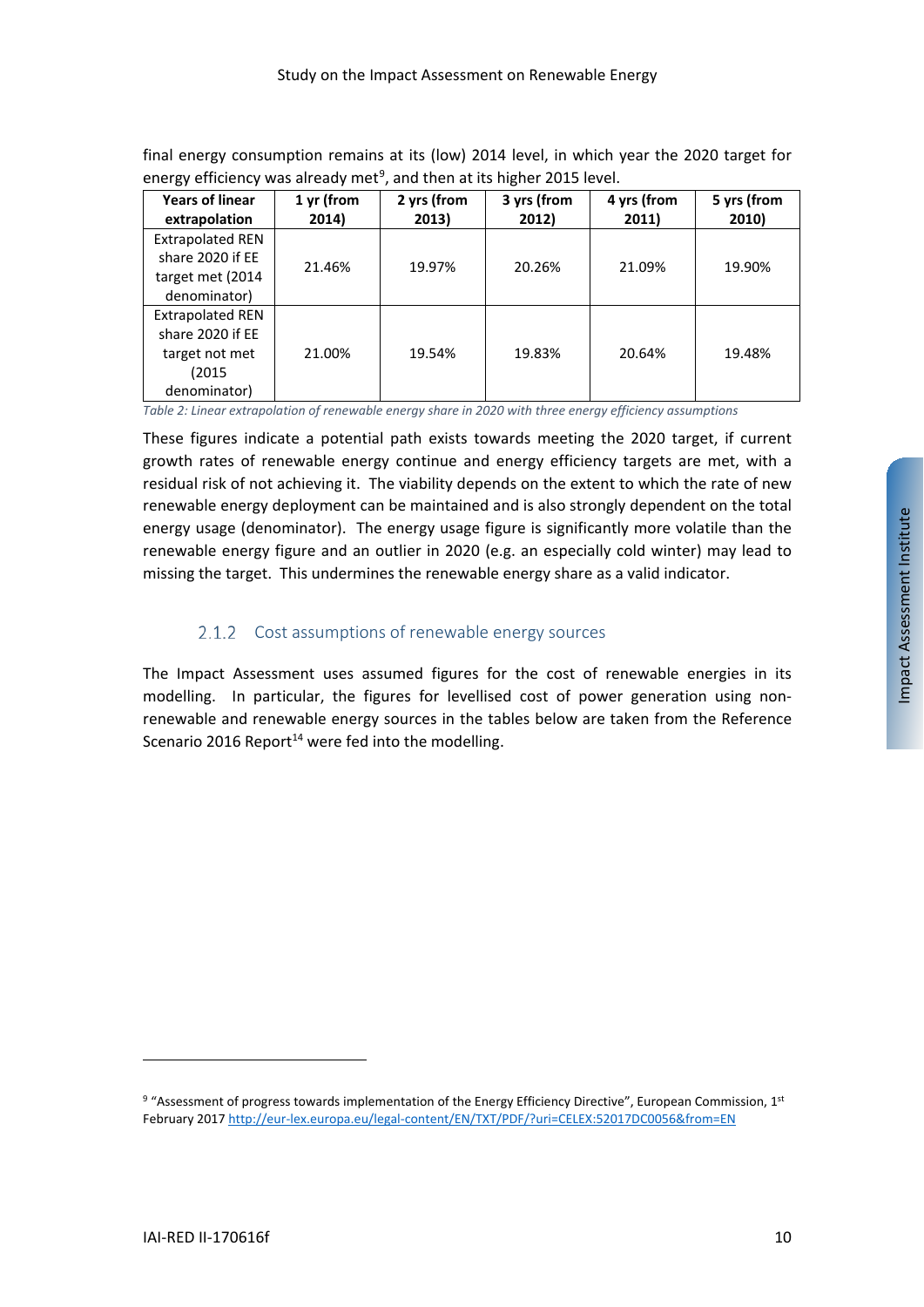

#### FIGURE 10: INDICATIVE LEVELIZED COSTS FOR NON-RES TECHNOLOGIES

*Figure 3: Indicative levellised cost of non-renewable energy sources (European Commission)*





*Figure 4: Indicative levellised cost of renewable energy sources (European Commission)*

The Impact Assessment presents examples of recent (2016) auction prices for wind & solar:

- Wind offshore: €72.7 / MWh (Netherlands) and €60.0 / MWh (Denmark)
- Solar PV: €84.9 / MWh (Germany)

Auction prices are not the same as costs and the cost of grid connection should be taken into account. However, the auction figures for wind (for 2016) above are significantly lower than the projections (for 2030) in the table, indicating the risk of a material overestimate of cost of wind by 2030. A lower cost estimate fed into the modelling could be expected to result in a higher contribution from these sources in 2030 in the scenarios. For solar PV, the auction price (2016, Germany) lies between the cost figures for 2010 and 2020 for Southern Europe but well below those for North/Central Europe. Again a lower cost reflecting actual auction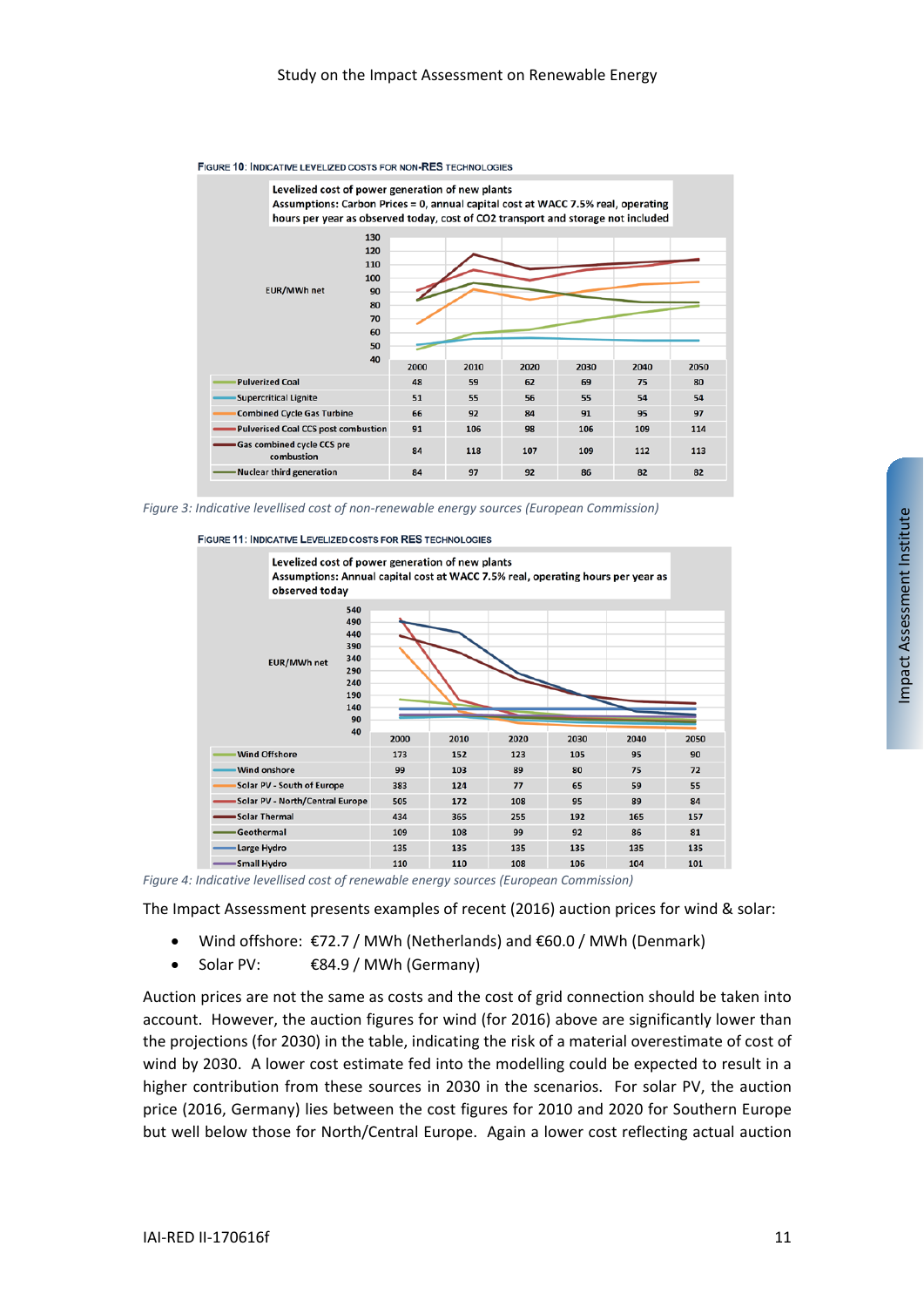prices, fed into the modelling would be expected to result in a higher contribution from this source in 2030.

In order to inform ongoing policy, a recalculation using more up-to-date figures taking into account this more recent information would be necessary. Figures published since the adoption of the proposal indicate potential further drops in auction prices for these renewable energy sources, reiterating the need for updated calculations.

The figures in the above tables and from the auctions also demonstrate that in 2020 the levellised cost of new renewable power generation remains higher in most cases than nonrenewable. In 2030 the cost of renewable energy would in certain cases be competitive with or lower than that of non-renewable, especially if the indicated trend of falling prices continues. However, a consistent comparison assumes that new renewable capacity is competing against new non-renewable capacity, which under a framework of policies to increase renewable energy use is not generally the case. This is discussed further in Section [2.3](#page-18-0) below.

#### 2.1.3 Meeting the 2020 target

The chart on page 20 of the Impact Assessment indicates that 7 out of 28 Member States were more than 30% below their 2020 target in 2015 (including France and UK, with Germany about 20% below, representing in total about 40% of EU population). The data was in turn provided by the  $15<sup>th</sup>$  annual overview barometer, EurObserv'ER, 2015<sup>[10](#page-11-0)</sup>. This report gives a nuanced forecast of the prospects for 2020 and sets out some of the challenges facing Member States, including the need for continued growth in investment and the low price of oil.

The evidence presented in the Impact Assessment is not sufficient to state with such confidence that an overwhelming majority of Member States are expected to achieve the 2020 targets, nor that the EU is on track to meet the 2020 target of 20% overall.

Further, the Impact Assessment (page 21) acknowledges that the national binding targets effectively end in December 2020. In the original Renewable Energy Directive<sup>[11](#page-11-1)</sup> setting that target, there is no mechanism sufficient to enforce the achievement of the Member States' targets, and therefore of the overall EU target.

The above discussion is material, as the achievement of the 2020 targets is assumed as a "mandatory floor" in the options for meeting the 2030 targets (section 5.5. of the IA). Without a substantive enforcement mechanism, "mandatory" has no consequence in this case. The 2030 strategy is therefore based on assumptions that lack realistic foundation.

<span id="page-11-0"></span><sup>10</sup> "The state of renewable energies in Europe: 15th EurObserv'ER Report", Observ'ER (FR), September 2015 <https://www.eurobserv-er.org/15th-annual-overview-barometer/>

<span id="page-11-1"></span><sup>11</sup> "Directive 2009/28/EC on the promotion of the use of energy from renewable sources", 23rd April 2009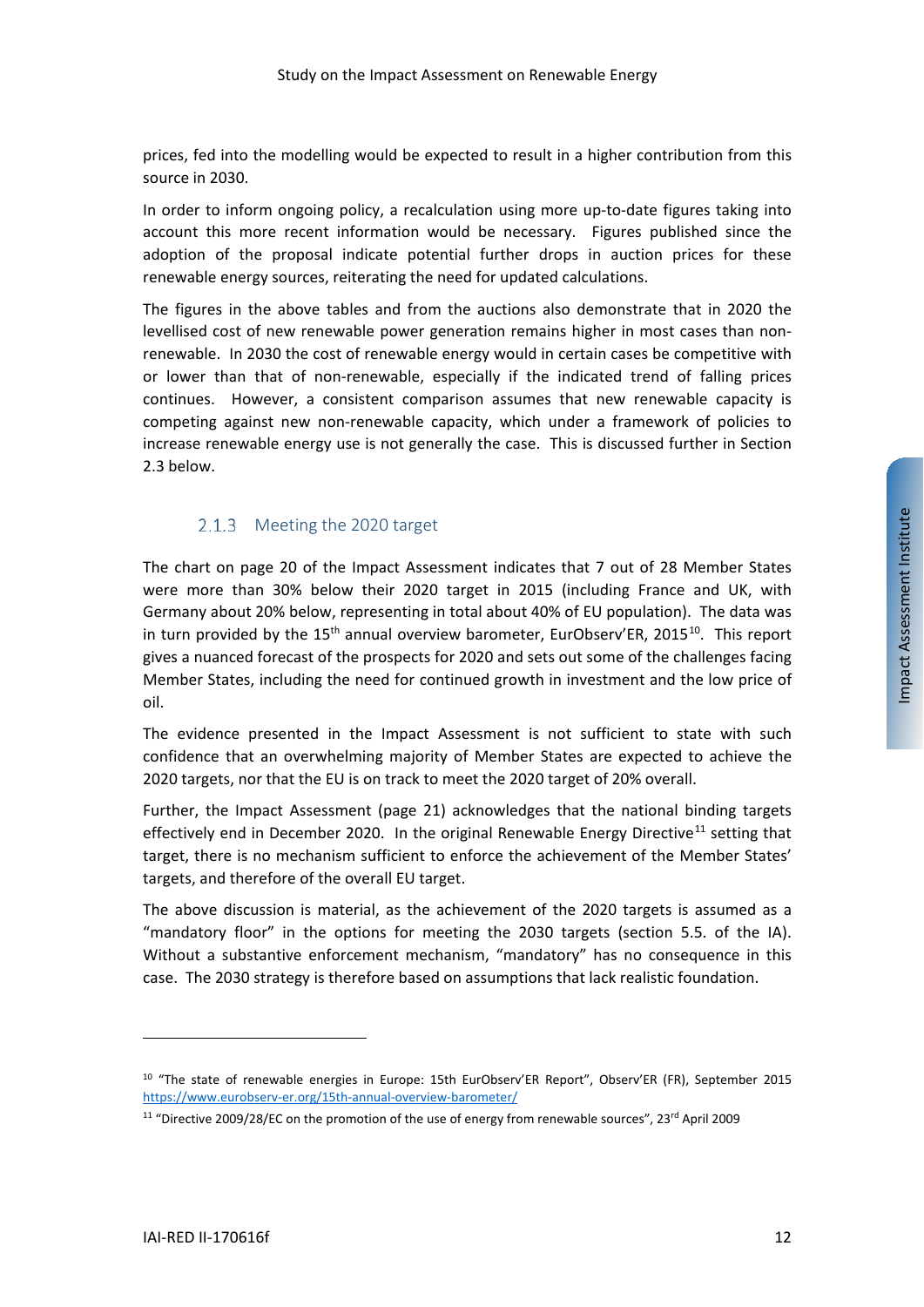The risk of this is explicitly acknowledged in the "Important note" on page 104, in the section on heating and cooling, referred to an assumption of Member States not meeting their 2020 targets and thereby significantly greater effort required between 2020 and 2030.

Therefore, the Impact Assessment should have assessed the impacts of at least one additional scenario that assumes that the 2020 target will not be reached.

Additionally, it would be prudent in further analysis to consider the effects on renewable energy targets of the UK leaving the EU. The UK's renewable energy share in 2030 is projected under the Reference Scenario to be 16.6%. With approximately 11% of EU energy consumption, removal of the UK from the renewables calculation would therefore increase the renewable share for EU27 by approximately 1 percentage point.

## <span id="page-12-0"></span>2.2 Review of Bioenergy Impact Assessment

Bioenergy makes a substantial contribution to the current and projected future mix of renewable energies in Europe. It is therefore important to understand the implications of biomass sustainability on the renewable energy target.

The Impact Assessment on the renewable energy directive is accompanied by an additional Impact Assessment on sustainability of bioenergy. The relevant elements of this Impact Assessment are taken into account in this IAI study.

The Bioenergy Impact Assessment reviews data from a number of studies. Whilst the projections of these studies for future biomass usage are not identical to each other, their conclusions regarding the sustainability of biomass for energy are mostly consistent.

## 2.2.1 Discarded options

In the Impact Assessment's selection of policy options, a number of options were discarded, quoting disproportionality of the measures compared to the risks and going against the subsidiarity principle of "leaving primary responsibility to Member States on the choice of instruments to reduce emissions".

The proportionality issue with these options has been addressed in the explanations (section 5.2 and Annex 10), although a full assessment was not performed, thereby not providing a full picture of the impacts and therefore the extent that proportionality is affected. Subsidiarity is not adequately explained in this case, since any criterion set at EU level (e.g. biofuel sustainability criteria) imposes a condition on Member State implementation. The additional options should therefore have been more comprehensively assessed order to determine and compare their input, rather than being discarded in advance.

One of the options is revisited at the end of this review of the Bioenergy Impact Assessment (Section [2.2.5\)](#page-17-0).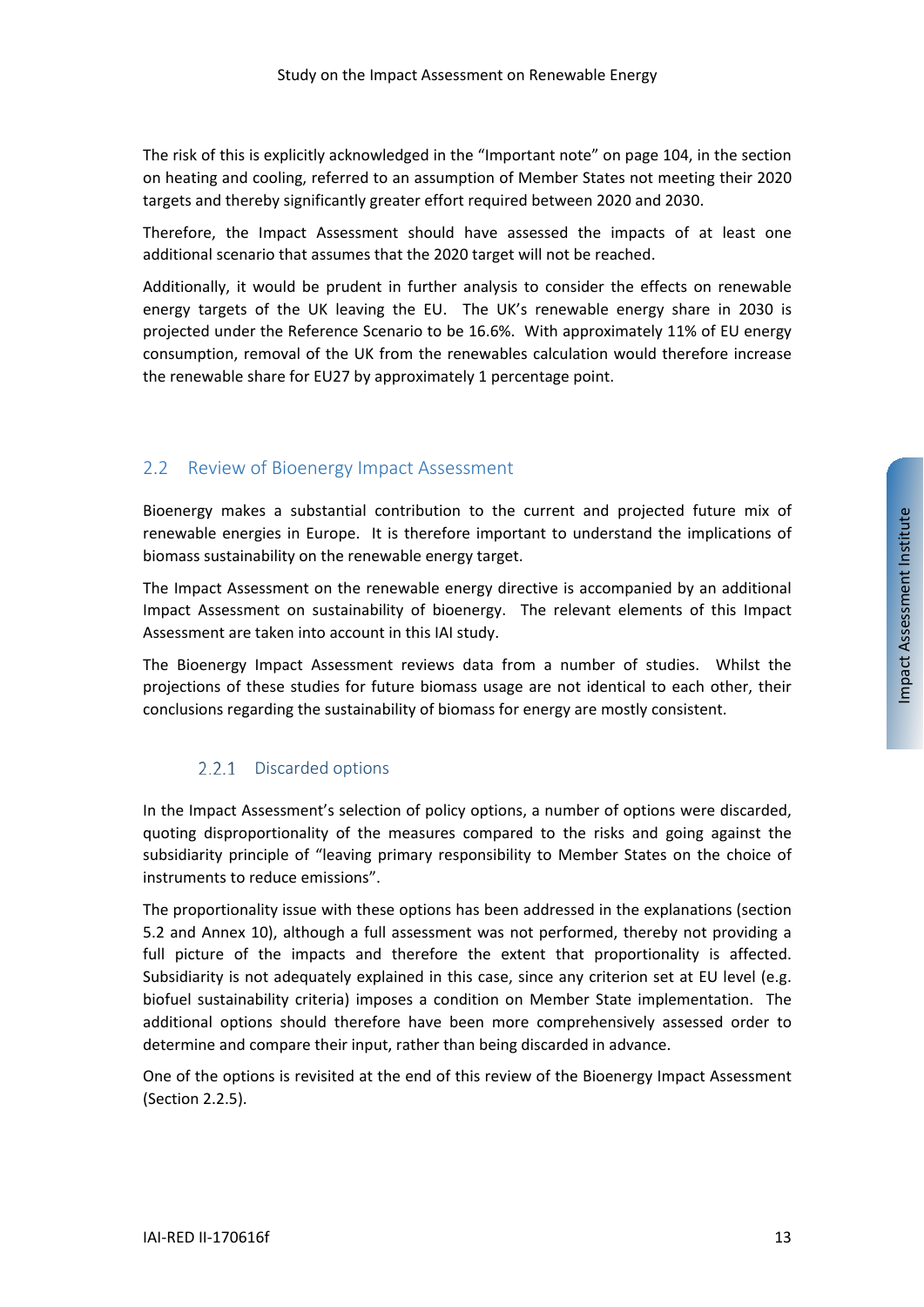## 2.2.2 Assessment of Impacts

<span id="page-13-0"></span>Key impacts on greenhouse gas emissions are presented in section 6.3.1 of the Impact Assessment. In particular the conclusion states for policy option 2:

*…it can be concluded that there seems to be almost no benefit of a minimum greenhouse gas performance criterion for supply chain emissions of biomass as long as it is set at the level of 75% or lower.* 

This conclusion is reached according to data on current forest feedstocks. However, the effect of a criterion on potential feedstocks with lower performance, that may be introduced in future, has not been considered. In addition, as acknowledged in the description of Option 2 (page 39), a consistent and effective policy would ensure equivalent rules for all types of biomass regardless of their use (biofuels, biogas or heat and power).

Further, when considering biogenic emissions and impact on carbon sinks, the extension of the existing provisions for biofuels restricting the production of feedstocks from certain areas to biomass for heat and power is quoted as having a "significant" impact on the LULUCF sink (table 5, page 48). This is a further substantiation for the introduction of a performance criterion. Table 6 (page 49) however states that the overall effect of this option on biogenic carbon is "positive but uncertain". The conclusion from the Impact Assessment is therefore inconsistent.

Section 6.4.1 on gross added value projects the "deployment" and "income" effects. The deployment effect is quoted as arising from more investment, bringing a larger positive impact in the economy as a whole. This however does not appear to take into account the efficiency of the investment in terms of its contribution to productivity for the whole economy. Further, table 11 shows a positive "net impact in the energy sector" of introducing the sustainability options regarding employment, but again this appears only to address the effect on this sector, not the whole economy. In fact, the discussion on comparing the options (Section 7) explicitly acknowledges this issue, referring to the 'budget effect' (loss of jobs in other parts of the economy, driven by higher consumer spending on energy).

Further, there appears to be a contradiction in the assessment, as page 57 projects a small positive effect on the economy of introducing the bioenergy sustainability options, where by section 7.3 (page 64) states that jobs are lost due to the higher cost of solar and wind technologies.

#### $2.2.3$ Biogenic carbon

A primary discussion in the Impact Assessment addresses the issue of biogenic carbon, in particular the timing issues of net emissions, questioning the assumed carbon neutrality of biomass for energy.

In particular, Annex 7, page 103:

*"The combustion of woody biomass releases, in most cases, more CO2 in the atmosphere, per unit of delivered energy, than the fossil fuels they replace. ...If the forest productivity increases because of the bioenergy production, the continuous*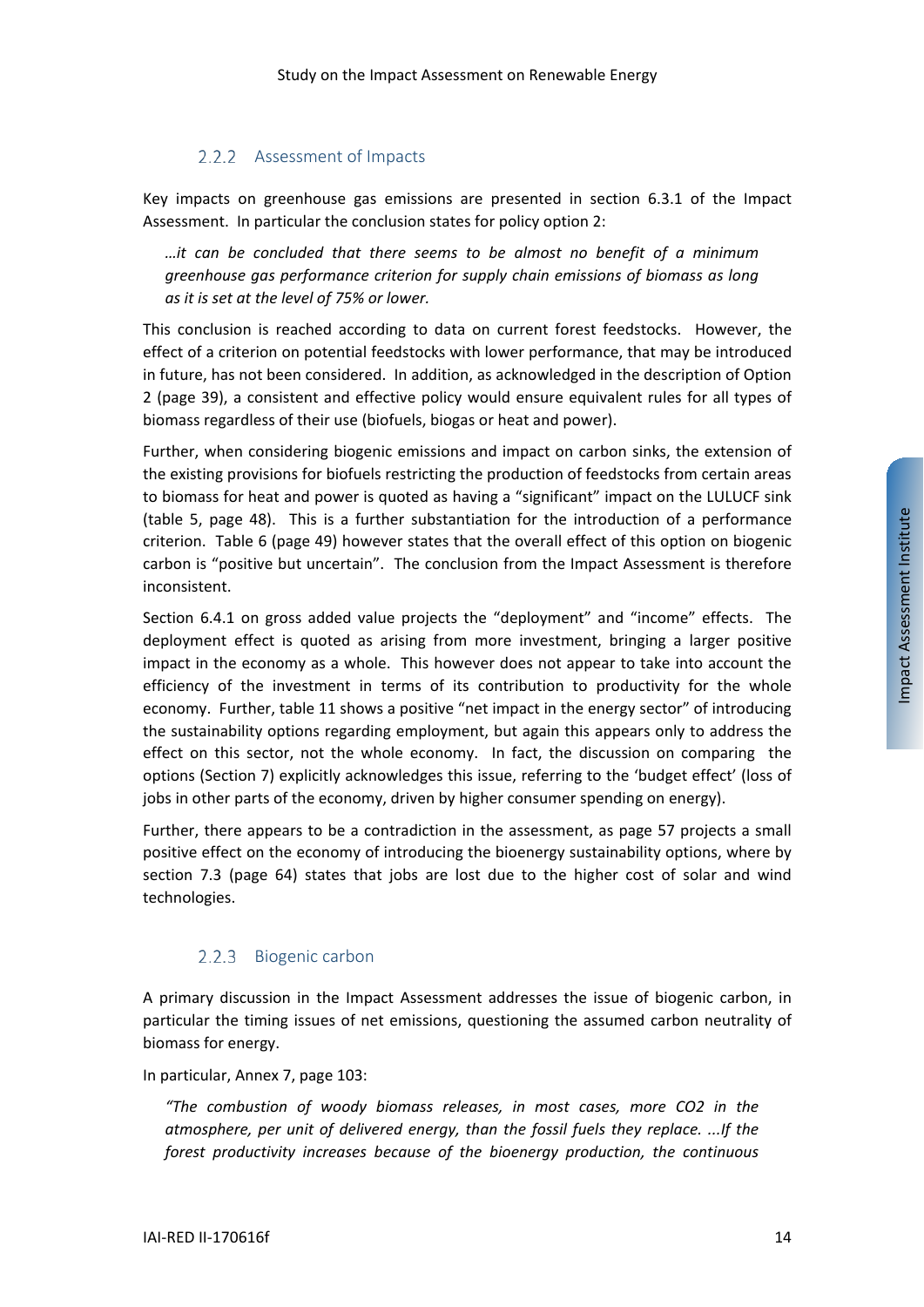*substitution of fossil fuels may, in time, recover the additional emissions of bioenergy production."*

Further on page 107:

*"Certain forest management practices can enhance the carbon sink, but ensuring that the harvest level stays below the growth rate of the forest is not sufficient to ensure climate change mitigations* [compared to the unmanaged forest]"

In Section 2.1.2 (page 16), the text states:

*"Currently, the majority of the solid biomass used for energy purposes in the EU*  [industrial & harvest residues, traditional fuel wood] *can be considered to deliver substantial greenhouse gas benefits even when taking into account biogenic emissions."*

Here the alternative treatment of residues etc (e.g. roadside combustion or leaving to decay) is a key parameter in determining the relative emissions due to harvesting.

In Annex 8 these effects are further assessed. The BioImpact<sup>[12](#page-14-0)</sup> study is quoted as concluding that imported wood generates significant additional biogenic emissions in the short (2030) and medium (2050) term, with domestically grown wood also a concern in this respect (domestic crops exhibit faster regrowth).

Annex 9 refers to additional studies. It reaches the conclusion that the CO2 emission reduction efficiency of dedicated stemwood harvest is significantly more carbon intensive than both coal and natural gas in the short term and mostly unfavourable in the medium term. It states that the use of wood from harvest residues, thinning and salvage is approximately neutral in the short term and reduces emissions in the medium and long term.

The conclusions of the quoted studies are not fully consistent but point (page 106) to a generally clear effect of high biogenic emissions in the short to medium term due to energy biomass from sawnwood, stumps and coarse dead wood. Of key importance in assessing the impacts robustly is the selection of the counterfactual: what would have happened in the absence of the farming of the wood? This issue is explicitly acknowledged in the text (e.g. Annex 7).

The short term-and medium-term GHG emissions resulting from, for example, stemwood farming, in comparison to the same forest and all other factors remaining equal (i.e. no forest management measures), would reflect the results presented in Annex 9 as quoted above – i.e. a strongly higher emissions .

If stemwood farming is directly associated with forest management practices and increased investment in forest development, that would not otherwise be employed, that result in increased carbon stocks compensating for the short and medium-term biogenic effects, then

<span id="page-14-0"></span> $12$  "Carbon impacts of biomass consumed in the EU: quantitative assessment", Forest Research, 2015.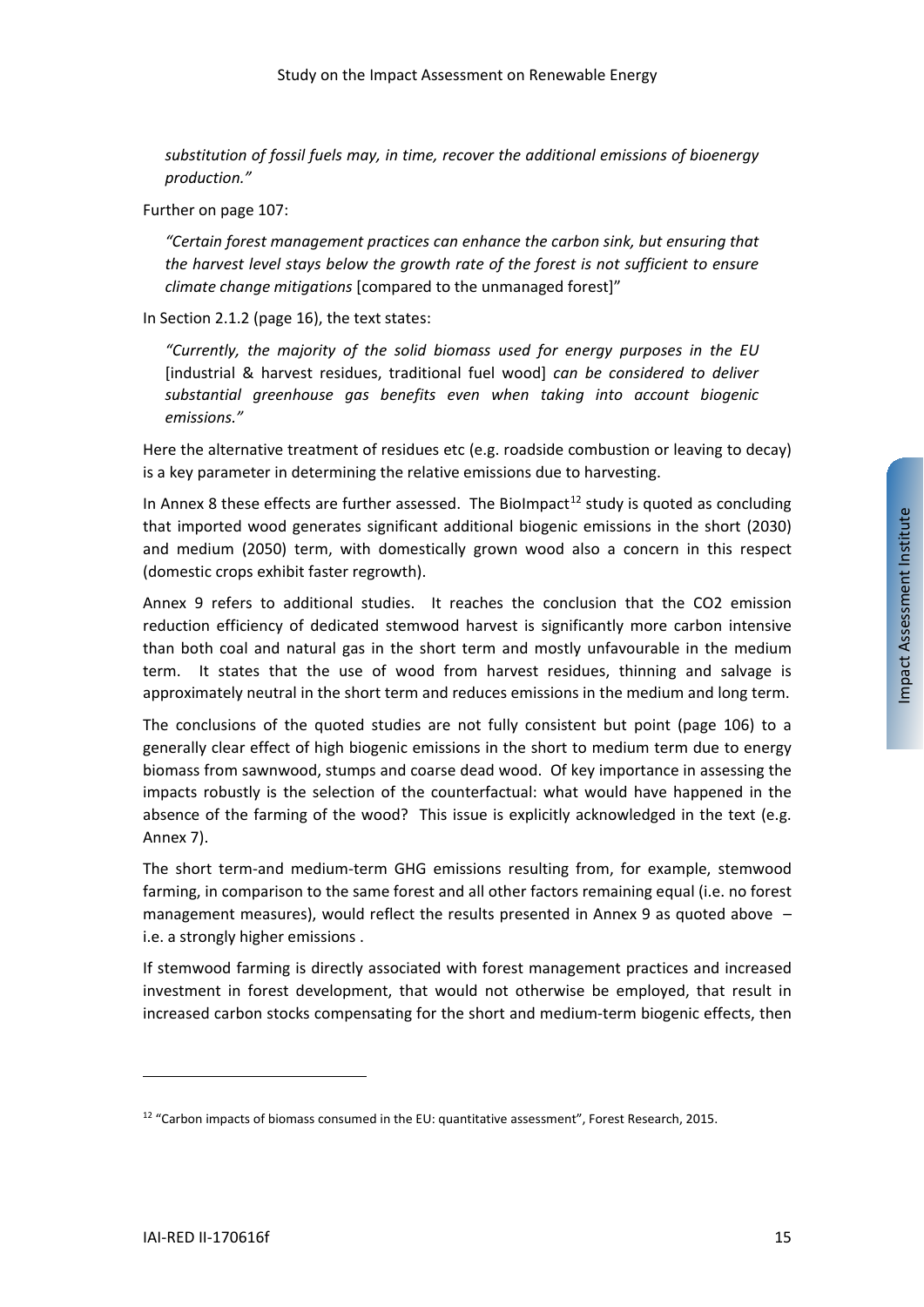these can result in an aggregate effect that reduces GHG emissions, including short and medium term.

Annex 7 concludes the following, quoting BioImpact and the Joint research Centre<sup>[13](#page-15-0)</sup>:

*"…even if with sustainable forest management practices forest removals are lower or equal to the net annual increment of the forest, and carbon stocks are preserved or increasing in time in absolute terms, the total carbon stored in the forest will be in any case lower than the reference scenario of the unmanaged forest and the resulting difference translates into increased net emissions."*

The counterfactual implied is therefore the unrestricted natural growth of the forest. Projecting this notional natural growth in a managed forest is possible, with a certain level of confidence. Forest management practices that increase the carbon stock can be employed to offset the loss of carbon stock from cultivation. However, it could be argued that such measured could be employed in absence of the cultivation in order to increase the carbon stock even further. This demonstrates that there are a number of ways to interpret the counterfactual situation and therefore no single clear method for accounting for carbon stocks.

From the above discussion it is clear that the type of biomass harvesting is critical in determining the total emissions (supply chain plus biogenic) and therefore the extent to which the biomass can be considered carbon neutral in the short, medium and long term. Differentiation is therefore necessary.

These issues are addressed to a certain extent in the legislative proposal on "the inclusion of greenhouse gas emissions and removals from land use, land use change and forestry into the 2030 climate and energy framework" (LULUCF), adopted in July 2016. The proposal requires each Member State to ensure no net LULUCF emissions on their territory (taking into account flexibilities), including those from managed forest land.

As proposed, this legislation would not be sufficient to ensure that the use of bioenergy is GHG neutral in the short to medium-term timeframe of concern. For example, in Member States with currently negative LULUCF emissions (e.g. achieved through steady afforestation), it would allow harvesting for bioenergy up to a rate that brings total LULUCF emissions to zero. This could theoretically more than compensate for the LULUCF emissions reductions required in Member States with currently positive emissions.

In addition, the legislation would be applicable as from 2021, whereby the main growth in biomass for renewable energy is projected for the period 2015-2025, thus subject to the LULUCF conditions only for a portion of the growth period.

An effort to address sustainability is also made in the renewable energy legislative proposal Article 26, which defines sustainability criteria for biomass fuels in addition to those for biofuels and bioliquids already regulated in this way, and by applying additional criteria on

<span id="page-15-0"></span><sup>&</sup>lt;sup>13</sup> "Carbon accounting of forest bioenergy", Joint Research Centre, 2014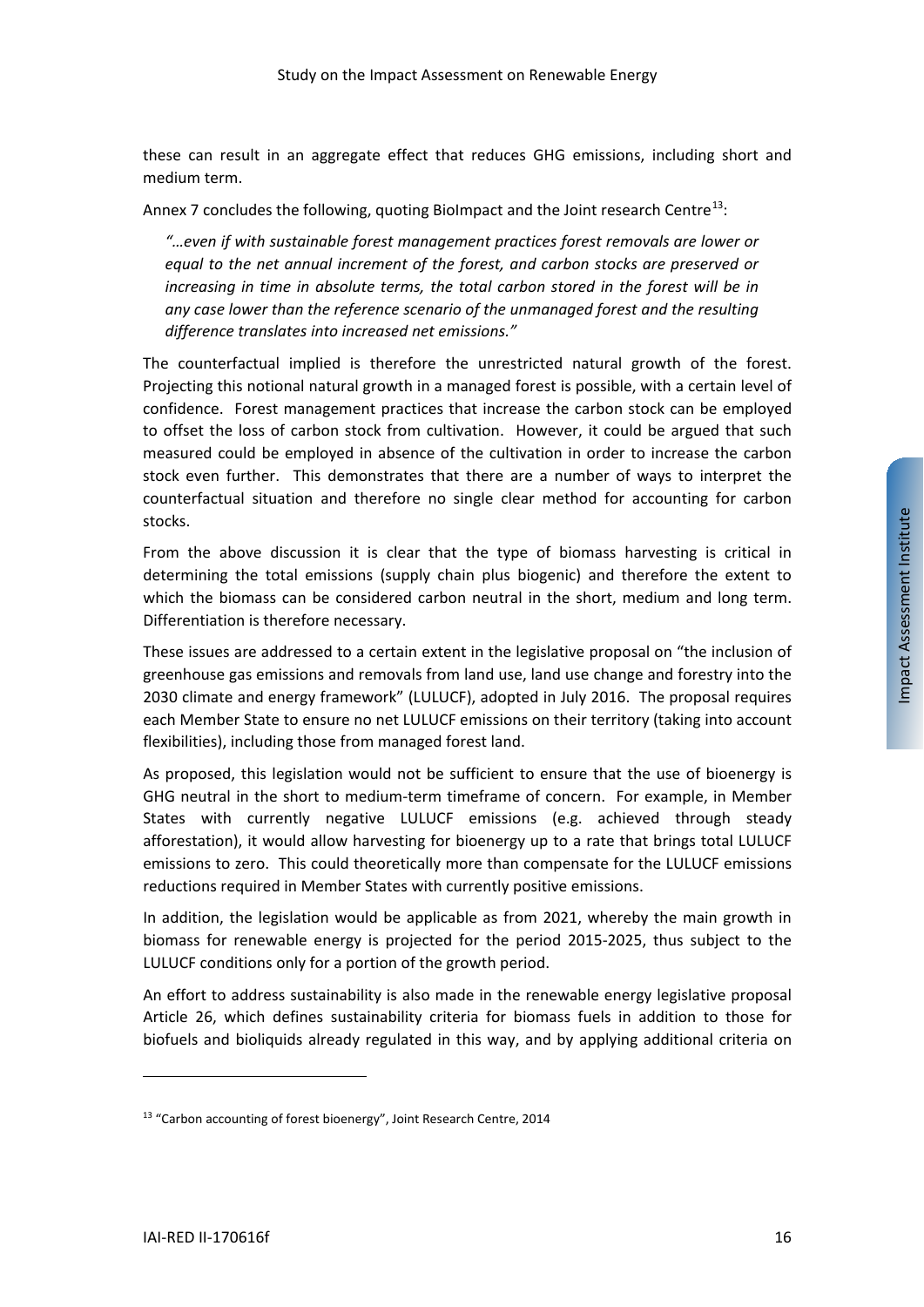harvesting, forest management and LULUCF. Measuring the extent to which these provisions are sufficient to avoid high risk of biogenic emissions from biomass harvesting and combustion would require much more sophisticated modelling. Without a robust measurement method and a numerical criterion for determining total emissions, it remains possible that certain feedstocks, whilst complying with these criteria, could still result in total net emissions being higher than fossil fuels in the short to medium term.

In addition, equivalent to the argument above, greenhouse gas emission savings criteria are to be put in place only for new installations as from 2021, according to the legislative proposal (Article 26 §7).

## 2.2.4 Coherence with renewable energy directive proposal

The legislative proposal expands the scope of sustainability and greenhouse gas savings criteria to include biomass for energy, despite the assertion in section 6.3.1.1 of the Impact Assessment that "there seems to be almost no benefit of a minimum greenhouse gas performance criterion". (The robustness of this assertion was put into question in section [2.2.2](#page-13-0) above).

The greenhouse gas savings threshold would be applied to facilities starting operation from 2021 onwards. The Impact Assessment states (page 16) that future growing demand for wood biomass could derive from additional harvesting, with the increment occurring by 2025, as confirmed in figure 72 of the EU Reference Scenario Trends to 2050 report<sup>14</sup>. This is consistent with the biomass industry's own findings, as indicated in the above section. It therefore appears that the greenhouse gas savings criterion will at a maximum apply only partially to that growth. The sustainability of that growth is therefore not directly regulated.

Further, the greenhouse gas savings criterion does not take into account biogenic emissions, which constitute a major finding of the Impact Assessment. The results indicate that the long-term effect of increased use of biomass is likely to be substantial reduction in biogenic CO2 (compared to fossil fuel use). However, the effect in the 2050 timeframe, which is the ultimate focus of EU policy, could for certain feedstocks be emissions greater than those that would be generated by fossil fuels. As indicated in the previous section, this depends on the type of wood and harvesting method.

The Impact Assessment concludes that the scenarios of unconstrained use and of imported wood (scenarios B and C1 in Annex 8) would generate higher GHG emissions than fossil fuels in the short to medium term. However, the provisions of the legislative proposal would not prevent these scenarios. The Impact Assessment further denotes with "caution" the scenarios with domestic crops, domestic wood and "back off" (C2, C3 and D). The

Impact Assessment Institute

<span id="page-16-0"></span>Impact Assessment Institute

<span id="page-16-1"></span><sup>&</sup>lt;sup>14</sup> "EU Reference Scenario 2016: Energy, transport and GHG emissions. Trends to 2050", European Commission, 20th July 2016

[https://ec.europa.eu/energy/sites/ener/files/documents/20160713%20draft\\_publication\\_REF2016\\_v13.pdf](https://ec.europa.eu/energy/sites/ener/files/documents/20160713%20draft_publication_REF2016_v13.pdf)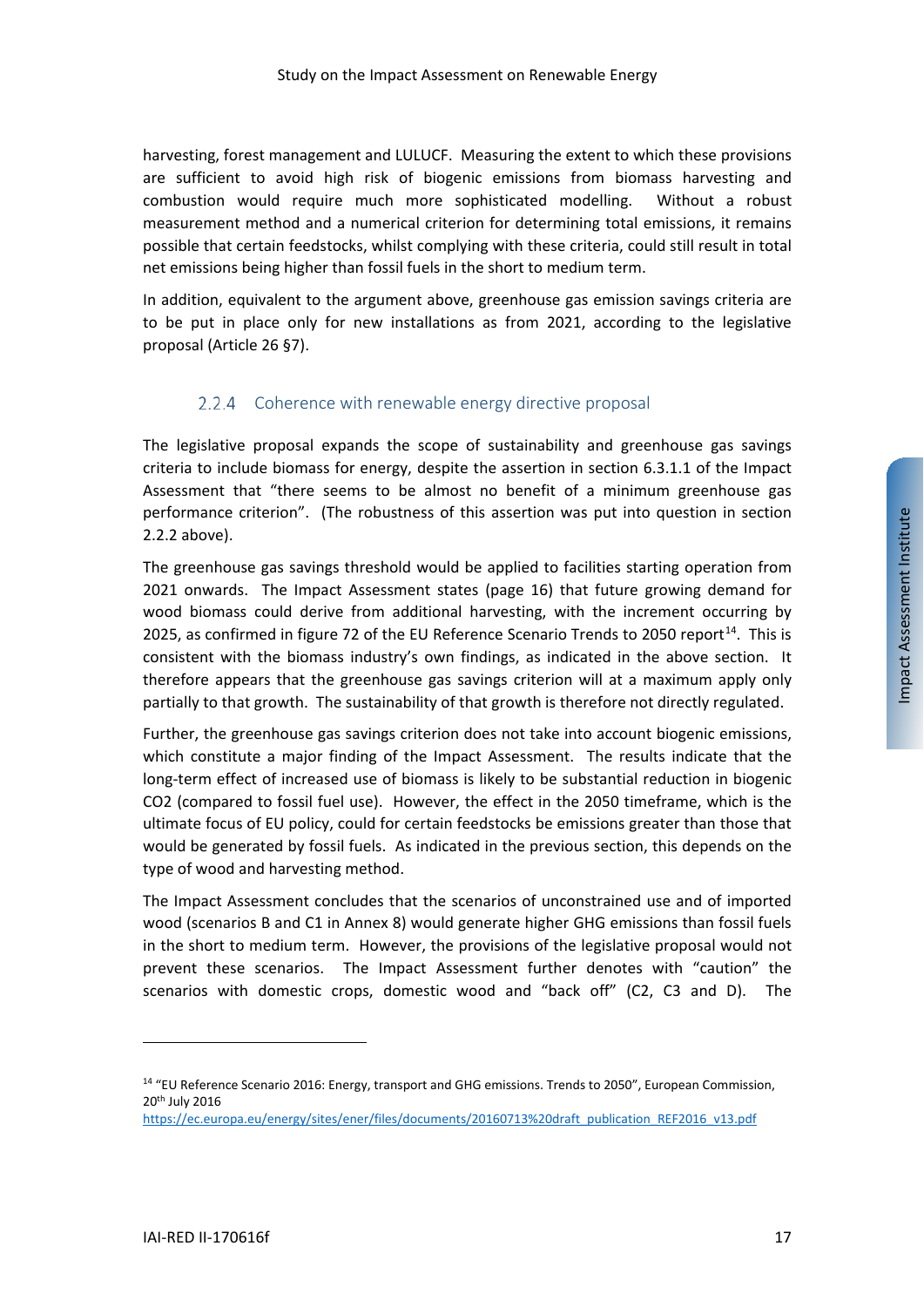assessment indicates that positive approaches to forest management / additional supporting measures for overall positive impacts on GHG emissions would be necessary in any scenario relying on forest bioenergy. Again, the provisions of the legislative proposal would not be sufficient to ensure this positive impact.

Therefore, the projections for the renewable energy proportion for 2020 and 2030 depend partially on growth in combustion of biomass, some of which may generate higher greenhouse gas emissions than fossil fuels in the priority 2050 timeframe. To measure the aggregate effect on GHG emissions, additional transparent and peer-reviewed assessment of the specific biomass harvesting, forest management practices and determination of the counterfactual would be necessary. Only a full accounting of GHG emissions on a case-bycase basis would provide sufficient information to enable an outcome ensuring net GHG emissions reduction.

An additional discrepancy is the requirement in Article 26, paragraph 8 of the proposal for electricity from biomass fuels to be taken into account only if produced in installations applying high efficient cogeneration technology (CHP). The proposal explicitly precludes non-CHP, whereby option 4 in the Bioenergy Impact Assessment only applies an efficiency threshold, concluding that this would exclude non-CHP. Reflecting the Impact Assessment, the application of neutral numerical threshold would provide a proportional incentive for contribution to the desired outcome.

# 2.2.5 Conclusion on Bioenergy Policy

<span id="page-17-0"></span>There are substantial complications with accounting for emissions in bioenergy policy, as acknowledged in the above analysis. In particular the difficulties in determining the counterfactual for farming of biomass for energy use preclude a clear and accountable method to calculate the climate effects.

It is useful therefore to use an extreme simplification of the accounting methodology by separating emissions from forest growth as a thought process for considering the issue:

- Account for emissions at the point of combustion, regardless of source (fossil, renewable or otherwise).
- Account directly for changes in carbon stocks, whether associated with bioenergy or otherwise, by measuring forest growth

Such an accounting is relevant in the case of biomass, due to the disconnect in time between the emission of CO2 from combustion and the absorption of CO2 from the air due to regrowth. A consistent treatment would also allow accounting for afforestation in managed forests, which could therefore be shown to compensate for biogenic emissions of farmed wood.

As mentioned above, the BioImpact study indicates that farming of wood would increase GHG emissions (i.e. reduce carbon stock) compared to unmanaged forests. The suggested method above would however create an accountability of entities responsible for farming for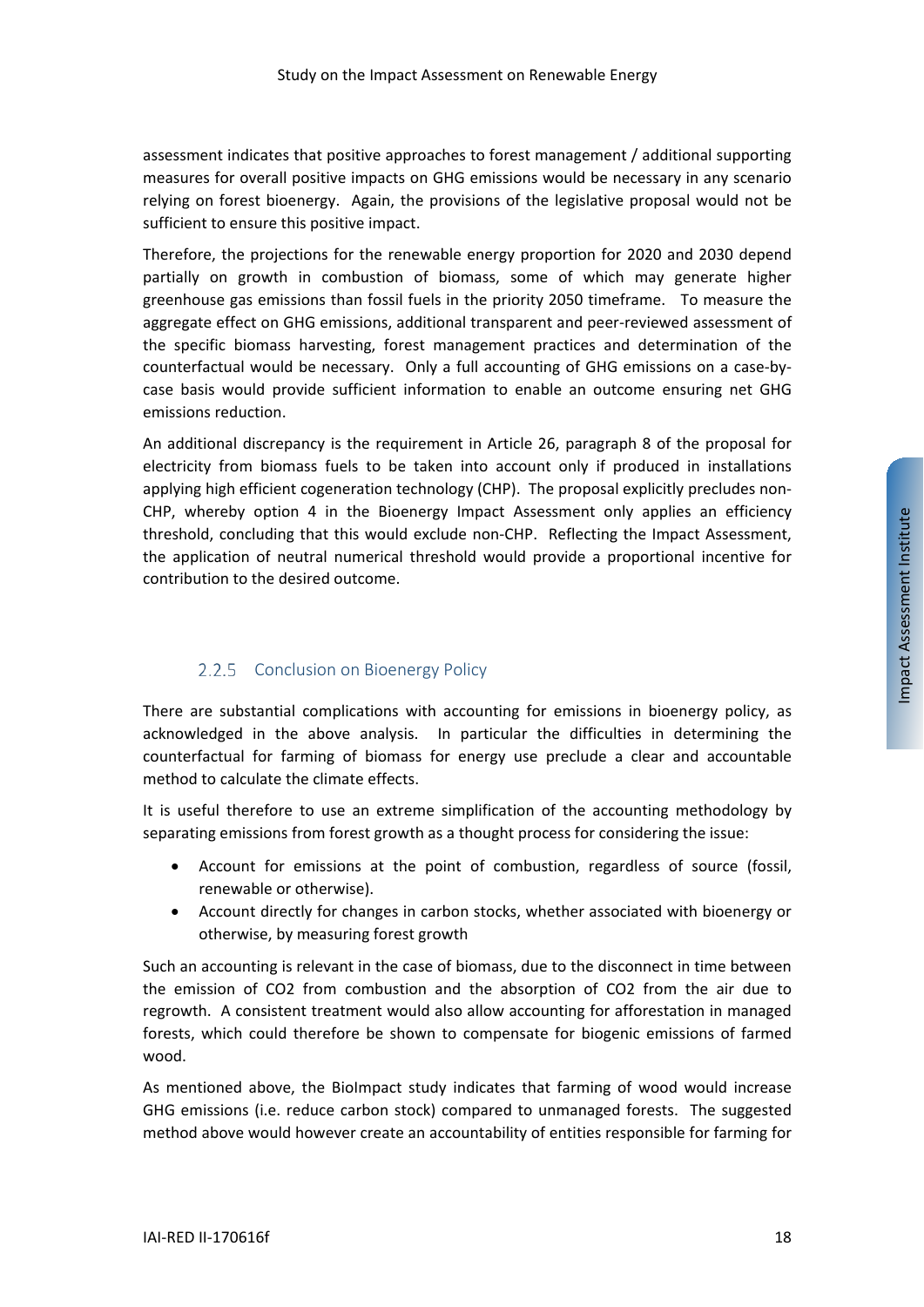the overall climate-relevant effects of their forest management and require methods that at least maintain the overall carbon stock in the short, medium and long term.

This methodology reflects to an extent the discarded option "Introducing biogenic carbon emissions in the methodology on lifecycle emissions from solid biomass" from Section 5.2 of the Impact Assessment.

Whilst such a policy would be expected to increase the administrative burden substantially, it would ensure greenhouse gas savings can be robustly attributed to the biomass in question. It would also provide greater transparency for the industry and other interested stakeholders. Due to the significant contribution of biomass to total consumption of renewable energy and the wide range of potential greenhouse gas effects, there is a valid rationale for considering these efforts. This issue is revisited in the concluding sectio[n 4.](#page-43-0)

# <span id="page-18-0"></span>2.3 Renewable Energy in the electricity sector

An important fundamental issue is raised in the text of this part of the analysis, on page 80 in the assessment of the environmental impacts of the options, which states:

*"…since the EU ETS cap sets a binding ceiling on the emissions within the sectors covered by the system, missing the RES target would not impact in absolute terms the EU level GHG emission reductions, which would be achieved in any case."*

Conversely it is also to be taken into account that the falling ETS cap will require either reductions in energy consumption in the covered sectors, switching to lower carbon fuels (e.g. coal to gas) or greater use of renewables. The EU-wide mechanism therefore already exists to stimulate greater use of renewables in electricity, once the allowance market price is sufficient to incentivise renewables above the other mitigation measures. The expected higher annual decrease in the cap from 2021 (at least 2.2% compared to 1.74% assumed in the Reference Scenario 2016) can be expected to encourage deployment closer to meeting the 2030 target.

Further, in the detailed assessment on page 74, the text acknowledges:

*"This scenario [EUCO27] demonstrates that little support would be needed, and that renewable technologies may be competitive, under the right framework conditions."*

Since in the EUCO27 scenario the 27% renewable energy target for 2030 is achieved, this statement implies that substantial support measures are not required to meet the target. However the analysis leads to a preferred scenario including support for renewables through strengthened market-based design principles. These assertions are inconsistent with each other, if the main objective is to reach the 27% target.

These points put into question the need for explicit measures to support renewables in the electricity sector to meet the 27% target and therefore for the options put forward. This does not exclude the market-based design principles being generally valid in order to facilitate renewable energy as a measure to meet the main objectives of reduced GHG emission and enhanced energy security (further discussed in Section [4\)](#page-43-0).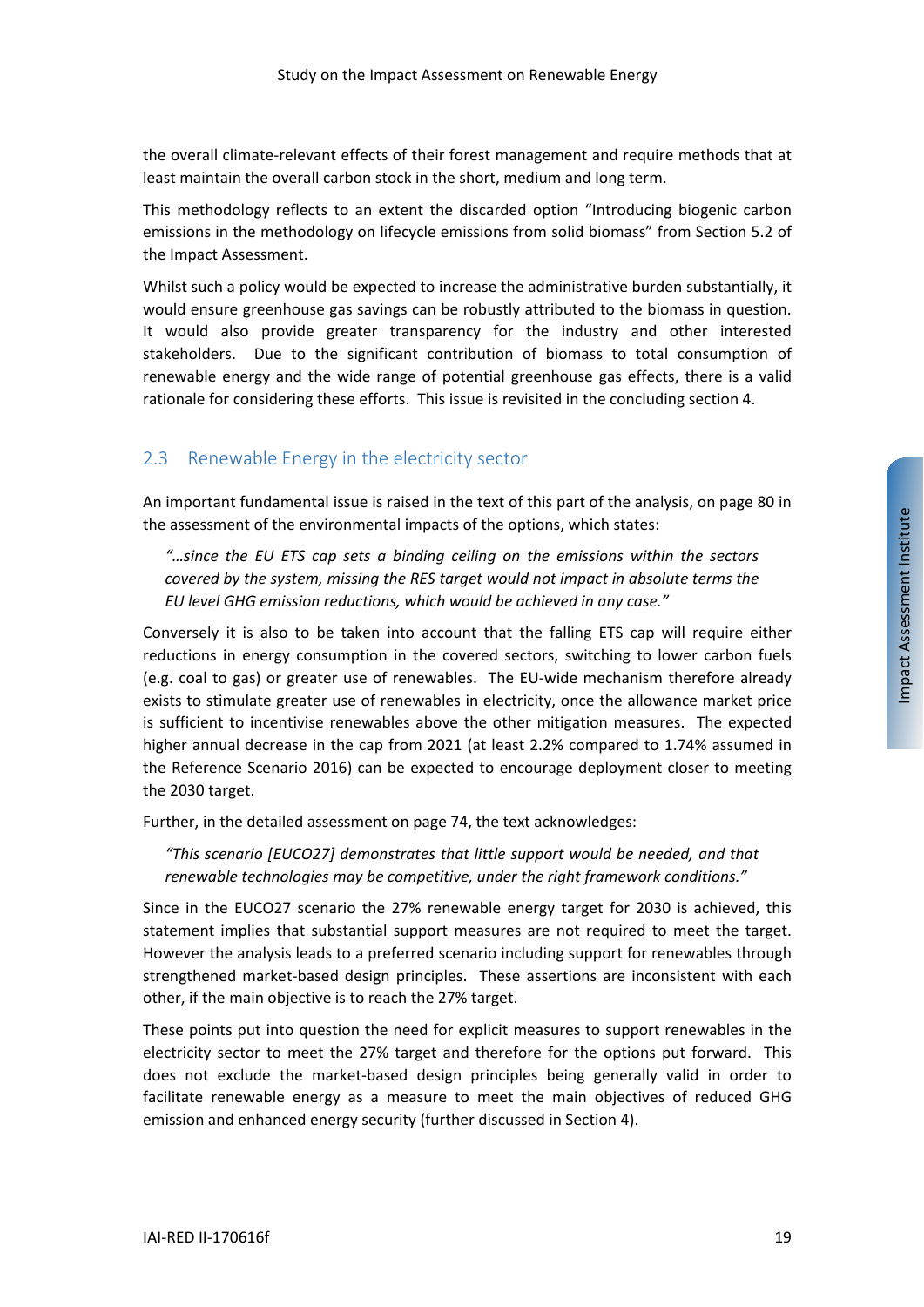## 2.3.1 Review of the assessment of impacts

In the assessment of the electricity sector, the most substantial impacts are projected to arise in the assessment of the "Framework for cost-effective, and market-oriented and Europeanised support to renewable electricity to promote regulatory certainty" (section 5.1.1). From the language of the description of the options in this section, (page 72) it is clear that option 2 is preferred, before the assessment is articulated. The Impact Assessment should maintain its integrity through adherence to correct procedure, by setting out the options in a balanced manner and providing a factual assessment. The apparent prejudgement of the selection, even if eventually justified by the assessment, is not appropriate for promoting policy based on evidence.

The assessment on page 73 refers to two significant detriments to investment incentives due to variable renewables: low marginal costs lead to lower average prices across the board and increased price volatility.

The text includes a discussion on the interaction with the Emissions Trading System. Page 74 states "The PRIMES model simulates emission reductions in ETS sectors as a response to current and future ETS prices". On page 75 the text further states:

*It should be noted at the same time that rapid penetration of renewables has a decreasing effect on both the wholesale price as well as on the CO2 price (for a given number of ETS allowances on the market), thereby reducing the ability of the market to act as the driver for investments in both renewables and flexible generation.*

This appears to have introduced a circular argument, implying that higher renewables reduce ETS prices, thereby reducing the incentive for renewables. If renewables really are lower cost than other energy sources, then the lower ETS prices are not a barrier to their further introduction, since the reducing cap will require renewables to continue to reduce emissions in the covered sectors, in particular electricity.

It is however correct that low ETS prices (currently around €5/tonne) do not provide a direct incentive for renewable energy deployment. Since growth in renewable energy is occurring to a great extent due to renewable energy policies in Member States, additional renewable energy capacity is being supplied, without old non-renewable capacity being retired. Therefore the direct comparison of costs of renewable and non-renewable energy does not give a full picture of the framework for investment, since in many cases investment in renewable energy is "on-top" of existing capacity rather than competing with nonrenewables.

A change to this incentive can be expected when the ETS cap has reduced to the extent that there is a clear price signal acting on the investment decisions of renewables vs fuel switching vs reducing energy usage.

On page 77 the text states that no modelling assessment of the implementation of the toolkit included in option 2 has been performed, and a qualitative assessment is elaborated. Whilst usually a full assessment of the proposed measures is necessary to provide a comprehensive picture, the lack of an enforcement mechanism at Member State level for the renewable energy target implies that the effects of the measures are highly uncertain.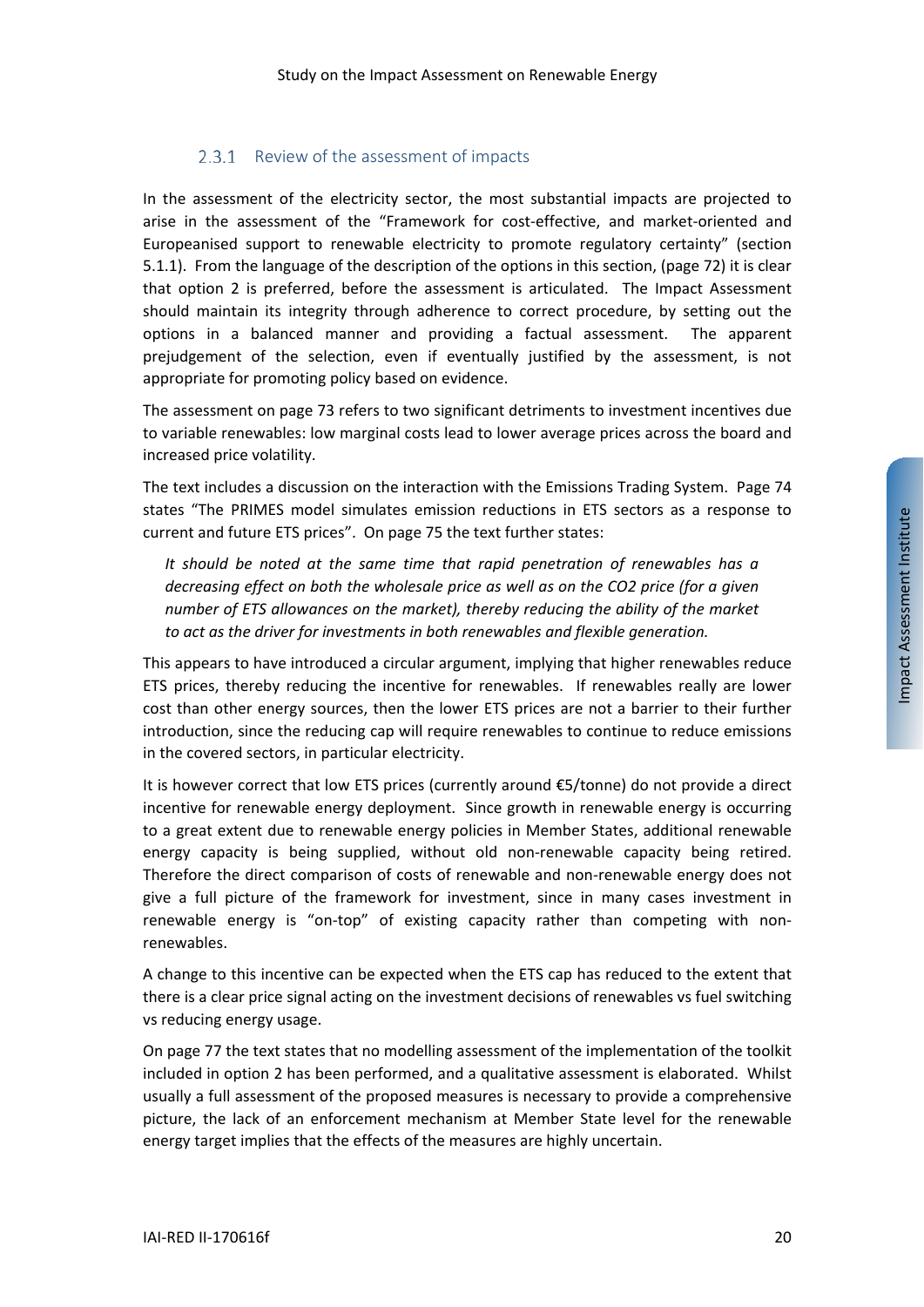For the evaluation of the framework for Europeanised support, therefore the clear preference for option 2, as presented in the table in section 5.1.5., cannot be justified.

There is no explicit section on economic impacts, although these are addressed in the main body of the assessment section.

Social impacts are assessed on page 80, stating the likelihood "that not reaching the 27% target would have negative social impacts in terms of job creations, growth and security of supply.". This relies on the assumption that investment in renewables will automatically increase employment and growth. However, these economic effects can only be positive if the efficiency of economic investments overall is increased. This is explicitly acknowledged later in the Impact Assessment in section 6.4.1, quoting the "budget effect" due to the existence of alternative investment options.

The statement therefore indicates a predisposition in the assessment of investment in renewables rather than the necessary neutral evaluation of the impacts. The fact that the countervailing argument is explicitly acknowledged at a different place in the Impact Assessment (in the reference to the budget effect) indicates a worrying lack of consistency in the analysis.

The social impact of energy prices is not addressed in this section, which leads to a significant information gap for the option comparison.

For the sections on "A more coordinated regional approach to renewables support" and "Reducing the cost of capital for renewable electricity projects" a similar conclusion can be drawn regarding the lack of enforcement mechanism. The assessed impacts of the provisions included in the options may or may not be reasonable, but their efficacy is significantly hindered by the lack of mechanism or incentive to meet the targets at Member State level.

#### 2.3.2 Overall assessment and coherence with legislative proposal

The table showing the overall evaluation of the options includes six criteria. Three of these are designated "overall impact" (social, economic and environmental) and are directly assessed in the text and given a grade accordingly. As indicated above, the social impacts, comprising primarily employment, are not comparable between the scenarios. A full economic cost of the scenarios is not presented nor are the figures compatible between the scenarios.

The other three evaluation criteria are "Key objectives" (effectiveness, efficiency and coherence). These terms are not defined nor are any parameters for their evaluation presented. They therefore appear to have been evaluated subjectively.

In addition, there is no weighting of the parameters, in particular comparing the relative importance of overall impact to key objectives, which would help inform a coherent decision making.

For the evaluation of Europeanised support to promote regulatory certainty, as indicated in the section [2.3](#page-18-0) above, the preferred option has not been fully assessed. The assessment also contains inconsistent and inaccurate assumptions and analysis. The strongly positive assessment of option 2 appears therefore to be based on subjective preferences. Whilst the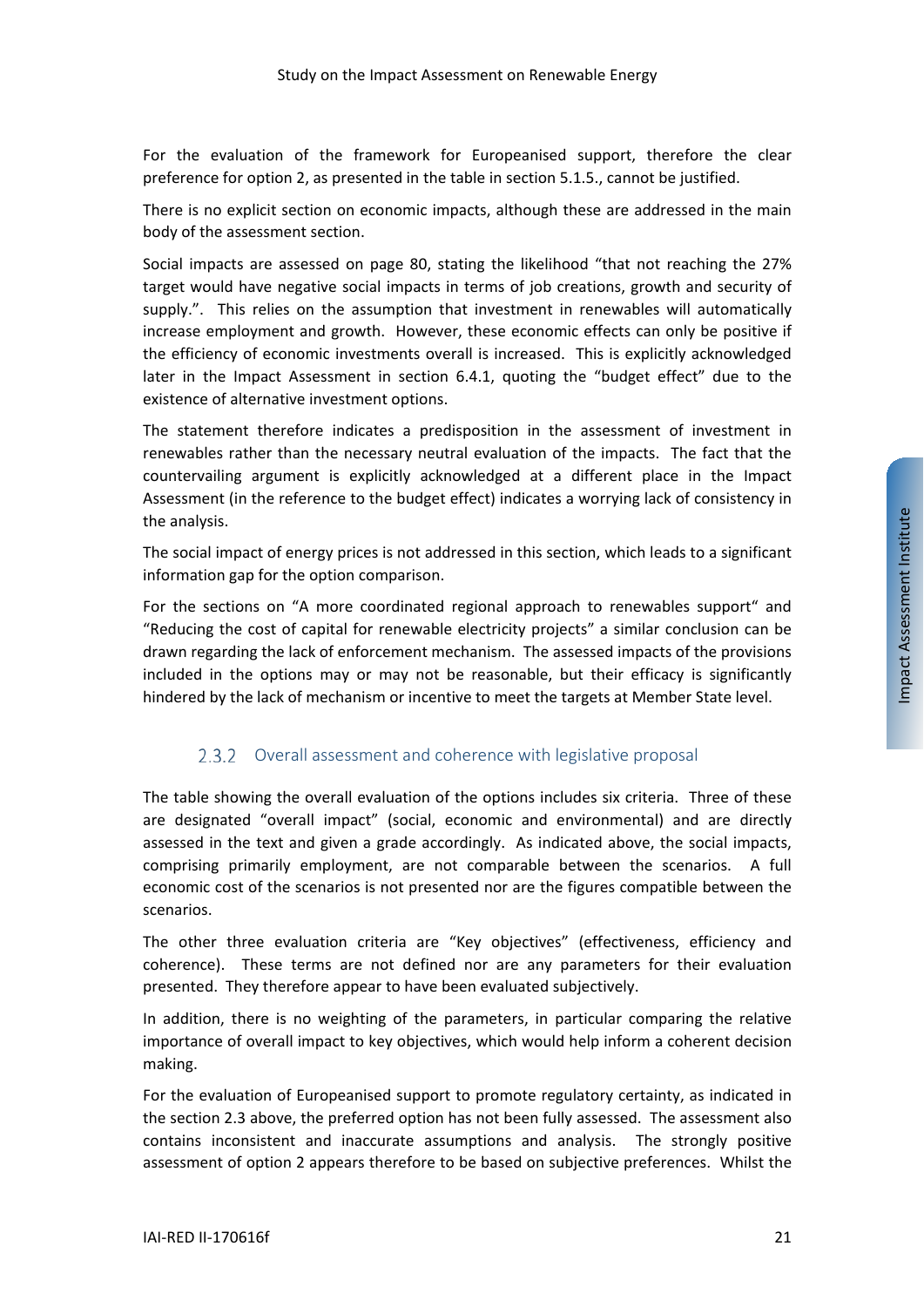merits of the option are apparent, the overall evaluation cannot be considered to be valid, especially in view of the lack of comparability of the parameters.

For "regional approach" and "cost of capital", similar inconsistencies are observed.

The above analysis does not negate the conclusions of this section of the Impact Assessment, but the methodology used and the degree of positive evaluation is not justified by the data and analysis performed.

The options selected for the legislative proposal appear to be generally consistent with the findings of the Impact Assessment.

# <span id="page-21-0"></span>2.4 Renewable Energy in the heating and cooling sector

In contrast to the electricity sector, the heating and cooling sector is only partly covered by the ETS. Therefore the motivation for measures in the EU-level regulations that enforce action at Member State level is apparent. This is manifested in the options put forward for renewable energy obligations for fuel suppliers.

The reasoning behind introducing option 1, a renewable energy obligation on fossil fuel and fossil fuel based energy suppliers for heating and cooling, is not substantiated. The text (page 101) acknowledges part of the practical concerns with this option, although the concern about fictitious claims by fossil fuel suppliers of their use of renewables is not limited to this case – fraud can be relevant in all cases. The main barrier is the potential inequitable treatment of suppliers with slightly different profiles due to a zero (or other fixed value) threshold for renewable energy share as the criterion for having a renewables obligation on heating and cooling. Option 1 is therefore unnecessary and the main choice is between having an obligation (on all suppliers) or not. Indeed option 1 was quickly discarded in the assessment.

The obligation introduces a level of enforcement on Member States. This is partially equivalent to binding targets on Member States, since it would apply binding requirements on them to impose renewable energy in the sector for which there is no other mechanism at European level.

## 2.4.1 Review of the assessment of impacts

The economic impacts of the options for "Mainstreaming renewables in the heating & cooling sector" are assessed in a mostly qualitative manner. This section correctly compares the two variants of options 2 for imposing renewables obligations on all fuel suppliers in heating and cooling, in particular noting that variant 1 (gradual obligation) would ensure improvements are required from all suppliers, with likely higher efficiency overall. However, without data about the make-up of those suppliers, the effects cannot be coherently assessed and any conclusion can only be speculative.

Administrative costs are also mentioned but again not assessed, although it is correctly acknowledged that they are likely to be more onerous for smaller companies. No SME test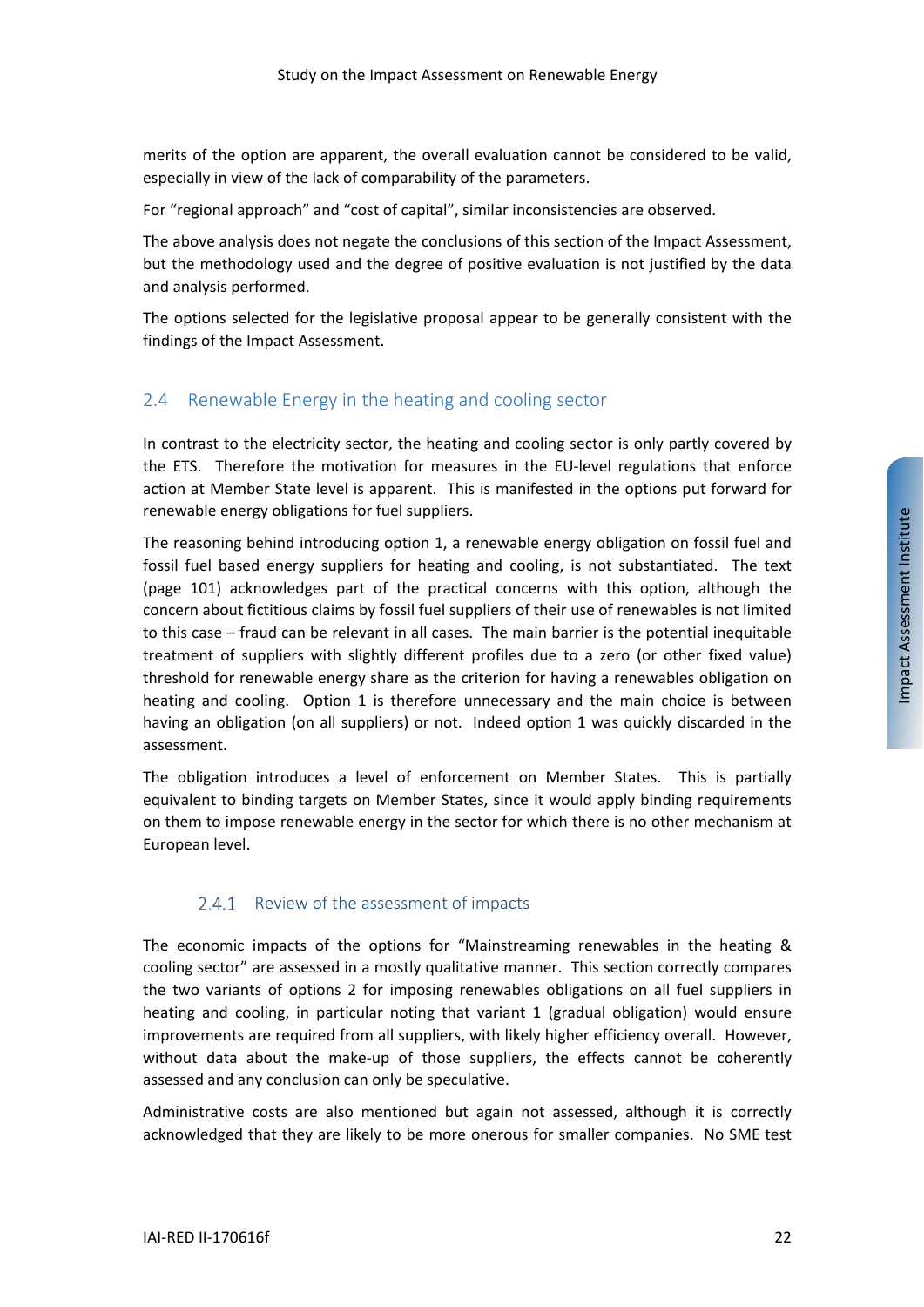was performed in this case, although it is a clear instance where it would have been informative.

A significant omission from this section is a comparison of options 0 and 2, i.e. between the cases with and without an obligation. This is an important element of the analysis, since the efficacy of introduction of the obligation is the most important economic and social question. An obligation would require many suppliers to change their business methods and their own sources of fuel. There is likely to be high variability in the availability of renewable fuels according to geography and level of economic development. Neither variant 1 (1% increase in share per year) not variant 2 (universal 27% obligation) would allow for these variances in conditions.

Further, this would also represent an obligation on consumers, since it cannot be assumed that residential or business users of fuels have the (mostly) heating equipment necessary to apply the alternative fuels that would be on offer. For households in particular this could also represent a significant social impact, whereby in the text no assessment of social impacts has been conducted. Despite this lack of analysis, the social element is evaluated in the final table.

# 2.4.2 Overall assessment

As in the previous section, the final evaluation table lacks comparability, definition of terms, compatibility and weighting, severely impairing its value in advising policy making in general terms. The specific evaluations also raise questions.

For "Mainstreaming renewables", option 1 is evaluated almost as positively as option 2, despite being discarded early in the discussion of the assessment. It does not appear that the valid objections raised against option 1 were fed into the final evaluation, putting into question the coherence of the analysis. There is no distinction in the evaluation between variants 1 and 2 of option 1, despite these being prominent in the discussion. This appears to be a simple oversight but a material one.

Further to the above the heating and cooling obligation scheme does not differentiate between renewables despite their different greenhouse gas savings performance.

# <span id="page-22-0"></span>2.5 Renewable Energy in Transport

In this section, a number of policy options for increasing renewable energy in transport are put forward and analysed.

Regarding the assessment of the options, on page 124 the text states the following:

*"The PRIMES model was used to model impacts of options 0, 2 and 3. Option 1 was not quantitatively modelled as the outcome would depend on the policy choices of the Member States regarding food based biofuels."*

However, options 2 and 3 are presented as being based on option 1. Why the policy choices of Member States are relevant to option 1 and not to options 2 and 3 is therefore not explained. Option 1 was not fully assessed, with the consequence being that this option is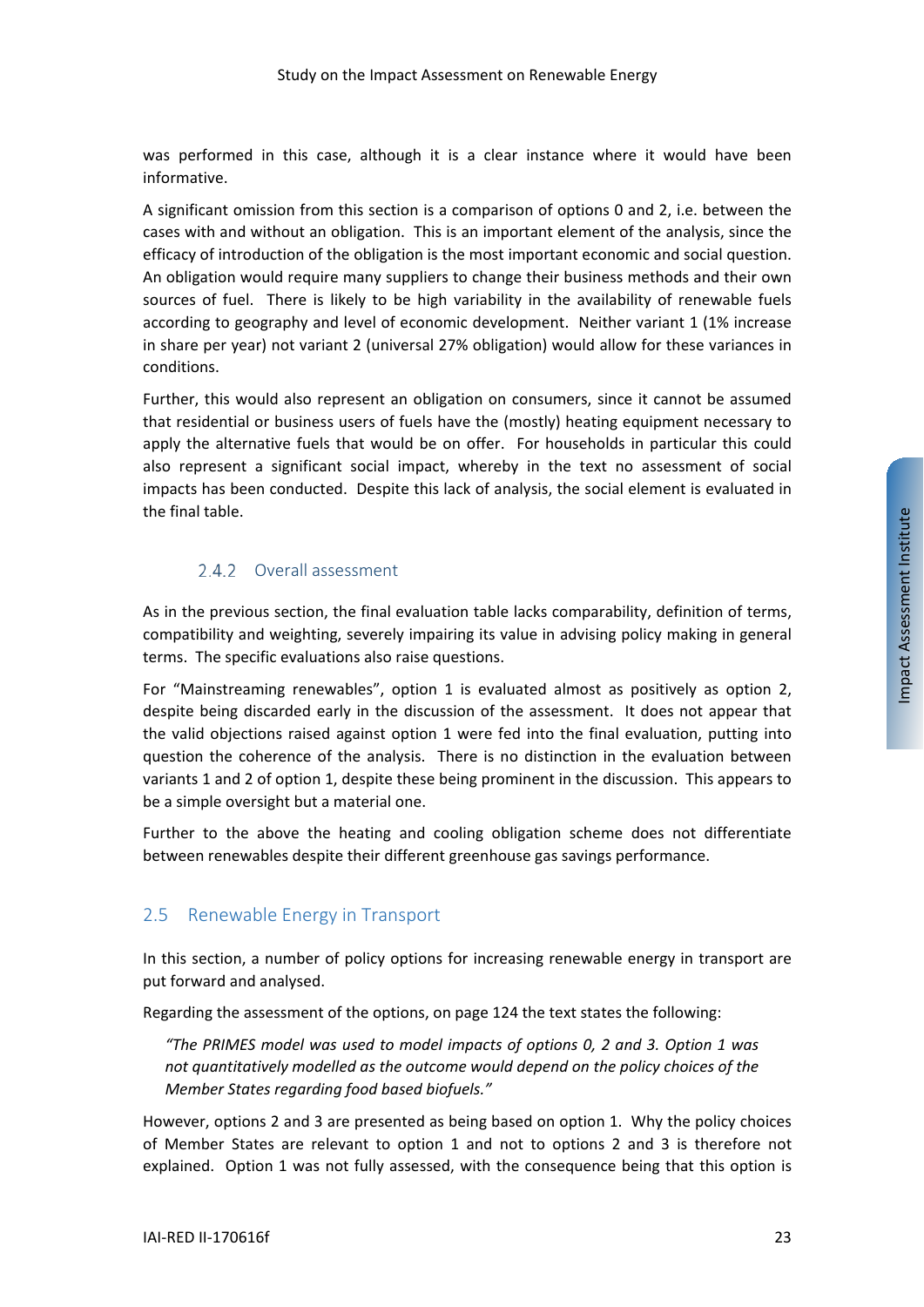excluded from a factual and scientific analysis. Even if there are valid reasons for not being able to perform a full analysis on option 1, at least a scenario analysis would have been appropriate in order to assess its potential outcomes. Otherwise option 1 has no value in this Impact Assessment.

In addition the following text is found on page 125:

*"Due to the significant differences in the assessment tools and underlining assumptions, the results are not directly comparable and therefore the impacts of options 0 to 3 (energy obligation) are presented separate from the assessment of option 4 (GHG reduction obligation)."*

For an Impact Assessment on a key area of policy such as this, it is essential for comparable results to be generated and presented in order to inform selection of policy. In particular the effect on investment, costs and prices should have been compiled for all scenarios with equivalent parameters. This represents a serious shortcoming in the results of the Impact Assessment.

Despite the stated lack of comparability, the overall evaluation for all options 0 to 4 is presented in a single table (page 136/137), implying direct comparability.

In addition to these inconsistencies, it is important to repeat the finding that the bulk of the results (for option 0, 2 and 3) are based on the PRIMES model and therefore lack transparency and credibility for stakeholders<sup>3</sup>. In addition, the ICCT report<sup>[15](#page-23-0)</sup> underlying the evaluation of option 4 is private and not subject to peer review, as explained in Annex 8 of the Impact Assessment.

Further, it is found that all the policy options are explained and set out clearly except 4b, for which details of the four sub-sub-options are only referred to without explanation in table 10 (page 133) on the employment impact. The rationale for the subsequent rejection of this option cannot therefore be properly scrutinised and has not been justified in the Impact Assessment.

# 2.5.1 Calculation of sustainability of biofuel feedstocks

A list of feedstocks recognised as being valid for the production of advanced biofuels is included in Annex IX of the legislative proposal. It therefore defines which feedstocks are valid for meeting the 3.6% target for advanced biofuels in 2030. This Annex was originally introduced in the ILUC Directive. No evidence nor any objective criterion have been presented to substantiate the feedstocks on this list. There is no link demonstrated between the calculated greenhouse gas emissions of fuels, as detailed in Annexes V and VI, and the

<span id="page-23-0"></span><sup>15</sup> "Service contract for technical assistance facilitating implementation of Art. 7a of the fuel quality directive 98/70/EC", contract no 340201/2015/706549/SER/CLIMA.C.2. with ICCT - International Council on Clean Transportation Europe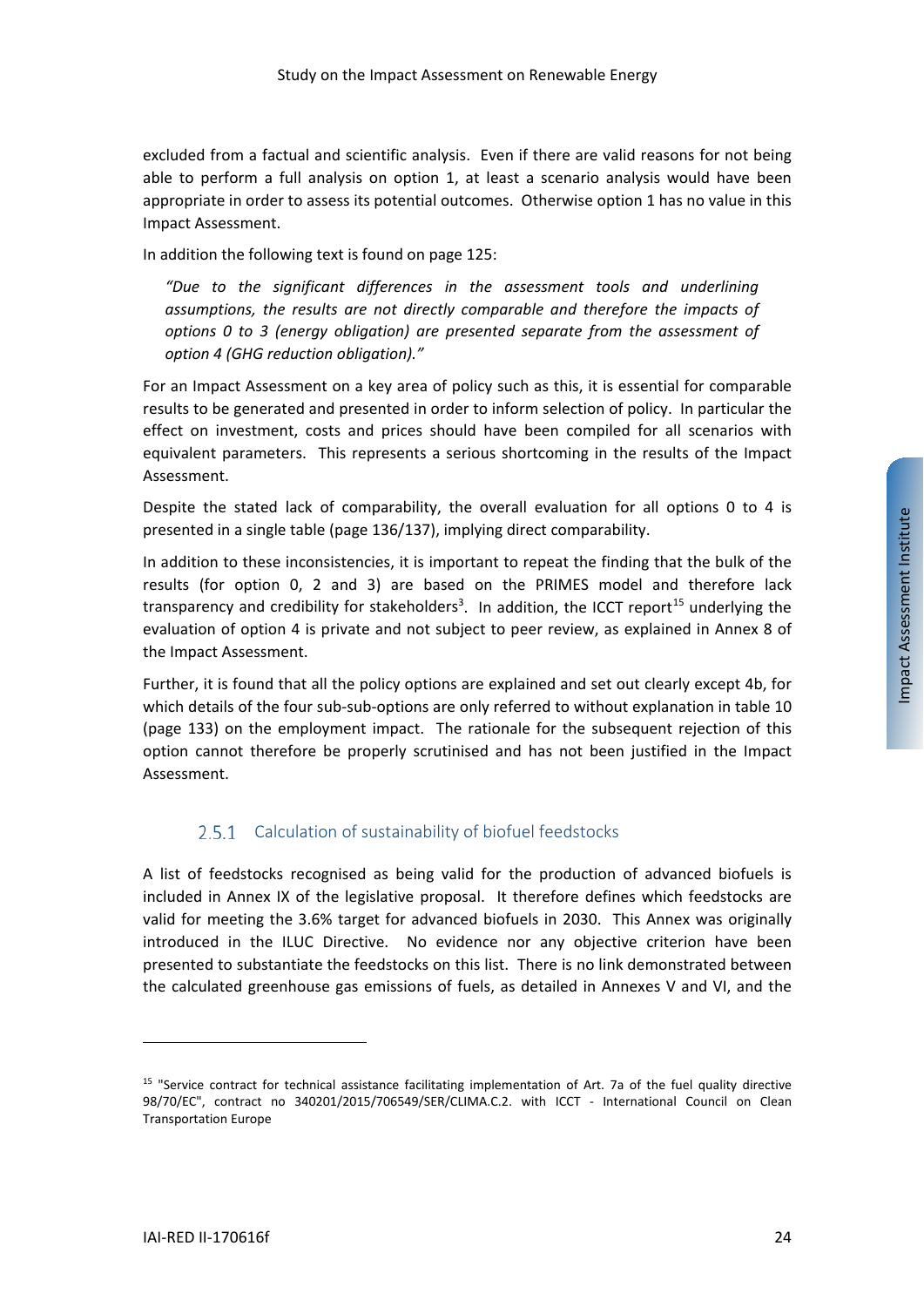feedstocks included in Annex IX. Such an objective numerical assessment would be necessary in order to provide justification for the entries to be included on such a list.

A particular inconsistency is that of farmed wood as a feedstock, which is not included in the list in Annex IX and thereby is subject to the 3.6% limit by 2030, limiting the potential for this feedstock to contribute in transport. However, farmed wood is potentially a major contributor to the planned growth of renewable energy in electricity. The treatment of farmed wood is therefore not consistent between the different energy sectors, calling into question the approach taken in the Impact Assessment and legislative proposal.

The concept of indirect land use change (ILUC) was formally introduced into EU policy in September 2015 with the "ILUC directive<sup>[16](#page-24-0)</sup>". In March 2016, the report of the GLOBIOM<sup>[17](#page-24-1)</sup> study was published, containing detailed results on ILUC effects of different fuels. The published results of the study contain substantial background information, references and data sources. However, the underlying modelling algorithms are not available for external scrutiny. This is a critical shortcoming in the evidence, denying independent review and validation and excluding wider expert input. Especially as ILUC is a complex concept with many interrelated factors, its calculation would benefit from a broader array of expertise. Further, the study was completed in August 2015, but not published until March 2016, after completion of the public consultation on the Renewable Energy Directive, thereby preventing timely scrutiny and expert feedback from stakeholders.

The Impact Assessment includes a table (see [Annex 4\)](#page-50-0) with the greenhouse gas effects of ILUC of various biofuels calculated using different models, assumptions and data. The wide variety of figures indicates a fundamental uncertainty in the calculations and therefore the need for full peer review and expert validation, in order to provide stronger intellectual support for the figures and enhance stakeholder confidence in the evidence.

# 2.5.2 Objectives and assumptions

<span id="page-24-2"></span>The overarching goals of the revised Renewable Energy Directive are clearly set out in section 3 of the Abstract of the Impact Assessment. Prominent among these is a greenhouse gas emissions reduction of at least 40% compared to 1990 levels, including a reduction of 30.2% of emissions in the non-ETS sector (including transport) compared to 2005 levels. Section 6 of the abstract refers to the policy options, which include paths to "phase out food-based biofuels".

<span id="page-24-0"></span><sup>16</sup> "DIRECTIVE (EU) 2015/1513 amending Directive 98/70/EC relating to the quality of petrol and diesel fuels and amending Directive 2009/28/EC on the promotion of the use of energy from renewable sources", 9 September 2015.

<span id="page-24-1"></span><sup>&</sup>lt;sup>17</sup> "The land use change impact of biofuels consumed in the EU", ECOFYS, IIASA, E4TECH Commissioned by the European Commision, 27 August 2015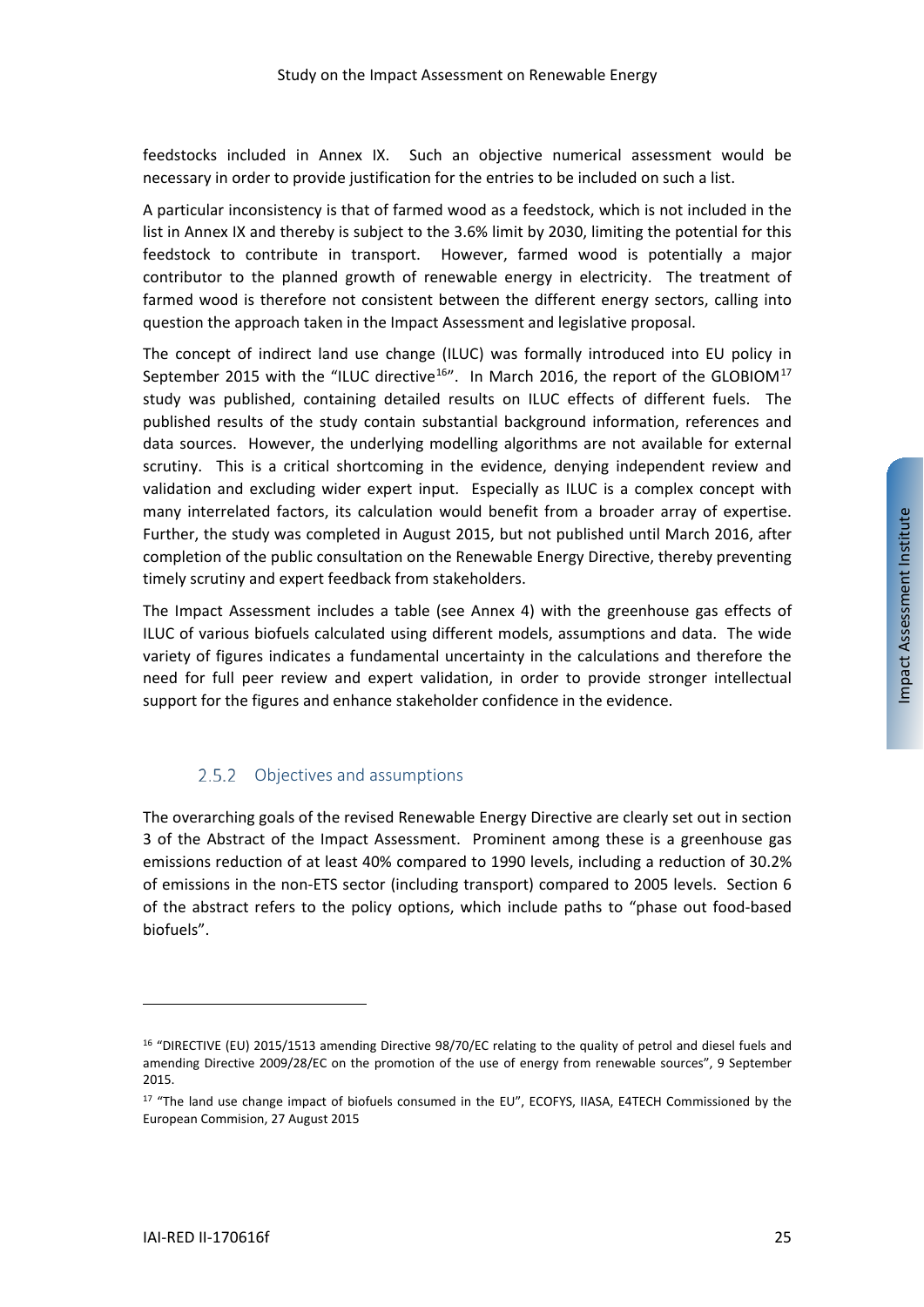The legislative proposal refers to the July 2016 Strategy of Low Emission Mobility, which mentions food-based biofuels and further references the 2014 Climate & Energy Strategy and the ILUC directive. No assessment was provided to support the provisions of that Strategy and there is no formal policy position requiring this phase-out.

The ILUC Directive introduces the concept of distinguishing between land previously destined for food and feed crops that is diverted to biofuel production, thereby creating emissions though indirect land use change (Recital 4). It also states that information on these effects is limited. In particular palm oil associated with drainage of peatland has been demonstrated to be associated with significant depletion of the carbon stock, deforestation and high ILUC emissions. Evidence does not indicate that this is the case for all food and feed based biofuels, nor does it exclude that ILUC emissions can arise from non-food crops.

Recital 27 acknowledges that there are indeed exceptions, with the existence of a distinction between different types of food based biofuels. Certain non-food based biofuels are associated with higher GHG emissions than certain food-based biofuels. The use of the foodbased parameter therefore does not align coherently with the underlying objective of the policy to reduce GHG emissions.

The intention to phase out food-based biofuel was used as the assumed basis for further analysis in the Impact Assessment, without explicit evidence presented to support its inclusion.

In the Impact Assessment, some of the text appears to acknowledge this inconsistency:

- The abstract, section 6.3. states that *"…emissions from indirect land use change can be significantly reduced through a gradual phase out of conventional biofuels by 2030, focusing primarily on oil-crop based that are associated with higher ILUC impacts, combined with a higher greenhouse gas emission saving threshold for new biofuel installations."*
- Section 1.3 further states: *"This Impact Assessment addresses only issues related to the climate performance of biofuels, and in particular indirect land use change impacts of conventional food-based biofuels which are not captured by the sustainability criteria."*
- In Section 2.22. under the heading "Transport", the text states: *"This [increasing share of biofuels to 2050 ) also requires substitution of food-based biofuels by advanced biofuels with low effects on indirect land use change (ILUC) emissions."*
- In Section 2.2.4 under Driver 3 the concept of "low indirect land use change risk biofuels" is introduced, explaining further: *"… ILUC risks of conventional foodbased biofuels can be avoided if measures are taken that compensate for the increase in demand for crops."*

The above statements acknowledge the differentiation in ILUC between different fuels and that low ILUC is an important objective. However, the food-based criterion for limiting biofuels is maintained.

In Section 2.2.4 under Driver 3, relevant data on indirect land-use change is set out for a number of biofuels [\(Annex 4\)](#page-50-0). The range of values is very broad according to all studies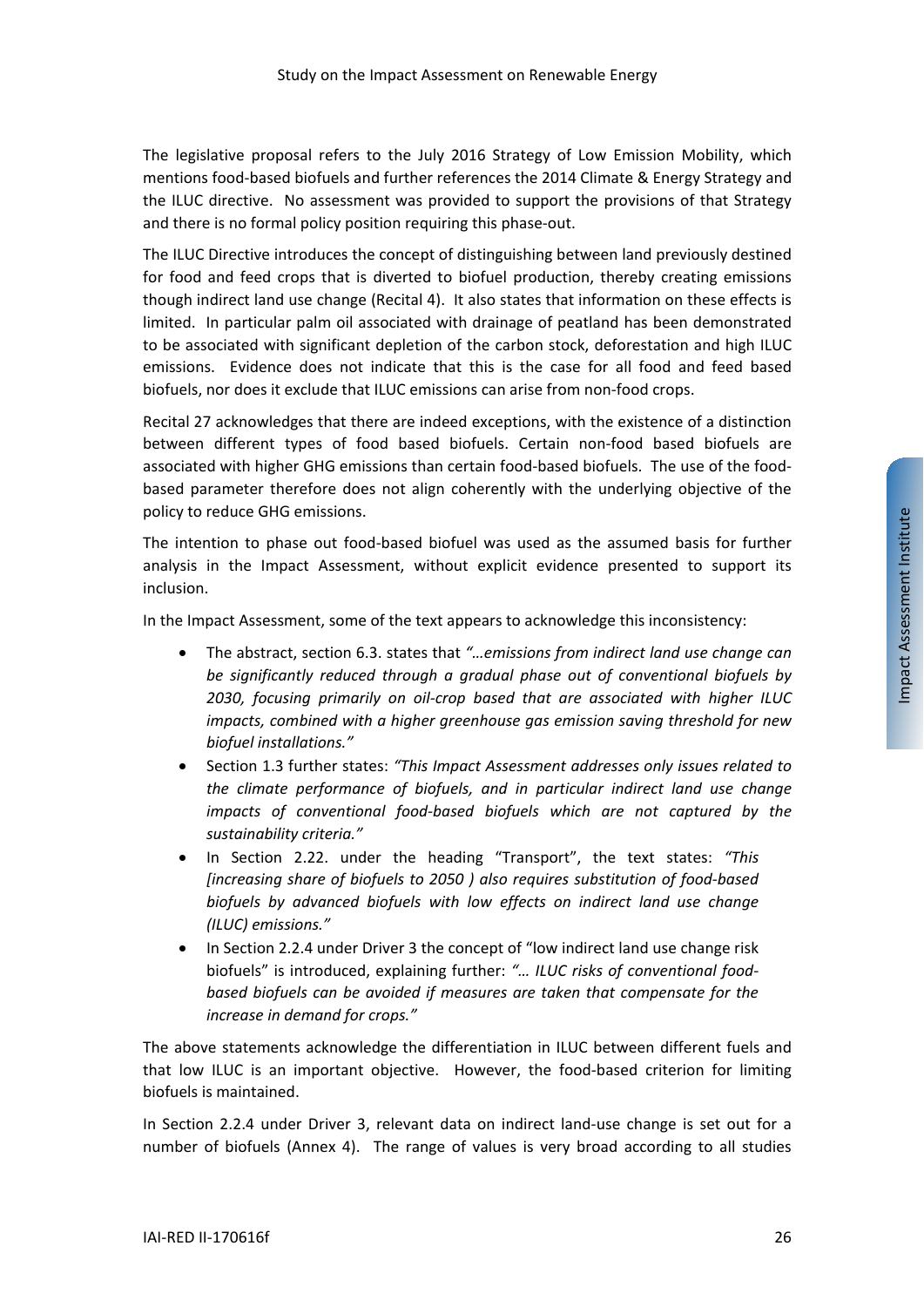quoted. If GHG emissions reduction were accepted as an objective parameter, the wide variety of performance justifies a differentiated approach.

#### Definition of food-based biofuels

Fundamental to this analysis is the definition of "food-based biofuels" in the legislative proposal, Article 2 paragraph (dd):

*" 'food and feed crops' means starch-rich crops, sugars and oil crops produced on agricultural land as a main crop excluding residues, waste or ligno-cellulosic material;"*

This definition could easily be exploited as it contains implied uncertainties. For example, "agricultural land" and "main crop" are not defined and could be interpreted in different ways. Would a starch-rich crop that is not edible still be defined as "food and feed"? If a non-food main crop (e.g. a cellulosic plant) is grown on agricultural land, this would still generate ILUC and could potentially reduce the carbon stock to the same extent as any food crop, but would not be counted as such.

The lack of objective and consistent parameters for the definitions and policy options creates a suboptimal incentive which is not aligned to the main policy goal and therefore does not support the most effective path to reducing GHG emissions. The preferred policy option in the Impact Assessment would allow 4% food-based biofuels in 2030 (3.8% in the legislative proposal), with a greenhouse gas savings threshold that excludes ILUC. Therefore this option could allow biofuels associated with high total GHG emissions (including ILUC) to be introduced up to the 4% threshold, in contradiction to the intention to reduce fullyaccounted GHG emissions from biofuels. The sustainability criteria for feedstocks is intended to filter out those with a risk of high-ILUC emissions, but without specific parameters this cannot be ensured.

To target the objective in the most effective manner, the evaluation should be based on objective numerical criteria.

#### Advanced biofuels

Further, the preferred policy option depends on growth in the production volumes of advanced renewable fuels to 4% of transport energy (3.6% in the legislative proposal) from the current level of about 0.5%, which is mostly composed of renewable energy in rail and other non-road transport<sup>6</sup>. The 4% figure is derived from the ICCT report, for which the details are not publicly available. Annex 8 of the Impact Assessment provides some additional insight into the figures. It expresses a high degree of uncertainty in the projections for advanced biofuels.

No clear information is provided on the costs of advanced biofuels. A figure of €1.5bn per year for additional investment costs is quoted in Table 8 on page 130 of the Impact Assessment. There are references (on the same page and in the abstract) to decreasing feedstock prices partially offsetting the increased investments. However, without a full transparent assessment of costs, a valid conclusion on the potential for advanced biofuels cannot be reached.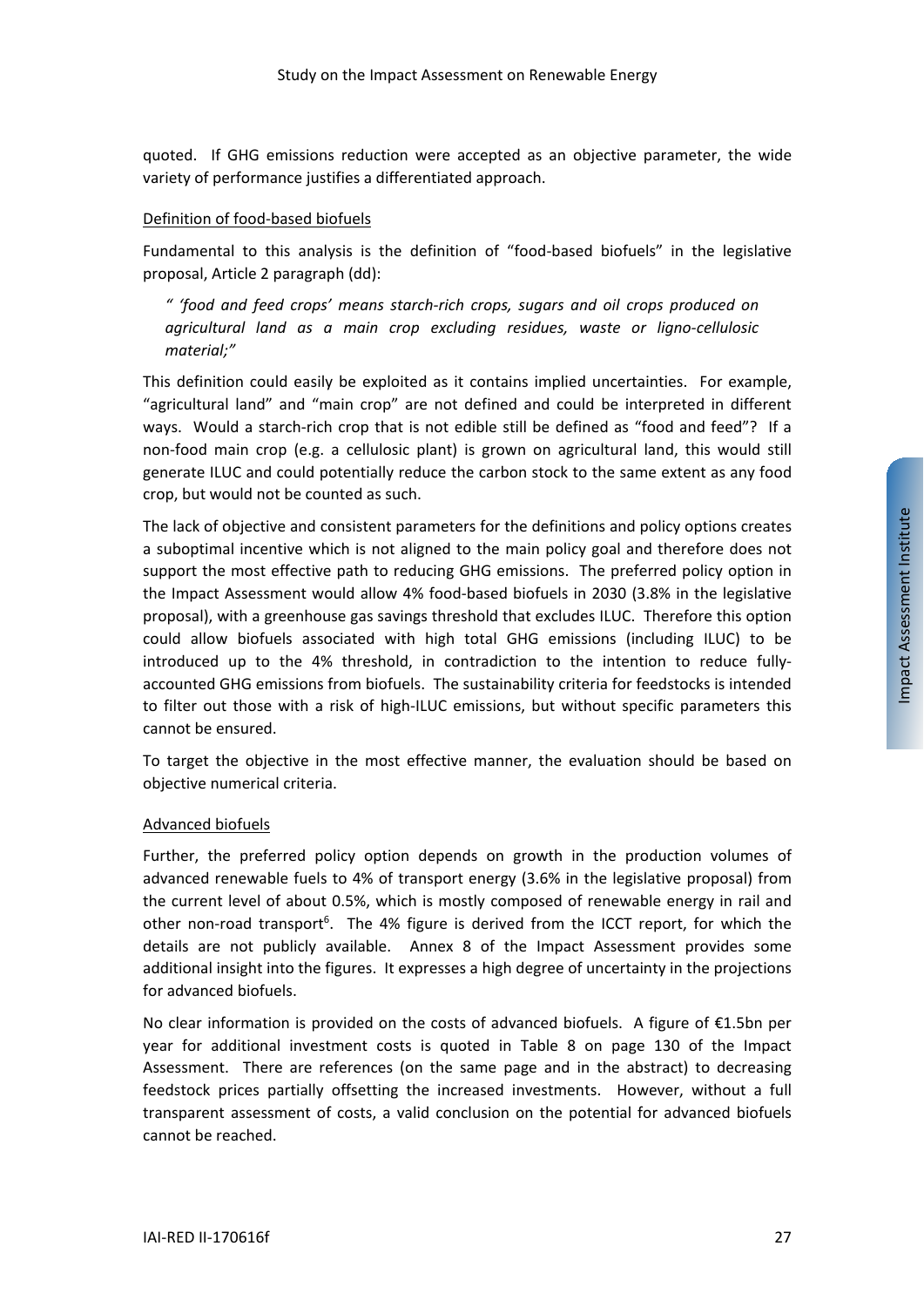These factors indicate a significant risk of the alternative fuels technologies and commercialisation not being sufficiently mature to make the expected contribution to GHG reduction by 2030, endangering the achievement of the objectives.

## 2.5.3 Cut-off point for sustainability of biofuels

<span id="page-27-0"></span>Further to the above discussion, the use of a GHG threshold for determining the acceptability of biofuels for contributing to the renewable energy targets can also be put into question. This is addressed in isolation from the issues of ILUC.

The threshold represents a hard cut-off point, which introduces a suboptimal incentive in two ways:

- Biofuels just above and just below the threshold have very similar GHG characteristics, but would be treated very differently in the context of the RED.
- Biofuels significantly exceeding the standard are treated the same as those just exceeding it, thereby creating little incentive for enhanced GHG emissions performance.

This is a typical example of threshold effects. The threshold value by its nature is arbitrary. In this case the effects are material, as the suboptimal incentive risks resulting in less effective climate change mitigation overall.

Further, the default values for biofuels, if above the threshold (i.e. 50% rising to 70% - Article 26§7) do not require actual GHG savings to be determined. This opens the possibility that biofuels are counted whose actual GHG savings are lower than threshold, since the designations in the table of values describe only the feedstock and process generically, which cannot reflect individual harvesting and production conditions. To eliminate any uncertainty and possible unintended consequences, this indicates that the calculation of actual emissions would be necessary for all biofuels, at least at the point that the production volume of such fuels becomes significant.

Reflecting the analysis above, only a numerical accounting for the actual value of GHG savings can enable an incentive to be set that is proportional to the main policy goal. This could be achieved, for example, by only counting the GHG savings percentage of the biofuel as renewable (e.g. 1 litre of biofuel with 80% GHG savings counts as 0.8 litre). When combined with a full accounting for all emissions, including robustly calculated ILUC, this would generate a more accurate picture of the renewable energy being delivered and would create an incentive proportional to the actual desired performance.

## 2.5.4 Assessment of impacts

The assessment of environmental, i.e. the reduction of greenhouse gases compared to the baseline, and of economic impacts, is based on output from the PRIMES model for scenarios 0, 2 and 3, with the implications for transparency and credibility identified above. There is additional input from GLOBIOM.

#### Environmental impacts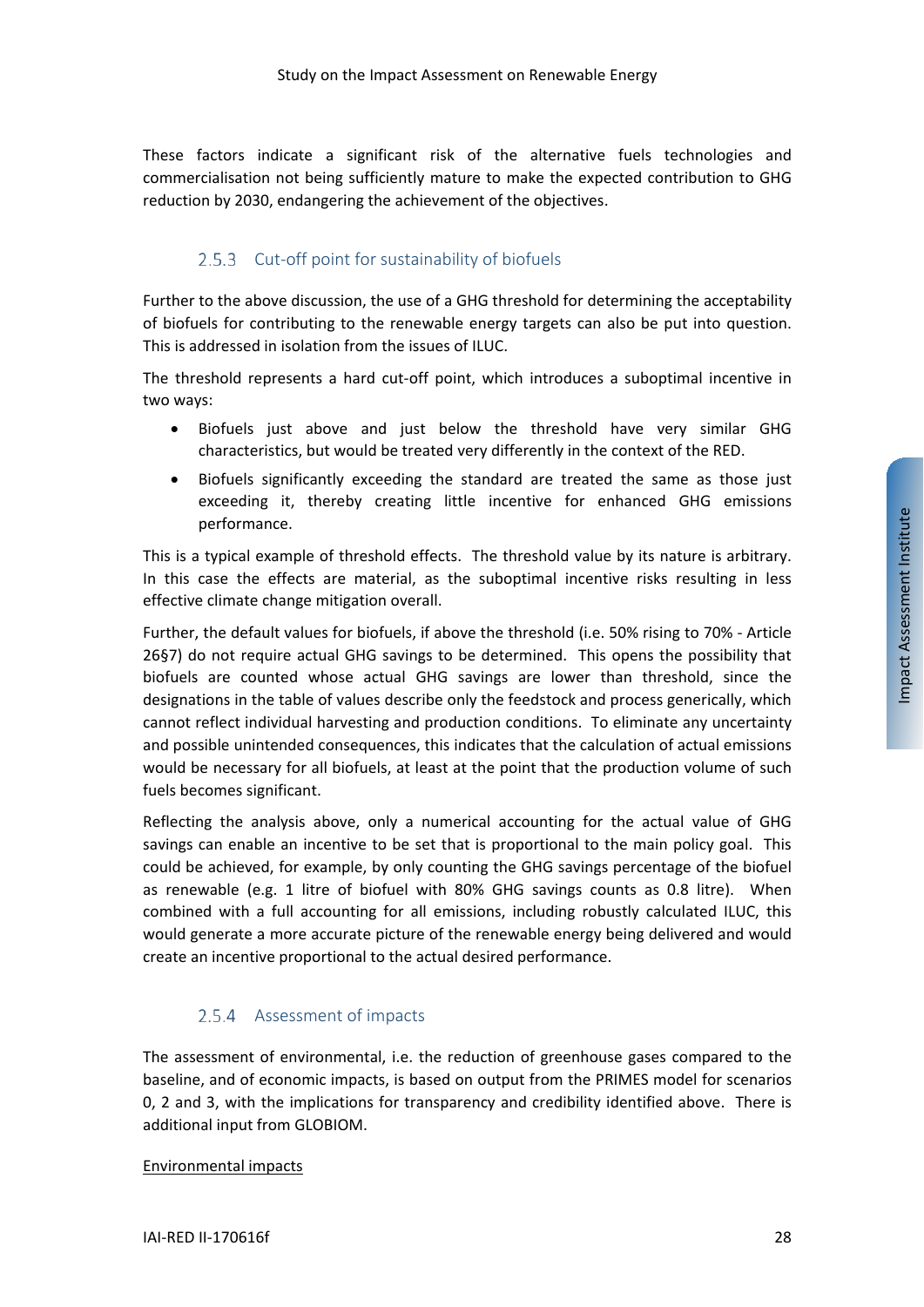If the results for the effect on direct greenhouse gas emissions, as shown in table 6 (page 127), are taken at face value notwithstanding the issues of transparency and credibility of the modelling, some observations can be made:

- The direct and indirect GHG effects are presented separately and in two incompatible formats, making an assessment of the overall GHG savings extremely difficult. The overall GHG savings from the scenarios are not explicitly presented in the text.
- A review of the details results in a maximum saving (option 2C) of about 3%<sup>[18](#page-28-0)</sup> or approximately 27MtCO<sub>2</sub>-eq/yr. This is evaluated in the overall table as  $+++$ , indicating a large effect but in absolute terms this is small. For example, in the EU Emissions Trading System proposal the cap reduces by 2.2% per year on a baseline of about 2000 MtCO<sub>2</sub>eq, approximately 45MtCO<sub>2</sub>-eq per year. Since no baseline for the evaluation is quoted, this comparison to a known policy baseline is a valid indicator. The +++ evaluation may therefore create a misleading interpretation compared to evaluation of other parameters.

#### Economic impacts

In the section on economic impacts, only the capital costs and effect on fuel prices are presented. In table 10, jobs per million Euros of policy cost are presented. However the figures for policy cost itself are not presented.

#### Social impacts

Employment impacts are presented qualitatively for options 0 to 3 and quantified for option 4 (in the ICCT report, which is not publicly available). Without a quantification of options 0 to 3 based on equivalent parameters nor a scrutinisable calculation for option 4, no valid comparison of the impact is possible.

The quoted employment effects for the scenarios under option 4 are substantial, amounting to 144,000 in the best case and to 60,000 in the case of 4D, which is presented as the preferred option. It is not specified whether these "permanent direct jobs that would be supported by alternative fuel production" only represent the effect in the alternative fuel industry or whether they are the net jobs that would be created, taking into account investment diverted from other purposes.

These are important figures and therefore a clear definition should be presented and proper scrutiny of the details should be enabled. Without these elements, the results cannot be credibly used in decisions on policy making.

There is no assessment of the social impacts of changes in consumer prices.

<span id="page-28-0"></span><sup>&</sup>lt;sup>18</sup> Table 6 gives -1.5%/1.6% direct emissions effect for options 2C/3 (baseline 970Mt/yr). Table 7 gives 330-90 = 240Mt CO<sub>2</sub>-eq indirect emissions effect over 20 years =  $12$ Mt/yr average = -1.2% per year average. The sum of these direct and indirect effects is -2.7%/2.8%.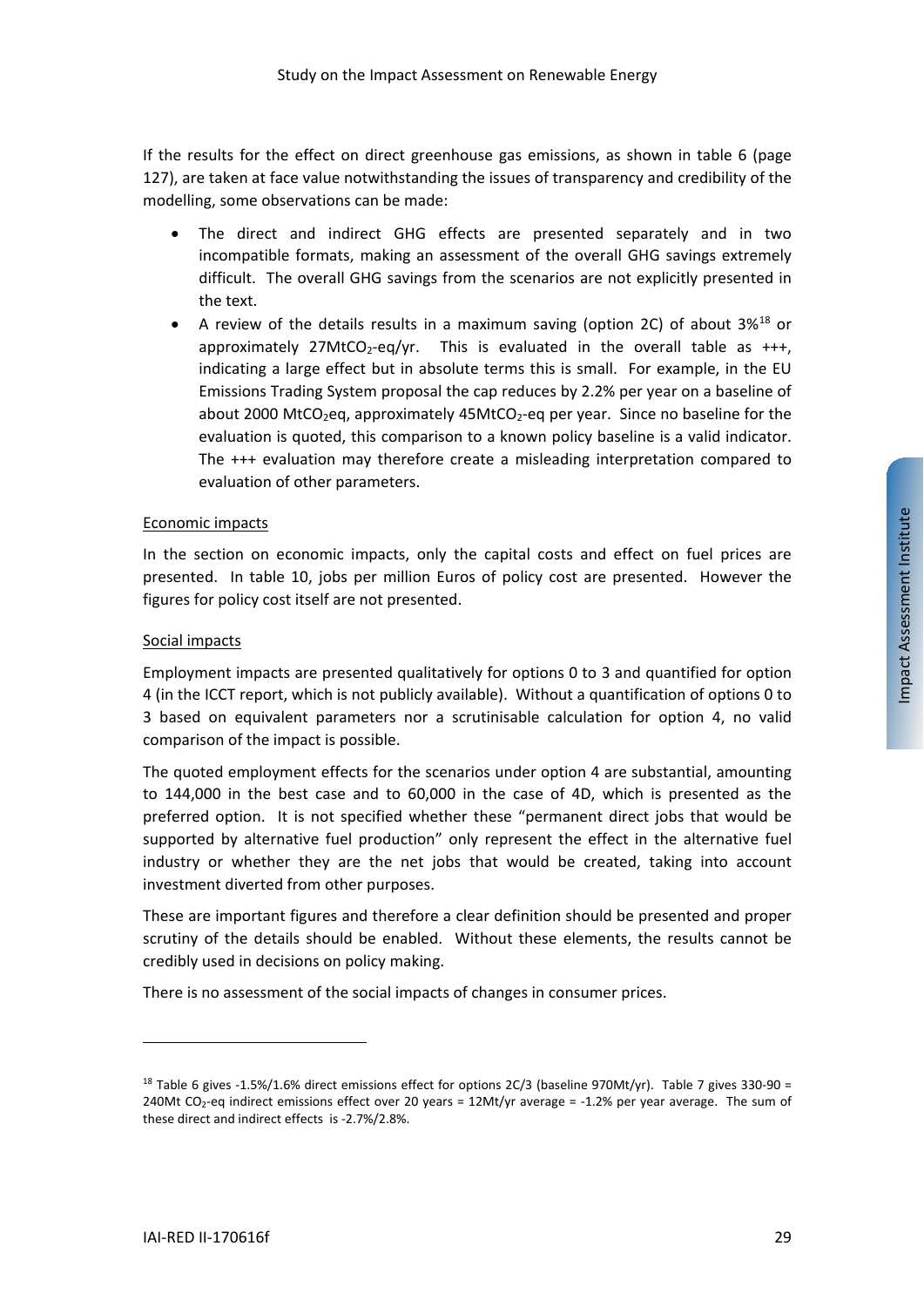#### Administrative burden & enforcement methodology

The section on Administrative burden in this part of the Impact Assessment includes a discussion of the impacts on Member States and economic actors of applying GHG-based obligation, referring to similar provision in the existing Fuel Quality Directive. The above scrutiny indicates that this option may have greater advantages than those acknowledged in the Impact Assessment and legislative proposal. However, such a policy would require a valid enforcement methodology. In particular, due to the expected increase in the use of electricity for road transport, a method to take account of this as part of an overall obligation to reduce the GHG intensity of transport fuel would be necessary. This is not addressed in the Impact Assessment.

Further, the assessment indicates that administrative burdens can be reduced for producers of advanced biofuels by applying default values for GHG savings. This is correct, but as indicated in Section [2.5.3](#page-27-0) above, this risks not accounting accurately for net GHG emissions, especially once the volumes of those types of fuels become significant.

## 2.5.5 Overall assessment and coherence with legislative proposal

As in the previous sections, the final evaluation table lacks comparability, definition of terms, compatibility and weighting, severely impairing its value in advising policy making in general terms.

Sub-options 4B, C and D are evaluated in the final table (pages 136-137). However it is not clear from the text which scenarios of each of these are evaluated. This is material, since for example figures 23, 25 and 26 and table 10 demonstrate that the effects differ significantly between scenarios.

Options 2C and 4D exhibit identical marks across the six criteria. In the legislative proposal. Option 2 (2C) is selected, stating consistency with current policies for Member States and industry. It also quotes its support for the reduction of food-based biofuels, referring to the July 2016 Strategy of Low Emission Mobility (see comment in Sectio[n 2.5.2](#page-24-2) above).

It therefore appears that the selection of this option is partly predicated on the objective to reduce food-based biofuels. If however the objective to reduce GHG emissions is given greater prominence, as is consistent with the priorities of EU Climate and Energy policy, there would be a higher probability of the final selection landing on option 4.

A more effective method for accounting for renewable energy for transport would be to use the GHG performance figures for each fuel directly in the calculation of the renewable energy contribution. For example, a biofuel with 100% GHG savings (including ILUC) compared to fossil fuel would count 100% towards the target. A biofuel with only 50% GHG savings would count only 50% towards the renewable energy target. Application of biofuels exhibiting negative GHG savings would therefore reduce the overall renewable energy share. Renewable electricity used in transport (either dedicated or as a proportion of the gridprovided electricity) would count according to the content of its generation.

The above is dependent on a robust methodology to calculate ILUC. This is only possible if a fully transparent and peer reviewed methodology is developed, in which sufficient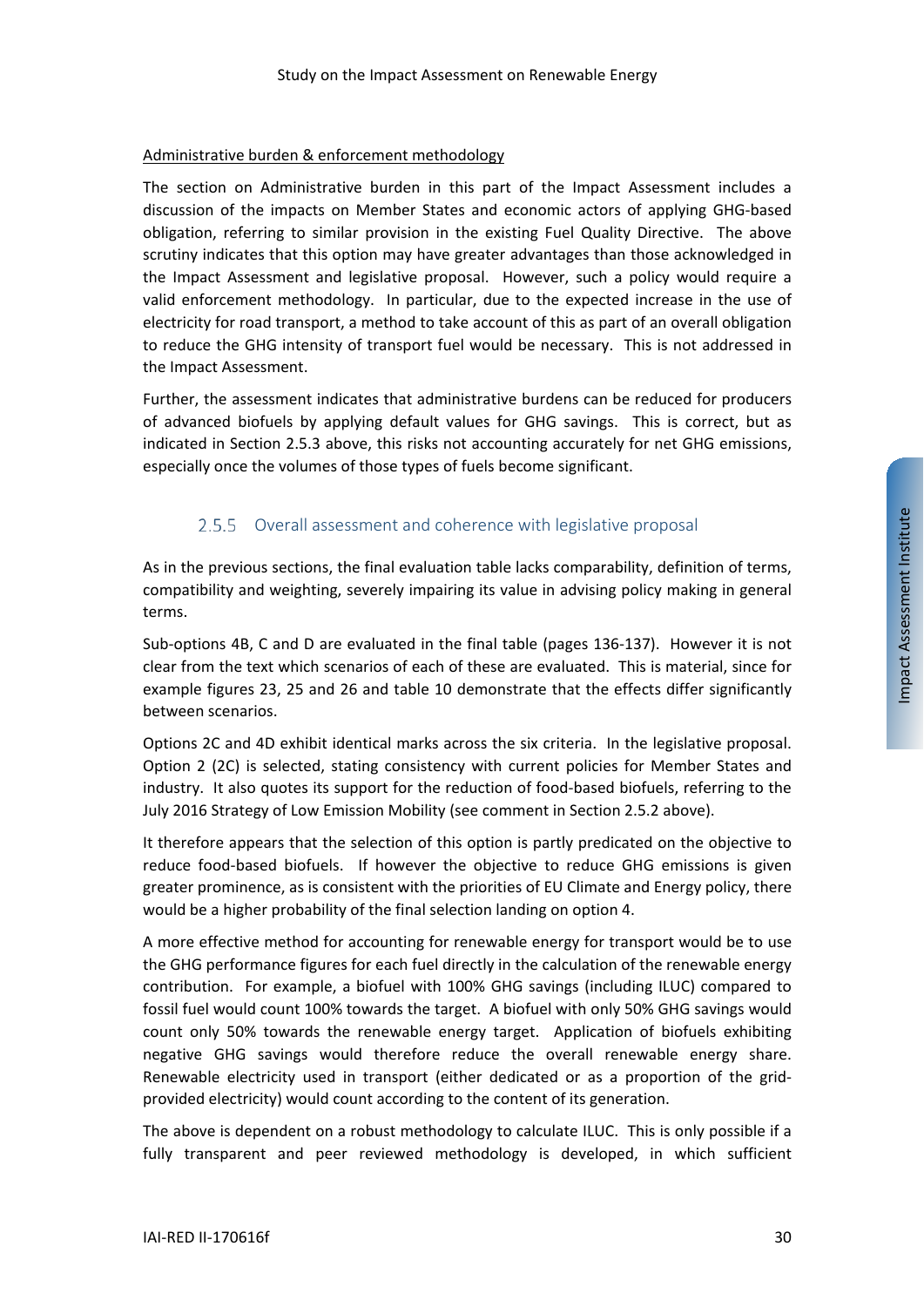differentiation is applied to various fuel types, feedstocks, global markets and local conditions. This implies a significant administrative burden and more time until full development, but is the only method that ensures accurate accounting for the GHG effects of biofuels.

The above method would proportionally incentivise those biofuels which make a greater contribution to greenhouse gas savings. When the GHG savings are directly calculated in this way, the hard cut-off would not be necessary. The distinction between food-based and nonfood-based biofuels would also be removed, as it does not distinguish between actual GHG performances of different fuels.

Acknowledging the significant administrative effort involved in such full accounting and the likely lead time for its introduction, thought could be given to developing a simplified version. Whilst not providing full accuracy, this could generate figures adequate to indicate the magnitude of the actual net greenhouse gas effect of all biofuels and therefore generate greater confidence in the assessment of sustainability of the fuels.

# <span id="page-30-0"></span>2.6 Achieving the 27% target (Impact Assessment Section 5.5)

There are a number of fundamental shortcomings in the evidence presented, as elaborated in the above sections, that therefore form the overall context for the assessment of the achievement of the overall 27% target renewable energy for 2030.

The macro-economic modelling, as discussed in Section [1.2](#page-6-0) above, is not transparent and therefore does not allow scrutiny of the results. Acknowledging this fundamental uncertainty, the following analysis takes into account the modelling results where relevant.

Secondly, there is a fundamental conflict between two of the main political objectives. The European Council<sup>[19](#page-30-1)</sup> endorsed a binding target of 27% renewable energy in gross final energy consumption in 2030, also concluding that binding national targets are not to be applied. The European Parliament has called for  $30\%^{20}$  $30\%^{20}$  $30\%^{20}$  implemented through national targets. Binding measures require both an entity with the responsibility to implement them, and an enforcement mechanism. It is possible for these to be present at Member State level but not at EU level. Therefore this element of the policy is developed within an incongruous framework, undermining any and all measures that may be proposed.

Further, throughout this section of the Impact Assessment, the assumption is made that higher deployment of renewable energy results in lower GHG emissions. However, this relationship is not automatic and depends on a complicated combination of the energy

<span id="page-30-1"></span><sup>&</sup>lt;sup>19</sup> European Council conclusions, 23<sup>rd</sup>-24<sup>th</sup> October 2014 [http://data.consilium.europa.eu/doc/document/ST-169-](http://data.consilium.europa.eu/doc/document/ST-169-2014-INIT/en/pdf) [2014-INIT/en/pdf](http://data.consilium.europa.eu/doc/document/ST-169-2014-INIT/en/pdf)

<span id="page-30-2"></span> $20$  "Towards a European Energy Union" European Parliament resolution,  $15<sup>th</sup>$  December 2015 [http://www.europarl.europa.eu/sides/getDoc.do?pubRef=-//EP//NONSGML+TA+P8-TA-2015-](http://www.europarl.europa.eu/sides/getDoc.do?pubRef=-//EP//NONSGML+TA+P8-TA-2015-0444+0+DOC+PDF+V0//EN) [0444+0+DOC+PDF+V0//EN](http://www.europarl.europa.eu/sides/getDoc.do?pubRef=-//EP//NONSGML+TA+P8-TA-2015-0444+0+DOC+PDF+V0//EN)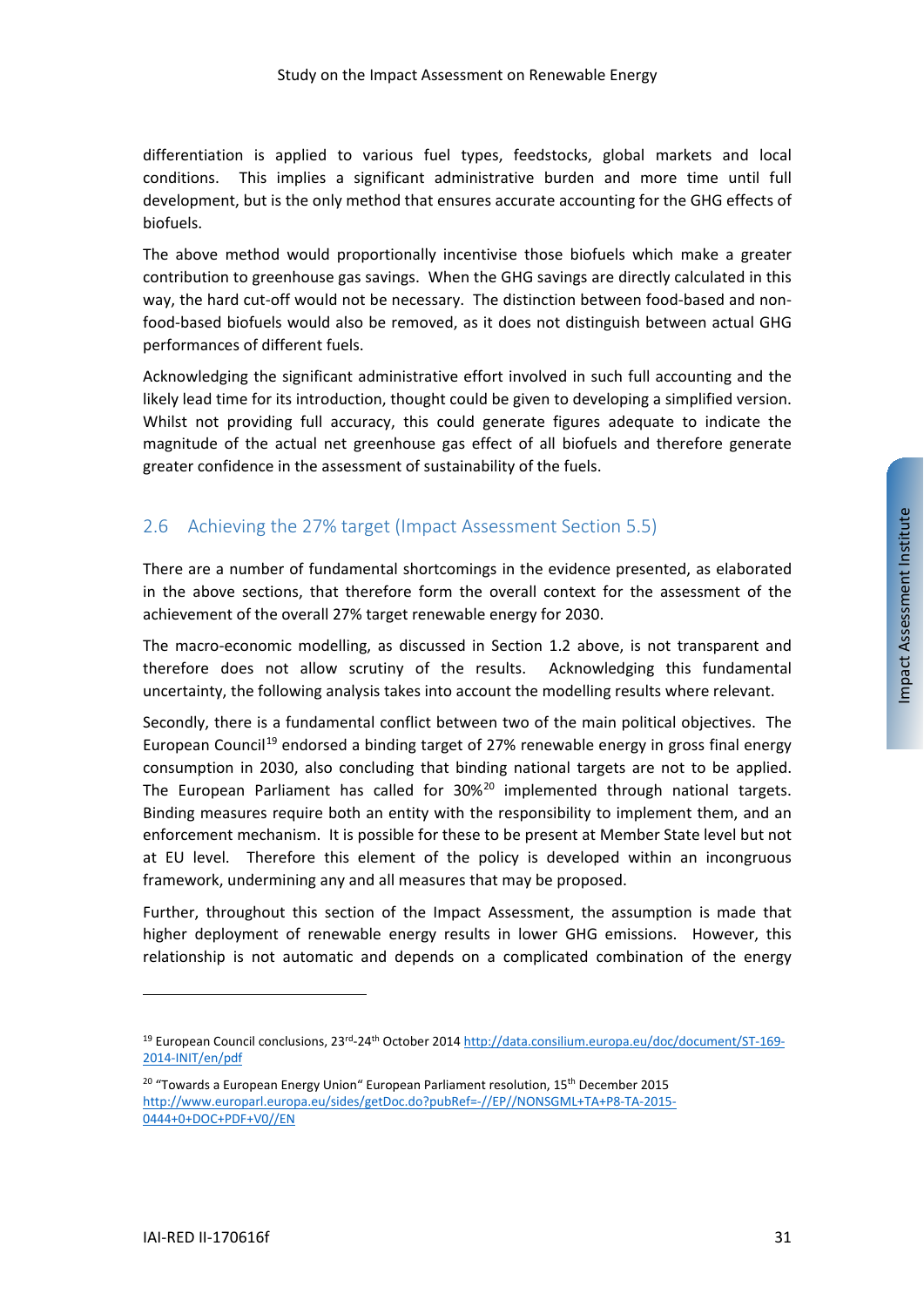investments and costs of different measures. For example, if lower investment in renewables is compensated by higher investment in energy efficiency, lower GHG emissions may result. In addition, as indicated in the above sections, different types of renewable energy exhibit different performance in reducing GHG emissions, which is not captured by the simple percentage figure.

#### 2.6.1 Baseline

In this section of the Impact Assessment, the assumption is made, according to the 2016 EU Reference Scenario, that all Member States meet their 2020 targets. However, as indicated in Section [2.1.1](#page-7-6) above, there remains a chance that the 2020 targets are not met, either individually by Member States or on aggregate by EU28. This should have been factored into the analysis as one possible senario.

On the basis of the assumption of meeting the 2020 targets, the assessment analyses the effect of retaining a mandatory baseline, stating in particular that it creates greater certainty for investors and in terms of environmental outcomes. Whilst greater certainty would indeed be promoted by a truly mandatory baseline, implementation and enforcement would be essential and this is intimately associated with the mechanisms to meet the higher targets for 2030 (and any targets in the interim).

Finally, a mandatory 2020 baseline for Member States has no tangible meaning if the primary targets (post-2020) have no mandatory character (to be addressed in the following sections).

## 2.6.2 Trajectory

A trajectory has relevance either as an enforcement mechanism or as an indicator. Again, the value of the trajectory is strongly dependent on the method of monitoring and enforcement, discussed in the sections below.

The Impact Assessment states (p 168):

*The linear approach will result in a more consistent stream of investment across the time period, rather than back loading it to a later point in time.*

This is the case if, as stated on p169 "*renewable energy technologies are mature*". However, technology is continuously improving and a potentially valid alternative scenario is that later production investments (e.g. second half of the 2020's) would be more efficient and effective in reaching the 2030 target if earlier R&D investments are supported. Such a possibility is not taken into account in the Impact Assessment, which therefore reaches its conclusion on the benefits of the linear trajectory without fully considering all options.

If this alternative scenario were indeed economically beneficial, it could potentially also support a more beneficial environmental outcome by generating more efficient renewables deployment and investing in more mature technology with a more favourable environmental performance.

Overall the evidence has not been presented to demonstrate robustly that the linear trajectory would be the most beneficial.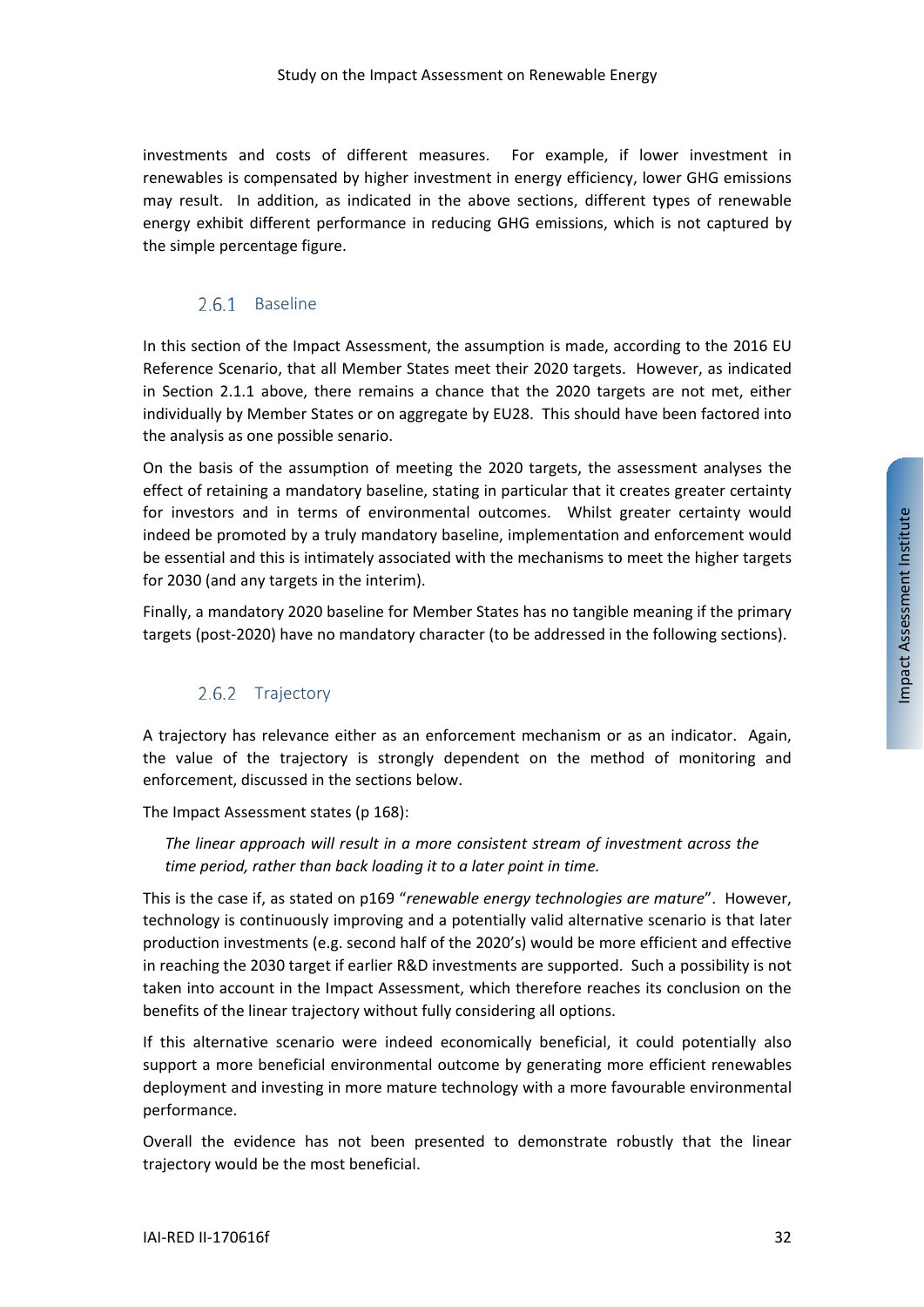Again, this is a secondary issue as its consequences depend strongly on enforcement mechanisms.

#### 2.6.3 Ambition gap

The Governance Regulation sets up provisions with the intention to avoid any Ambition Gap.

First of all the setting of an iterative process while writing the Integrated National Energy and Climate Plans (INECPs) would be a valid method to monitor potential ambition gaps from Member States. The Commission will have to review INECPs and Member States would have to resubmit them subsequently if considered as needed. But this review process alone cannot ensure that no ambition gap will appear. Following the Impact Assessment (page 171) specific criteria for MS to use when developing their contributions to the renewables target could have been envisaged, but such a method is not required, except the relevant sections of their INECPs.

Secondly, article 27.1 of the legislative proposal on "Governance of the Energy Union" states

*"if the Commission concludes that the targets, objectives and contributions of the national plans or their updates are insufficient for the collective achievement of the Energy Union objectives (…) it shall take measures at Union level in order to ensure the collective achievement (…) of the Renewable energy target."*

A few examples of the EU-wide measures are provided in the Impact Assessment (p170, including additional obligations and an EU-level fund). The text then states "*The ambition level of these measures would be automatically increased to fill any resulting gap to the target that can be seen after the national plans have been finalised*". However, no assessment is performed on the impact and feasibility of the measures, for example whether sufficient funding could be put in place to fill the ambition gap. Moreover, as stated in the Impact Assessment (p. 171), a time lag between the ambition gap detection and the negotiation and implementation of corrective measures challenges the effectiveness of this system.

The assessment of economic impact focuses on the impact to the renewable energy sector. A full economic analysis should cover the impact on the entire economy, taking into account investment flows and, as mentioned previously, the "budget effect". The impacts of the potential measures are not assessed, but this would in fact be the most important element of the analysis.

Under the environmental impacts, the text states:

*"The biggest environmental impact will come from ensuring that the at least 27% renewable energy target is delivered."*

However, higher renewable energy use will not necessarily lead to higher environmental benefits (i.e. GHG reductions), since the GHG performance of different renewable energies is unequal and channelling of investment into other measures could achieve more at the margins.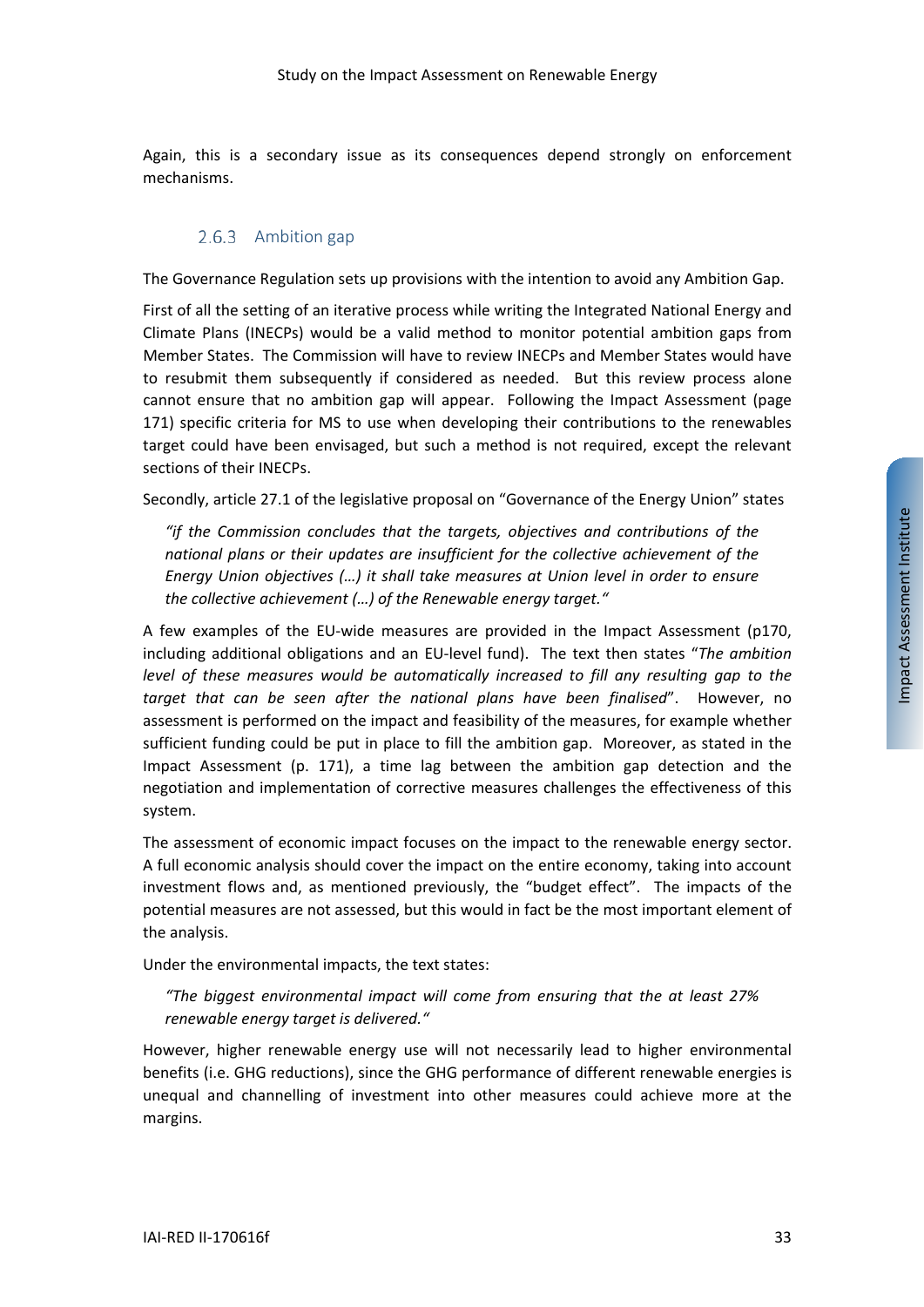In mitigation, the main impacts are subject to the delivery rather than the ambition, so a full scrutiny is deferred to the next section below.

## 2.6.4 Delivery gap

Except for option 4, introduction of binding targets at Member State level, the measures proposed include no enforcement mechanisms and therefore run a substantial risk of the overall EU renewable energy target for 2030 not being achieved, should the economic conditions be insufficiently beneficial. The review processes are necessary to identify the delivery gap, but the EU wide renewables measures and specific measures to fill the gap are insufficient if not accompanied by an enforcement mechanism.

The statement under Option 3 "The ambition level of these measures would be automatically increased to fill any emerging gap" refers only to an intention rather than a concrete action.

The issue is acknowledged in the introduction to the assessment, stating "A key issue for the design of the legislation is how to provide sufficient incentives for continued delivery of national commitments and also sufficiently ambitious pledges in the first instance." However, no viable solution is presented.

The section on economic impacts correctly identifies energy security and import dependency as key factors for greater renewables implementation. It also states that ineffective gap filling would lead to a lower rate of decarbonisation than is cost effective in meeting the EU's climate and energy objectives. However, if a delivery gap arises, it will likely be due to insufficient investment in renewable energy due to lack of business case, which implies it would be deemed by investors not to be cost effective.

The economic assessment then states that the effect of individual options is difficult to determine at this stage since the measures are not known. However this is precisely the analysis that is required from the Impact Assessment. Further, despite the lack of assessment of the options, a clear evaluation is concluded in the final comparison table (see below).

Again as previously discussed, the environmental impact of renewables deployment is not guaranteed in comparison to other measures for reducing GHG emissions.

The proposal for a Regulation on the Governance of the Energy Union states in article 27.4

*"If (…) the Commission concludes, based on its assessment (…) in the year 2023, that the linear Union trajectory (…) is not collectively met, Member States shall ensure by the year 2024 that any emerging gap is covered by additional measures, such as:* 

- *adjusting sectorial share of energy (…) (H&C, T),*
- *making a financial contribution to a financing platform set up at Union level (…) and*
- *other measures."*

This last measure is in coherence with the Impact Assessment. However, there is clear lack of a mechanism to enforce achievement of the target.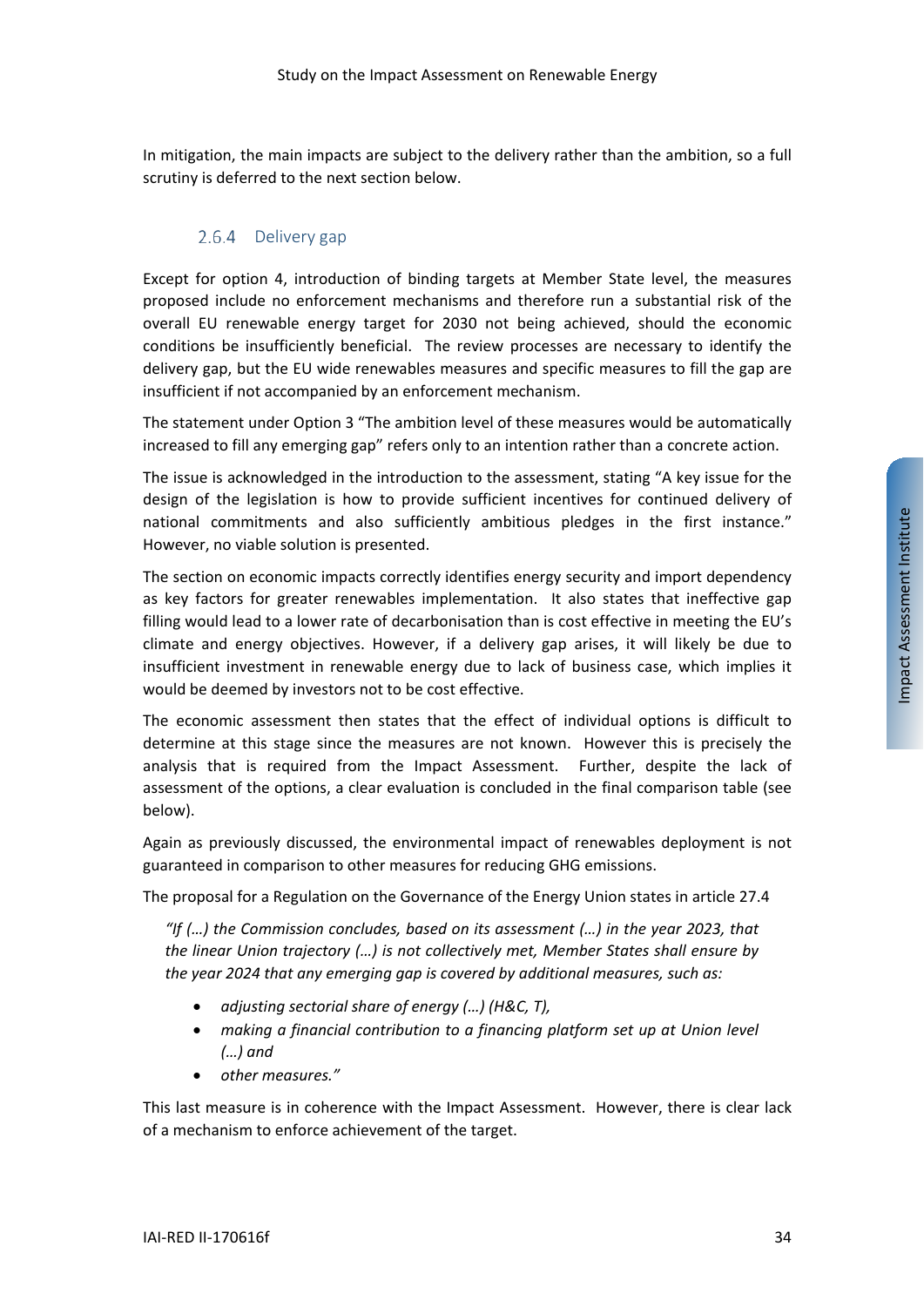## 2.6.5 Final assessment

As for the assessment of the individual sectors of energy above, the table showing the overall evaluation of the options (page 177) includes six criteria. Social, economic and environmental impact are directly assessed in the text and given a grade accordingly. Effectiveness, efficiency and coherence are not defined nor are any parameters for their evaluation presented.

Clearly missing from the table are key parameters of viability. None of the criteria are explicitly associated with the likelihood of meeting the 27% target. It is possible that this is covered by the key objective "effectiveness". If this is the case however, the options including national binding targets should be evaluated higher than the other options. In addition, political viability is not assessed in the table (despite being prominently discussed in the text), but this is apparently the most important factor, since the binding national targets are rejected for precisely this reason.

In order to present a true picture of the reasoning behind the assessment, these criteria should have been explicitly and transparently presented as part of the overall evaluation.

As indicated in the above section, differentiated evaluations of economic impact for the various options are presented in the table, despite the statements in the text that it is difficult to distinguish differences between the options.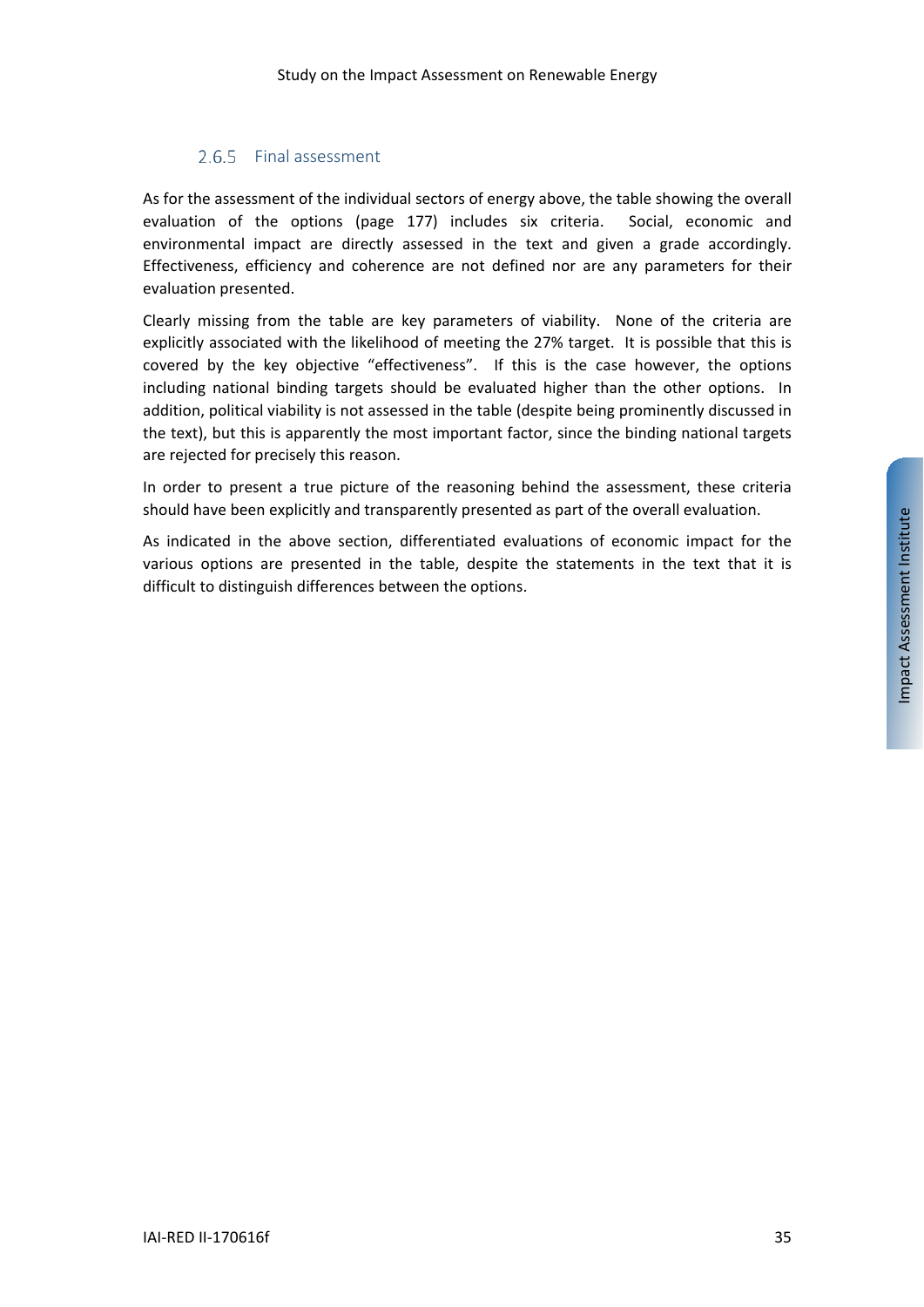# <span id="page-35-0"></span>3. Needs for meeting the 2030 targets and review of potential contributions

The data on renewable energy shares for the different scenarios is not consistently presented in the Impact Assessment. For example, on pages 67 to 70 the three main scenarios for 2030 are presented with different levels of data regarding the share of each in electricity:

- **Reference scenario 2016**: contribution of wind, PV and hydro presented in terms of proportion of net generation, biomass as share of fuel input in thermal power plants.
- **Baseline (CRA)**: wind, PV, hydro, biomass presented as share of RES-E generation.
- **EUCO27**: only a qualitative overview of the difference to the CRA scenario.

There is no information provided on the shares of each renewable energy type in heating and cooling.

In order to estimate the respective contribution of each renewable energy type in 2030, the figures for 2014 along with the provided figures for the 2030 scenarios have been taken, and a number of assumptions made:

- Share of biomass, hydro/wind/PV (i.e. electricity) and other renewables in heating and cooling are taken from European Commission fact sheet for 2012 and assumed equal for 2013 & 2014 (as indicated above).
- "Other" renewables for electricity and heating & cooling each continue to grow at around 500 Ktoe per year.
- Ratio of hydro/wind/PV in heating and cooling continue to reflect their proportions in electricity.

These assumptions allow a calculation of the contribution of each type of renewable energy to achieving the 2030 target. The following chart demonstrates the figures for the baseline CRA scenario, in which the 27% renewable energy target for 2030 is reached, comparing to the 2014 performance.



*Figure 5: Shares of renewable energy types in 2014 and 2030 (CRA scenario)*

Each of the renewable energy types can be assessed in turn to determine the potential for contributing to meeting the target.

#### Hydro electricity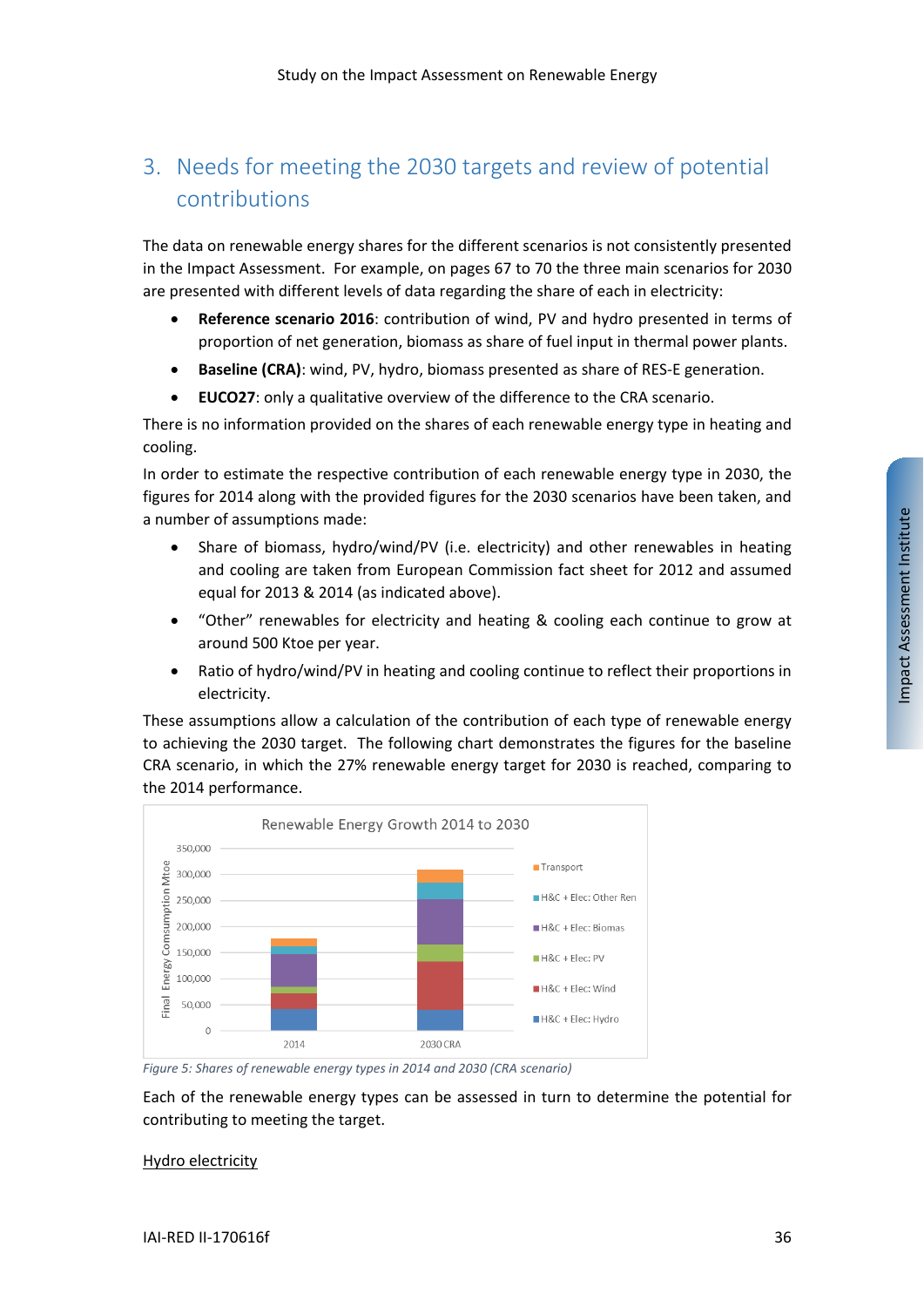The potential for growth in hydro energy is very small, as almost all viable projects have been exploited, as evidenced by its lack of growth between 2004 and 2014. This is aligned with the projection in the Impact Assessment, which also forecasts zero growth for hydro power by 2030.

#### Wind

The required annual growth rate for wind is calculated as 3,900 Ktoe, in order to meet the above 2030 contribution of 93,000 Ktoe. This is somewhat higher than the growth rate between 2004 and 2014 (2,400 Ktoe/yr) and that from 2011 to 2014 (3,100 Ktoe/yr). An acceleration would therefore be necessary.

The industry's own scenarios (WindEurope<sup>[21](#page-36-0)</sup>) project generation from 67,000 Ktoe (low) to 85,000 Ktoe (high) in 2030. Therefore the required growth is above the industry's own highest projection.

#### Solar PV

Similarly, for PV the required growth rate is 1,200 Ktoe/yr from 2014 to 2030, reaching 31,500 Ktoe. This is higher than the growth rate between 2004 and 2014 (800 Ktoe/yr), whereby the recent growth rate (2011 to 2014) exceeds this figure (1,450 Ktoe/yr).

The industry itself projects a range of between 10% and 15% of electricity generation by 2030, implying between 30,000 and 45,000 Ktoe.

#### Biomass

The required annual growth for biomass is 1,600 ktoe/yr from 2014 to 2030, rising from 62,000 to 88,000 ktoe (about a 40% increase). For reference, the growth rate from 2004- 2018, according to industry figures<sup>[22](#page-36-1)</sup> (excluding biofuels) is projected to be 2,300 ktoe.

The Commission's modelling (Bioenergy Impact Assessment page 34) also projects an increase in total biomass consumption (between 2015 and 2030), but the increase appears to be only around 30%. All the growth in biomass consumption is projected to occur between 2015 and 2025.

A potential confounding factor is the provision in the legislative proposal to apply sustainability criteria and greenhouse gas emissions savings to biomass fuels for energy generation as from 2021. This may limit the permitted feedstocks and therefore the growth potential of this renewable energy type.

<span id="page-36-0"></span><sup>21</sup> "Wind Energy Scenarios for 2030", WindEurope, August 2015

<span id="page-36-1"></span><sup>22</sup> "Key Figures 2016", AEBIOM, September 2016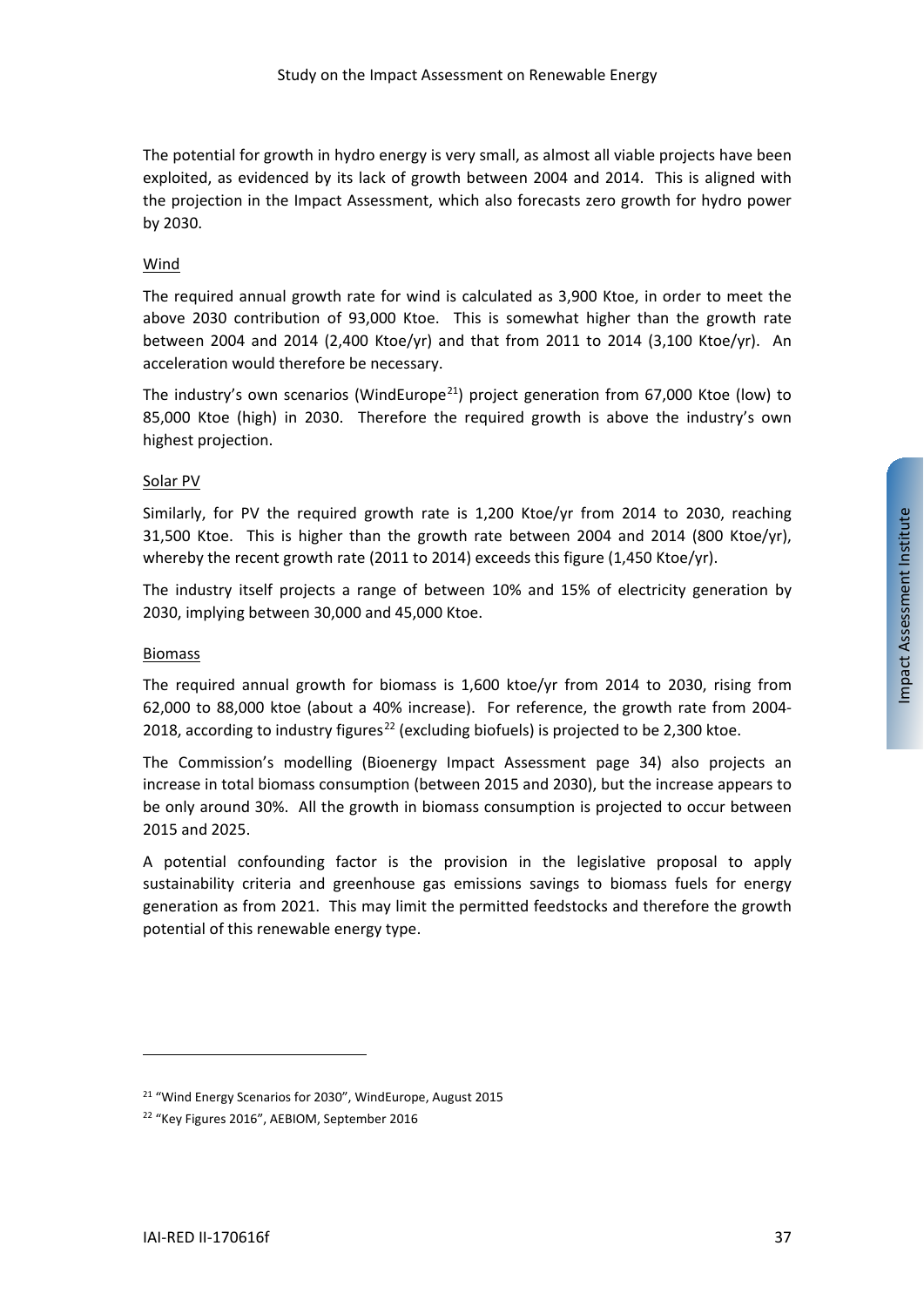

*Figure 6: Solid biomass consumption in ktoe (total and electricity only) — Source: Bioenergy Impact Assessment*

The industry's projections indicate the potential for increased farming of forest wood out to 2030 in order to meet this additional demand.

The introduction of sustainability criteria and greenhouse gas emissions savings thresholds for biomass may however reduce the potential growth in this sector by excluding certain feedstocks from 2021.

In addition, a notable observation in the Bioenergy Impact Assessment is that the growth in solid biomass in electricity comes mostly from the UK. This will of course have implications for post-2020 EU policy assuming the UK leaves the EU in 2019 as intended.

#### Other renewable energy types

Other renewables sources include electricity generation from gaseous and liquid biofuels, renewable municipal waste, geothermal, and tide, wave & ocean. An extrapolation of the historical growth (recent or 10 year) would increase the contribution from about 15,000 ktoe in 2014 to about 30,000 ktoe in 2030. Figures from Commission modelling for "geothermal and other renewables" in electricity generation project a 40% increase in this time, which would result in a figure of 21,000 ktoe. Whether a breakthrough in any of these technologies may occur to spur faster growth is uncertain. As a potential baseline that reflects historical growth, the doubling in this category may be considered an informative baseline.

#### **Transport**

The total growth in renewable energy for transport required to meet the 2030 scenario is 10,000 Ktoe, to 25,000 Ktoe. The viability of meeting this target depends on the parameters of the limits applied, in particular those considered on "food-based" biofuels.

If a cap on food-based biofuels is applied at 3.8% of transport energy, as in the legislative proposal (Article 7), growth of renewable energy in transport would have to come mainly from advanced biofuels. This is addressed in Article 25, in which a minimum contribution from advanced biofuels is mandated, reaching at least 3.6% (excluding waste fats) in 2030.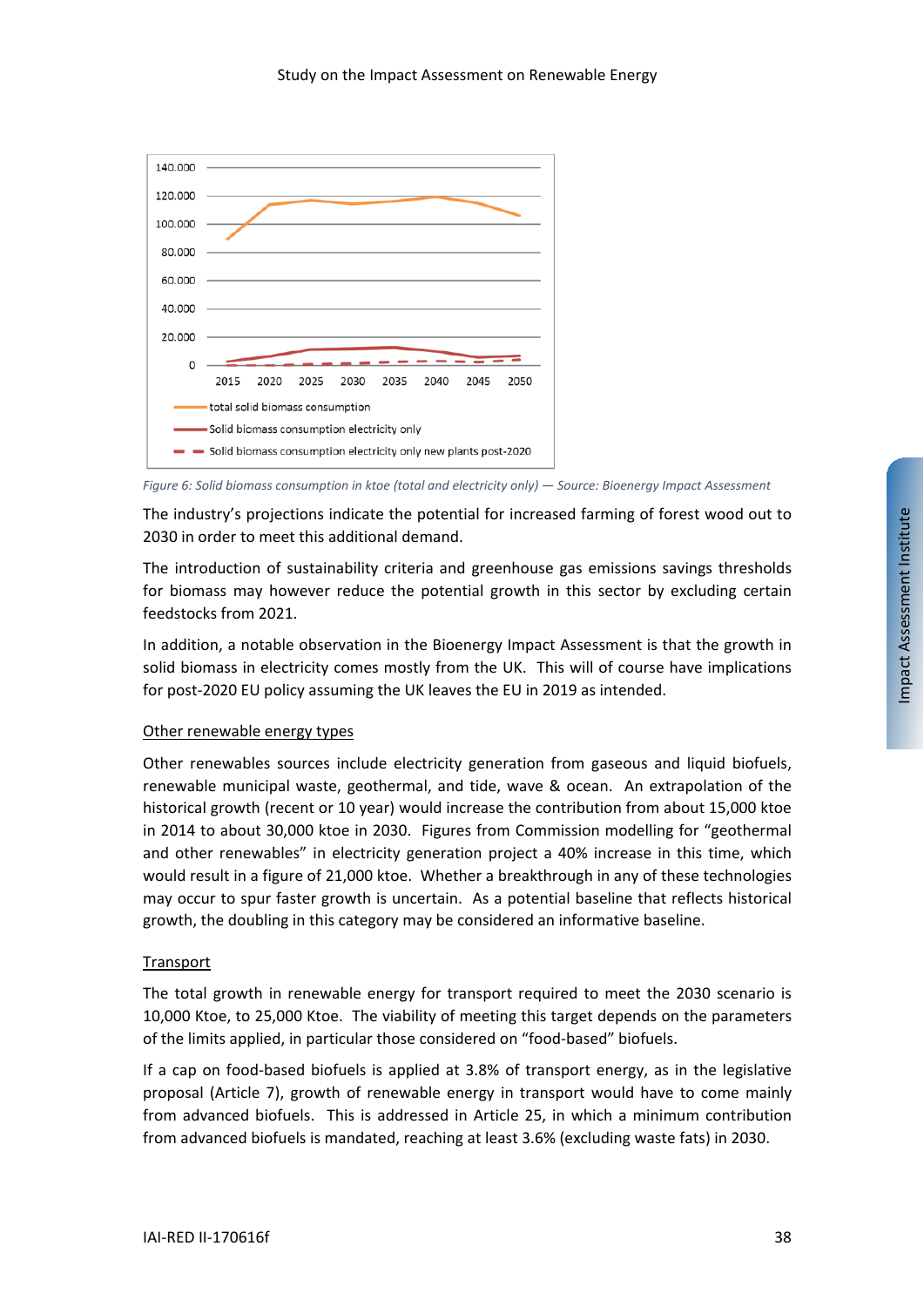The potential for advanced biofuels is briefly addressed in the Impact Assessment section 2.2.4), comprising a description of the state of play of the main potential fuel types. There is no explicit analysis of the potential for production of advanced biofuels in the volumes that are necessary and the evidence presented is therefore only anecdotal. Evidence has therefore not been presented to demonstrate the potential to meet the 3.6% objective.

The cap on conventional biofuels and the uncertainty in the potential for growth of advanced biofuels and electricity for on-road transport put into question the potential for growth of renewable energy in the transport sector towards the 2030 scenario.

#### Summary assessment

High and low overall scenarios according to the above figures can be considered:

|                |               | <b>Absolute figures</b> | <b>Growth rates</b>        |                                      |  |
|----------------|---------------|-------------------------|----------------------------|--------------------------------------|--|
| ktoe           | Target figure | Industry/other          | Required annual            | Historic annual                      |  |
|                | in 2030       | projections             | growth Ktoe                | growth                               |  |
|                | CRA/EUCO27    | (range)                 | <b>CRA/EUCO27 (27% EE)</b> | $(10 \text{ year} / \text{ recent})$ |  |
| Hydro          | 40,000        | 40,000                  | 0                          |                                      |  |
| Wind           | 93,000        | $67 - 85,000$           | 3,900                      | 2,400/3,100                          |  |
| Solar          | 31,500        | $30 - 45,000$           | 1,200                      | 1,200/2,050                          |  |
| <b>Biomass</b> | 88,000        | $80 - 88,000$           | 1,600                      | 2,300/700                            |  |
| Other          | 30,000        | $21 - 30,000$           | 1,000                      | 1,000/1,000                          |  |
| Transport      | 25,000        | see text                | 600                        | 1,100*/700*                          |  |

The figures are presented in tabular form, showing the necessary and historical growth rates of each renewable energy source:

> Source: EUROSTAT SHARES dataset 2015 for each renewable sector \*Renewable energy in road, rail and other modes plus compliant biofuels

*Table 3: Required growth rates of renewable energy types to meet 2030 target for 27% and 30% energy efficiency.* 

The above figures give rise to high and low scenarios. The chart below shows graphically the two scenarios compared to the target.

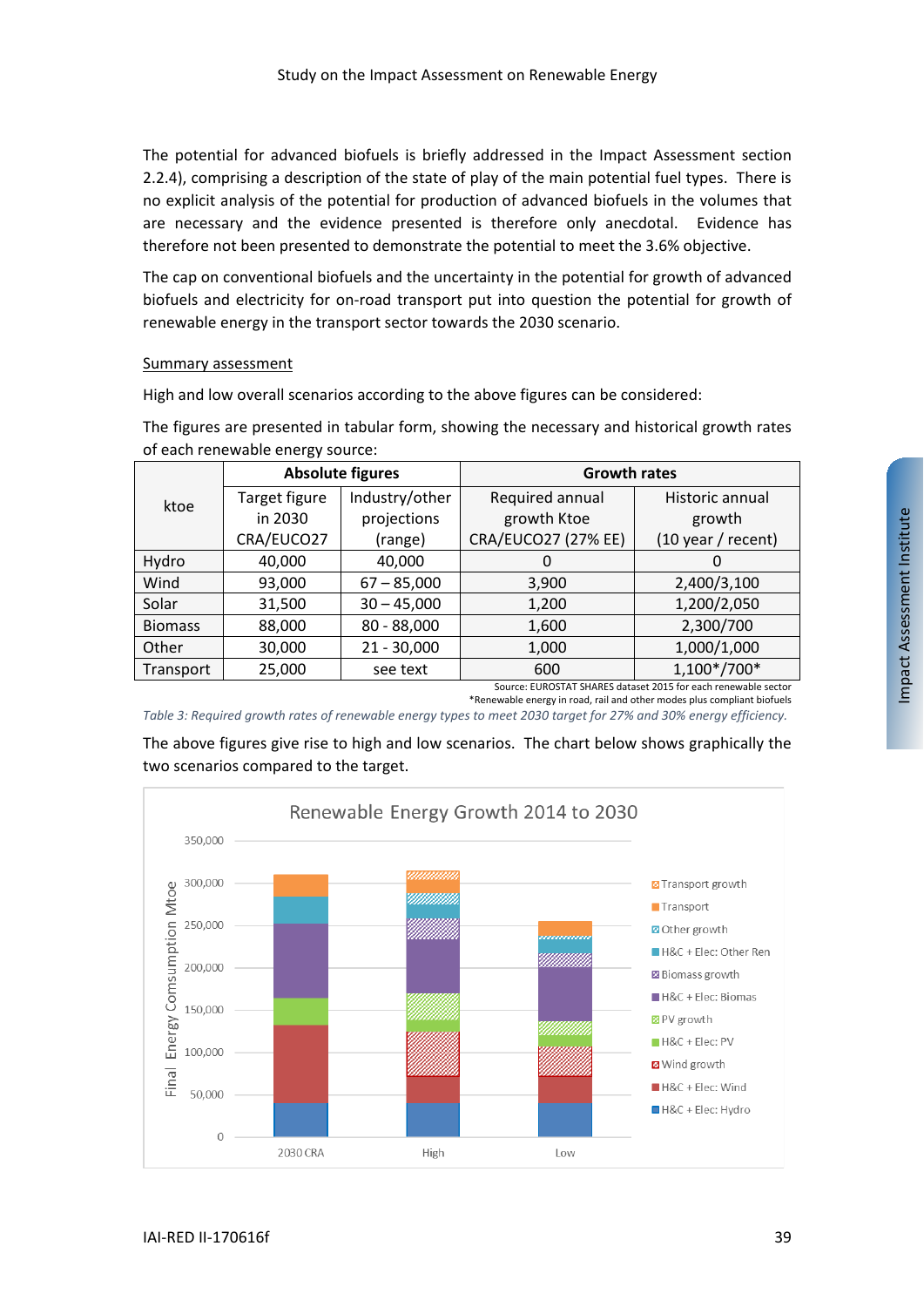#### *Figure 7: Renewable energy growth 2014 to 2030 – high and low scenario performance*

The chart demonstrates that the 2030 target can be reached (under the 27% energy efficiency scenario) by the optimistic projections for each renewable energy source, but not by the least optimistic projections. In the optimistic scenario, if the growth in wind and solar energy is achieved, reaching the target is dependent also on projected growth in biomass for heating and cooling and in growth in renewable energy in transport.

#### Other effects

The elimination of priority dispatch for renewable energy sources, as proposed in the European Commission proposal on a regulation on the internal market for electricity<sup>[23](#page-39-0)</sup>, is, by its nature, likely to reduce the amount of renewable energy used to generate electricity. Even if sufficient capacity is established at a rate equalling or exceeding the rate of recent years, the absence of priority dispatch for generating installations greater than 500kW reduces the potential for the renewable energy to reach the consumer and therefore to contribute towards the 27% target.

## **3.1.1** Influence of Energy Efficiency and EU Emissions Trading System

#### Energy Efficiency

Since the gross final energy consumption differs significantly between scenarios, and this figure is used in the denominator of the calculation of the renewable energy share. It is therefore necessary to take the projected energy savings of each scenario into account.

Gross final energy consumption 2016 Reference Scenario: 1,133,091 Ktoe

Gross final energy consumption CRA scenario 2030 (=EUCO27): 1,086,000 Ktoe

Gross final energy consumption EUCO30 scenario 2030: 1,041,000 Ktoe

In the Reference Scenario, the projected share of renewable energy in 2030 is 24.3%. Adjusting the denominator to reflect the above figures results in the following shares for energy savings of 27% and 30% are calculated:

| 27% energy savings: | 24.3% |
|---------------------|-------|
| 30% energy savings: | 26.4% |

As the European Commission legislative proposal on energy efficiency includes the 30% energy savings target for 2030, it is appropriate to use this figure in calculations. The above figure demonstrates that, in the absence of any confounding effects, 30% energy savings

<span id="page-39-0"></span><sup>&</sup>lt;sup>23</sup> "Proposal for a Directive on the internal market for electricity (recast) - COM(2016)861", European Commission, 30th November 2016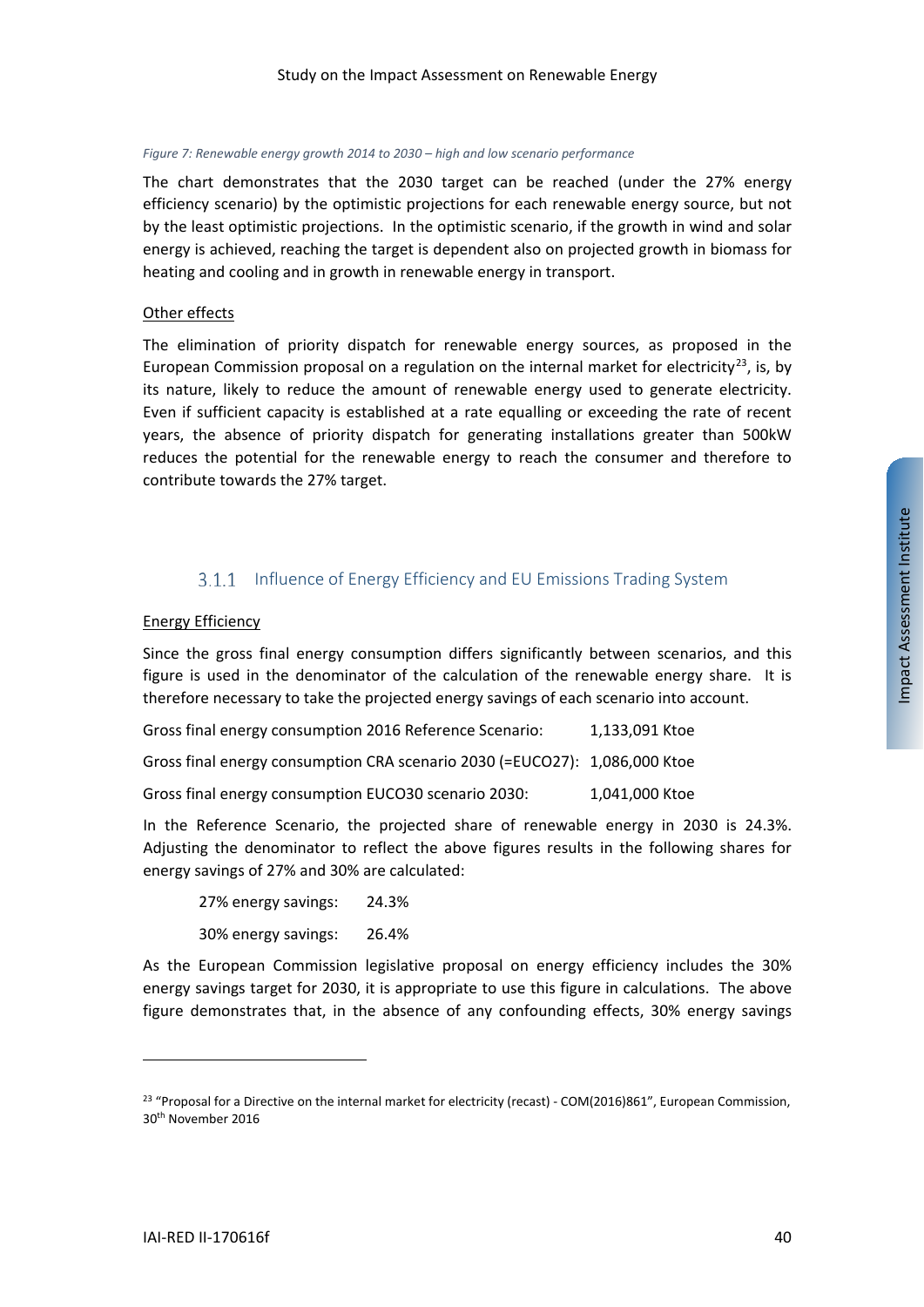would enable the 2030 renewable energy target almost to be reached, with no other measures additional to those in the Reference Scenario.

The extent to which increased energy efficiency would affect (and potentially reduce) the application of renewable energy would require further modelling, so it cannot therefore be assumed that the 30% energy efficiency would automatically increase the share to the 26.4% level. It is however reasonable to conclude that it would make a substantial contribution (see also next section).



The chart is therefore amended to take into account the altered energy efficiency assumption:

In this case, the high projections more comfortably exceed the target, with sufficient buffer to allow for growth lower than projected. The low projection is still insufficient to meet the target.

#### Emissions Trading System

The Emissions Trading System (ETS) was established in order to incentivise the introduction of low-carbon energy sources, including renewable energy. ETS allowances are not required to cover energy produced from renewable sources. Therefore the continuous linear reduction in the cap of allowances can be expected to provide an incentive for renewable energy in these sectors., which are part of both electricity (power sector) and heating & cooling (power and industrial sectors).

The Reference scenario 2016 assumes a linear reduction factor in the cap of allowances of 1.74% between 2021 and 2030. This is an understandable assumption, since it represents the status of the in-force legislation at the time of the publication of the Impact Assessment.

However, it would have been appropriate to create an additional reference scenario using the 2.2% linear reduction factor, which was proposed in the ETS legislative proposal in July

*Figure 8: Renewable energy growth 2014 to 2030 – high and low scenario performance with EUCO30 scenario*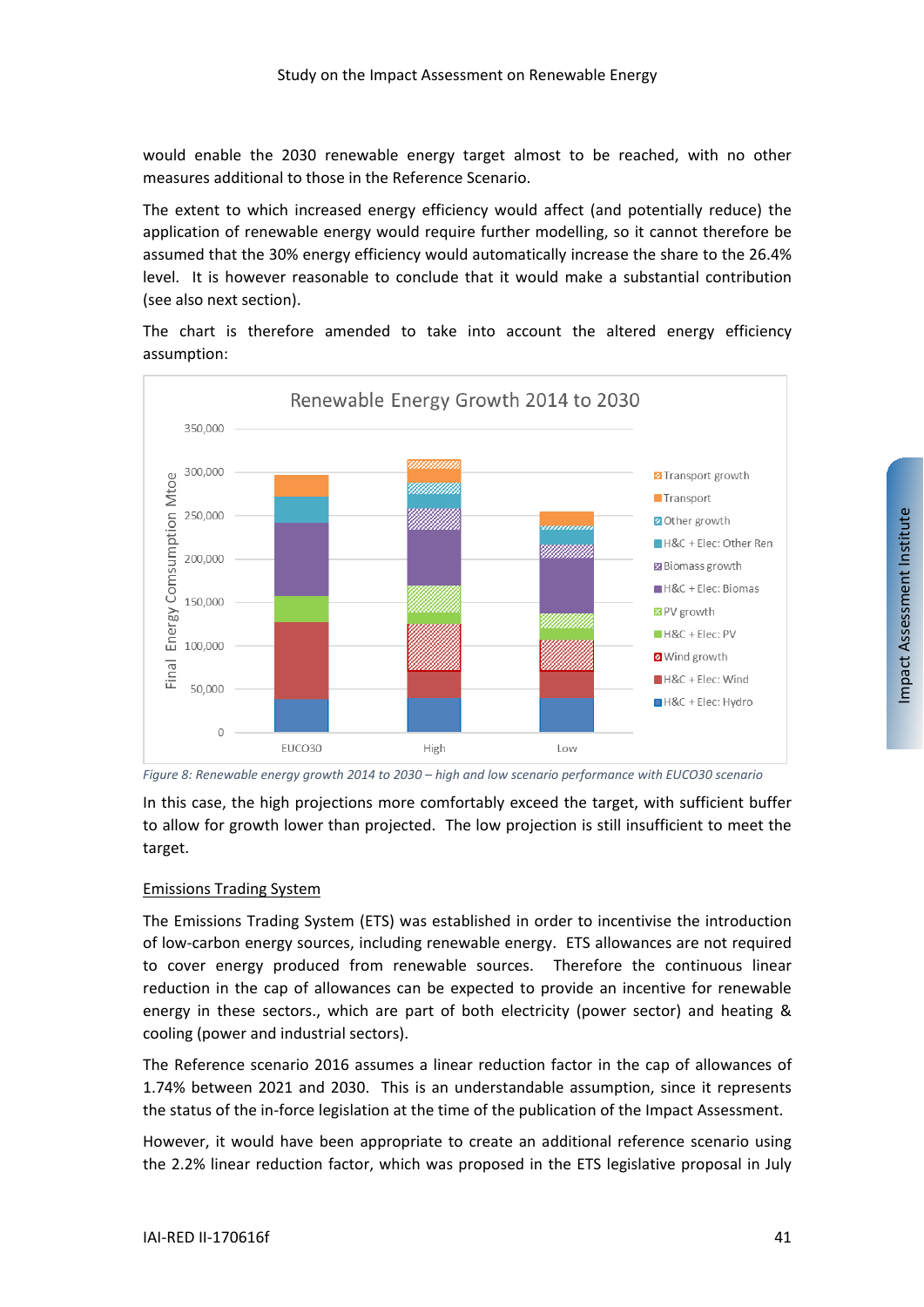2015 and already signalled in the Commission's Climate & Energy Communication in January 2014. This would have generated a valuable indicator from the modelling results, by isolating the effect of the change in the cap from 1.74% to 2.2%, since this is the only concrete projected policy action for the timeframe in question.

This detail is not provided in the published results of the model but would have demonstrated the extent to which the ETS itself could have incentivised closing the gap from the 24.3% renewable share projected by the reference scenario and the 27% target. The boundary conditions of this change can be reviewed:

| 2020 cap of ETS allowances                                | 1,816,452,134 |  |  |  |
|-----------------------------------------------------------|---------------|--|--|--|
| Annual reduction @ 1.74%                                  | 38,264,246    |  |  |  |
| Annual reduction @ 2.2%                                   | 48,380,081    |  |  |  |
| 2030 cap with 1.74% reduction factor                      | 1.433.809.674 |  |  |  |
| 2030 cap with 2.2% reduction factor                       | 1.332.651.322 |  |  |  |
| Change in cap due to faster reduction factor = 7.1% lower |               |  |  |  |

In 2030, the Reference scenario projects ETS sectors will generate about 42% of the total GHG emissions. The allowance price is projected to reach €38-42/t for the CRA and EUCO27 scenarios, and €27/t for EUCO30. Some studies have estimated the ETS price necessary to incentivise a switch to renewable energy. For example,  $CEPS<sup>24</sup>$  $CEPS<sup>24</sup>$  $CEPS<sup>24</sup>$  stated:

*"It is estimated that under current circumstances [2016] … the carbon prices required for the deployment of some types of RE should be in the order of 30€ (before accounting for the additional investments to cope with the intermittency of RE)."*

The €30/t is a little higher than the €27 projected for the EUCO30 scenario in 2030. This level would therefore not be expected to provide a clear price signal across the board for renewable energy under current circumstances, but by 2030 it could potentially incentivise deployment at least for the lowest cost suppliers, in particular in cases where new capacity is needed and is therefore competing against non-renewables.

Further, the CEPS study also refers to energy (intensive) companies using internal shadow prices for carbon, which are significantly higher than the current market price (examples between \$30 and \$64.5). If the lower ETS cap has the effect of driving such shadow prices higher, the incentive for investment in renewable energy could be expected to increase.

Starting from the Reference Scenario and applying the 30% energy savings figure to the denominator (as discussed above) achieves a 26.4% renewable share in 2030. Even taking into account any secondary effects by which reduced energy demand reduces the deployment of renewable energy, the additional marginal effect of the ETS due to the lower

<span id="page-41-0"></span><sup>&</sup>lt;sup>24</sup> "2016 State of the EU ETS Report", Centre for European Policy Studies, February 2016 [http://www.ceps](http://www.ceps-ech.eu/sites/default/files/State%20of%20EU%20ETS%20v16_0.pdf)[ech.eu/sites/default/files/State%20of%20EU%20ETS%20v16\\_0.pdf](http://www.ceps-ech.eu/sites/default/files/State%20of%20EU%20ETS%20v16_0.pdf)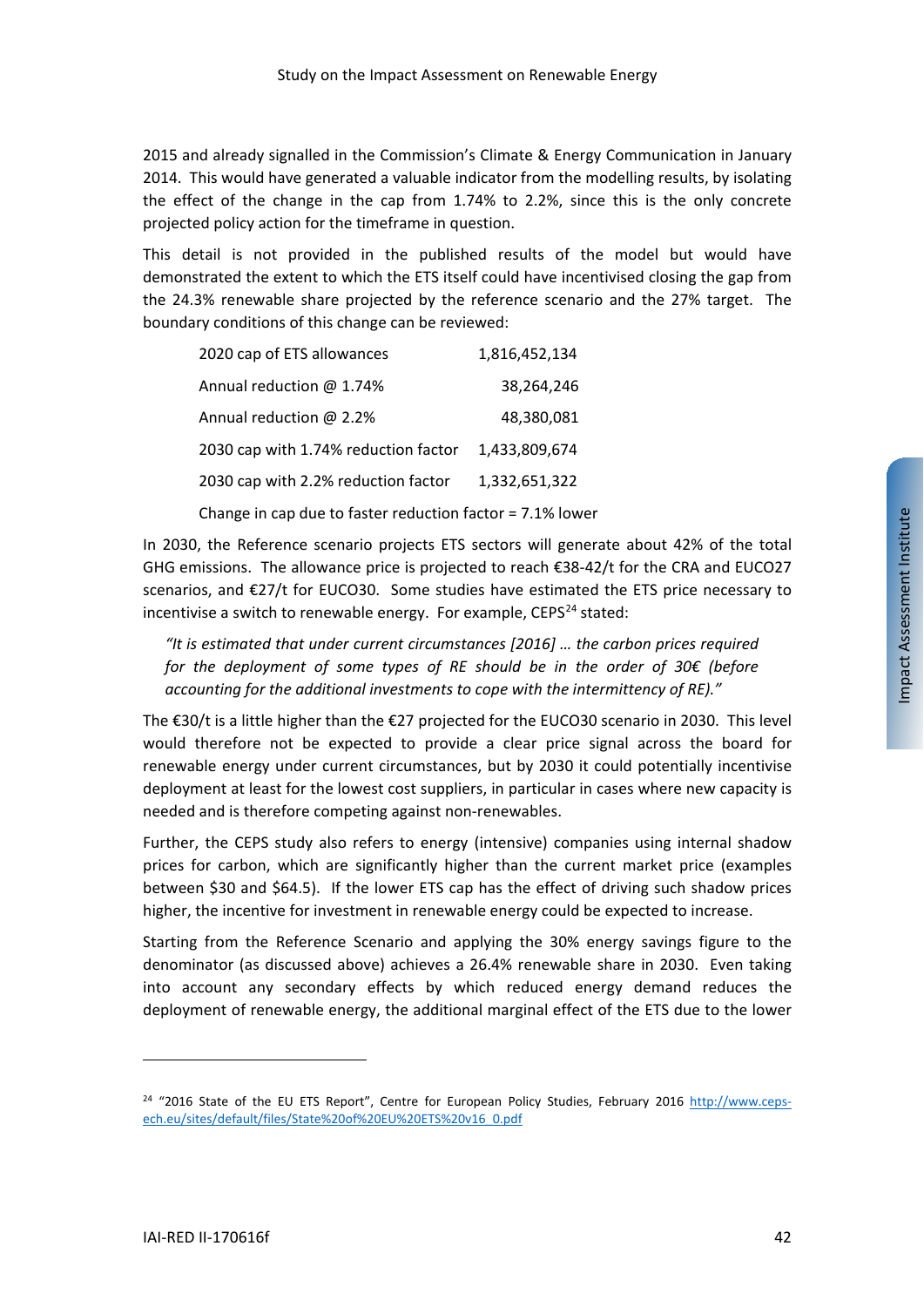cap, as discussed above, could potentially drive achievement of the 27% renewable energy share in 2030 with no further measures. Taking into account the potential lower cost indicated by the recent auction prices for wind energy (Sectio[n 2.1.2](#page-9-1) above) would add to the probability of exceeding the 27% target.

This calls into question the added value of the provisions of the Renewable Energy Directive in meeting the 27% target, when the Reference Scenario is assumed as the baseline.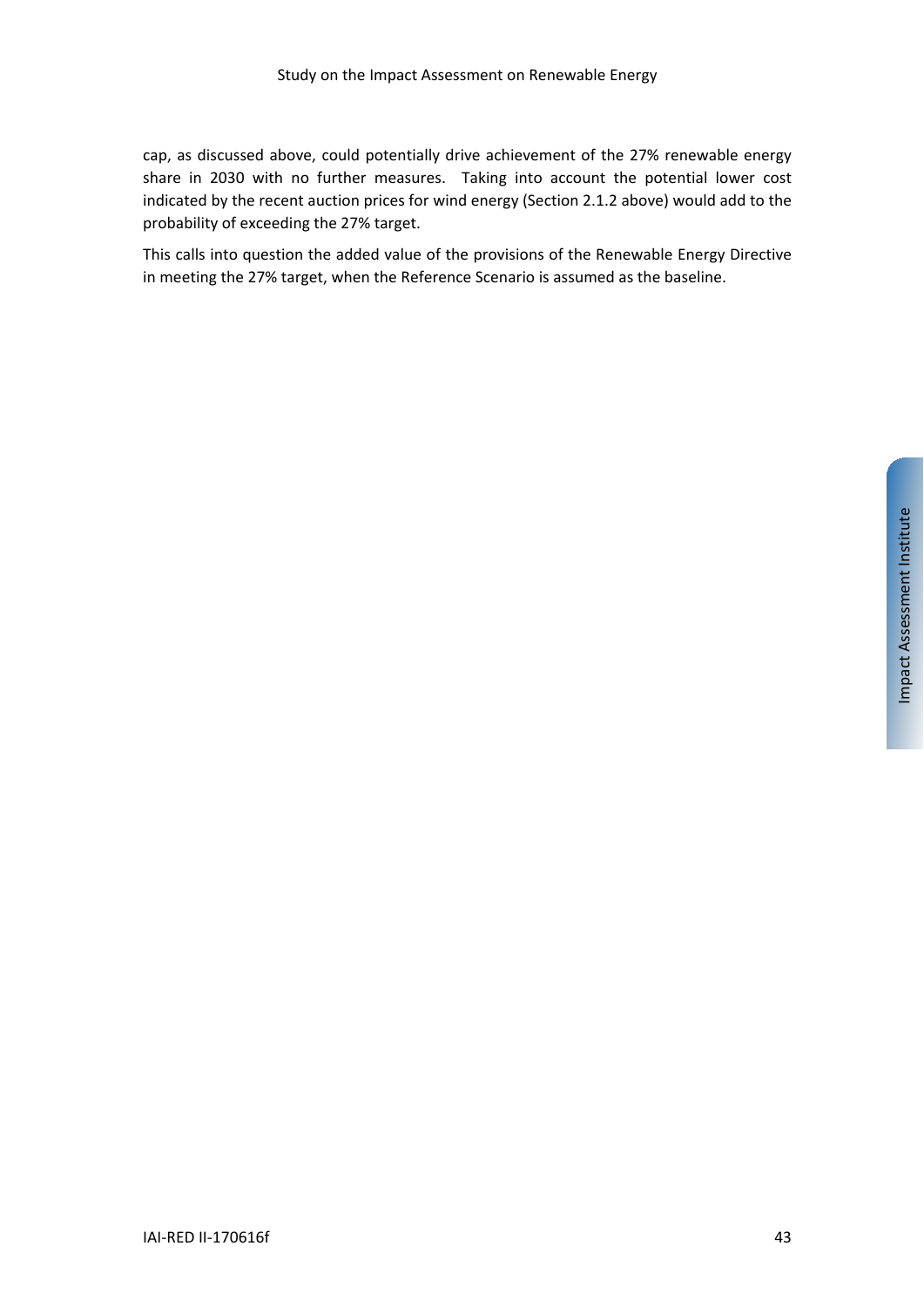# <span id="page-43-0"></span>4. Conclusions for policy derived from the review of the evidence

The above analysis has demonstrated a number of inconsistencies in EU policy on renewable energy. In particular, these include the conflict between the binding nature of the EU target and the lack of enforceable national targets, the different treatment of biomass for power and biofuels and the insufficient consideration of the existing mechanisms for increased renewables use.

The review of the evidence leads to a number of conclusions that can be useful pointers in designing more effective policy ideas for renewable energy.

# 4.1 Implications for EU energy and climate data

Renewable energy is counted as emitting zero greenhouse emissions in EU statistical data on energy and climate. Much of the analysis above indicates the complexity of generating accurate greenhouse gas data, in particular related to bioenergy for solid and liquid fuels. As indicated in the section on the Bioenergy Impact Assessment above, actual emissions from combustion of certain types of biomass can be higher than those of fossil fuels in the medium term, with net emissions being very low in the long term as the carbon stock is replenished.

There is therefore a disconnect between the greenhouse gas emission figures and the actual emissions, in terms of the timing of those emissions. Especially in the short term, depending the on the feedstocks used, actual emissions may be materially higher than those reported with the zero emission assumption for renewable energy. A method in the data and modelling to take account of this phenomenon would be beneficial in order to provide a more accurate record.

## <span id="page-43-1"></span>4.2 Consideration of renewable portion of energy source

Currently each unit of renewable energy consumed is 100% counted towards fulfilment of the renewable energy targets. However, different renewable energy sources exhibit different greenhouse gas emissions performance. For example, biofuels and biomass are explicitly acknowledged to have a greenhouse gas saving of less than 100%. Therefore the strictly renewable portion of these energy sources is the greenhouse gas savings percentage applied. An accurate accounting for renewable energy would therefore use only the proportion represented by the greenhouse gas savings percentage in contributing to the renewable energy share. If so applied, it would preclude the need for a greenhouse gas savings threshold, since even a biofuel with for example, a 20% greenhouse gas saving could make a valid contribution, if economically viable.

Fully consistent treatment would account for all robustly-evidenced sources of greenhouse gas emissions of renewable energies, including indirect land-use change, biogenic emissions, transport, manufacture, maintenance etc., for all renewable energy types and for each individual source.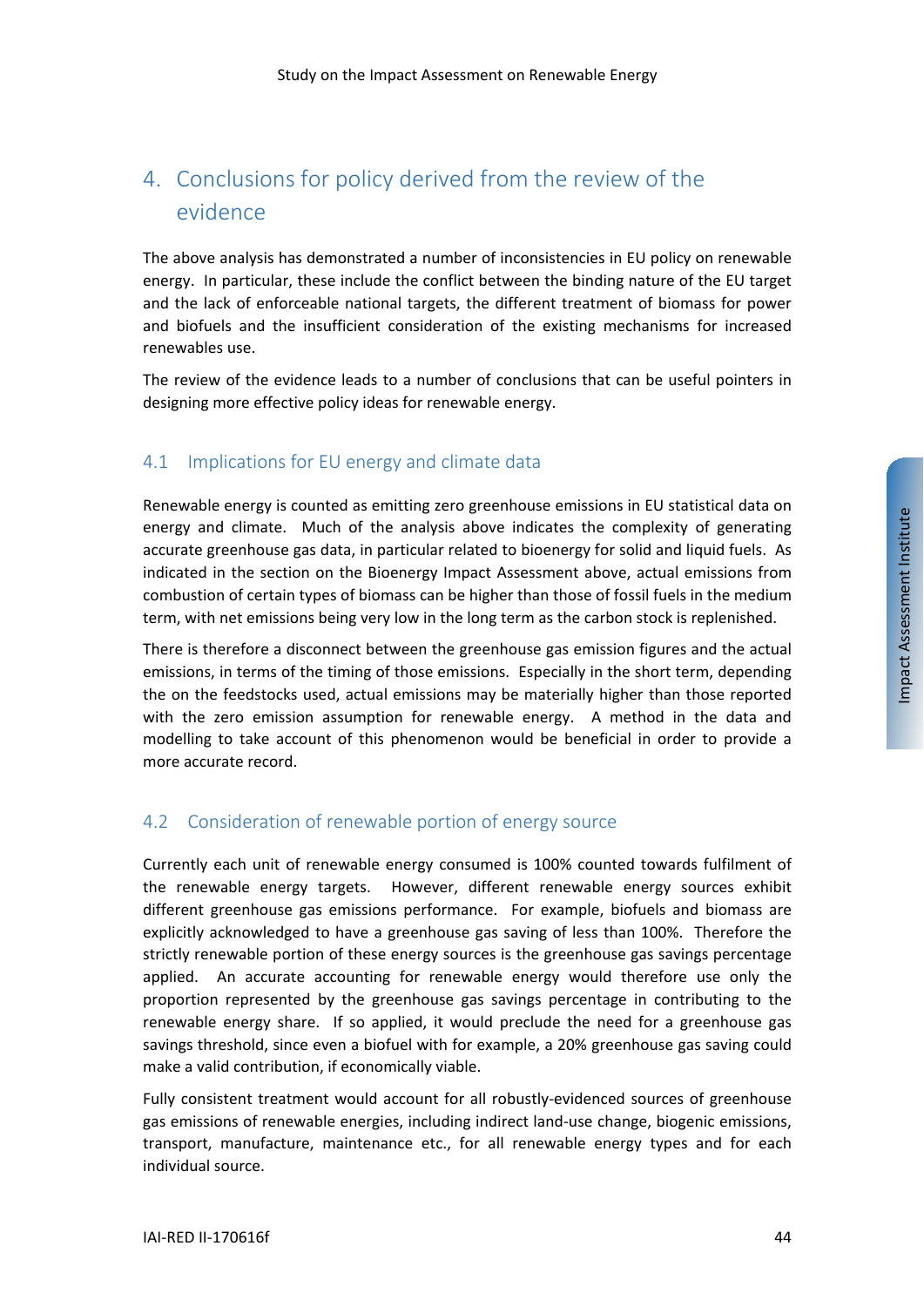Such proportional accounting would introduce a significant additional administrative burden for both governments and the renewable energy industry. Nevertheless, a fully consistent accounting for renewable energy would consider all sources of greenhouse gas emissions and be fully coherent with the evidence.

The consequence of proportional renewable accounting would also likely be the failure to meet the 27% renewable energy target in 2030, since each unit of energy would count according to its greenhouse gas savings performance, i.e. less than 100%. This would either require a lower target to remain feasible, or could, as discussed below, be dealt with by changing the target parameters.

# <span id="page-44-0"></span>4.3 Coherent alternative indicators for EU climate & energy policy

An underlying theme in these inconsistencies is the lack of full alignment of the objective of this legislation (renewable energy) with the objectives of climate and energy policy. The main underlying objectives of renewable energy use are as follows:

- 1. Reduction in greenhouse gas emissions
- 2. Increase in energy security (including import dependency)
- 3. Long-term availability of energy resources

The use of renewable energy can contribute to each of these objectives, but the relationship is different in each case and also differs between renewable energy types.

Therefore a target for renewable energy is suboptimal in meeting the underlying objectives of climate & energy policy. Indicators and targets, which are directly related to the above objectives, would be more likely to provide a proportional incentive. In this context, the following discussion addresses each objective in turn, considering how more relevant policy indicators can be generated.

## 4.3.1 Reduction in Greenhouse Gas Emissions

100% of EU GHG emissions are accounted for in two pieces of legislation adopted to regulate them:

Emissions Trading System (ETS): 45% (power & industry sectors)

Effort Sharing Decision (ESD): 55% (residential, transport, small power & industry)

The ETS directly caps the level of emissions in the EU as a whole, thereby providing the indicator and the enforcement mechanism for achieving the GHG reduction objective for that proportion of the emissions (notwithstanding any potential carbon leakage). Compliance measures such as increased use of renewable energy are therefore incentivised through the continuing reduction in the cap of allowances.

The ESD requires Member States to reduce emissions in the relevant sectors to meet their own target. Again, this requires compliance measures to be put in place, which may include the use of renewable energy. Without a hard cap on emissions, the outcome has a lower level of assurance compared to the ETS.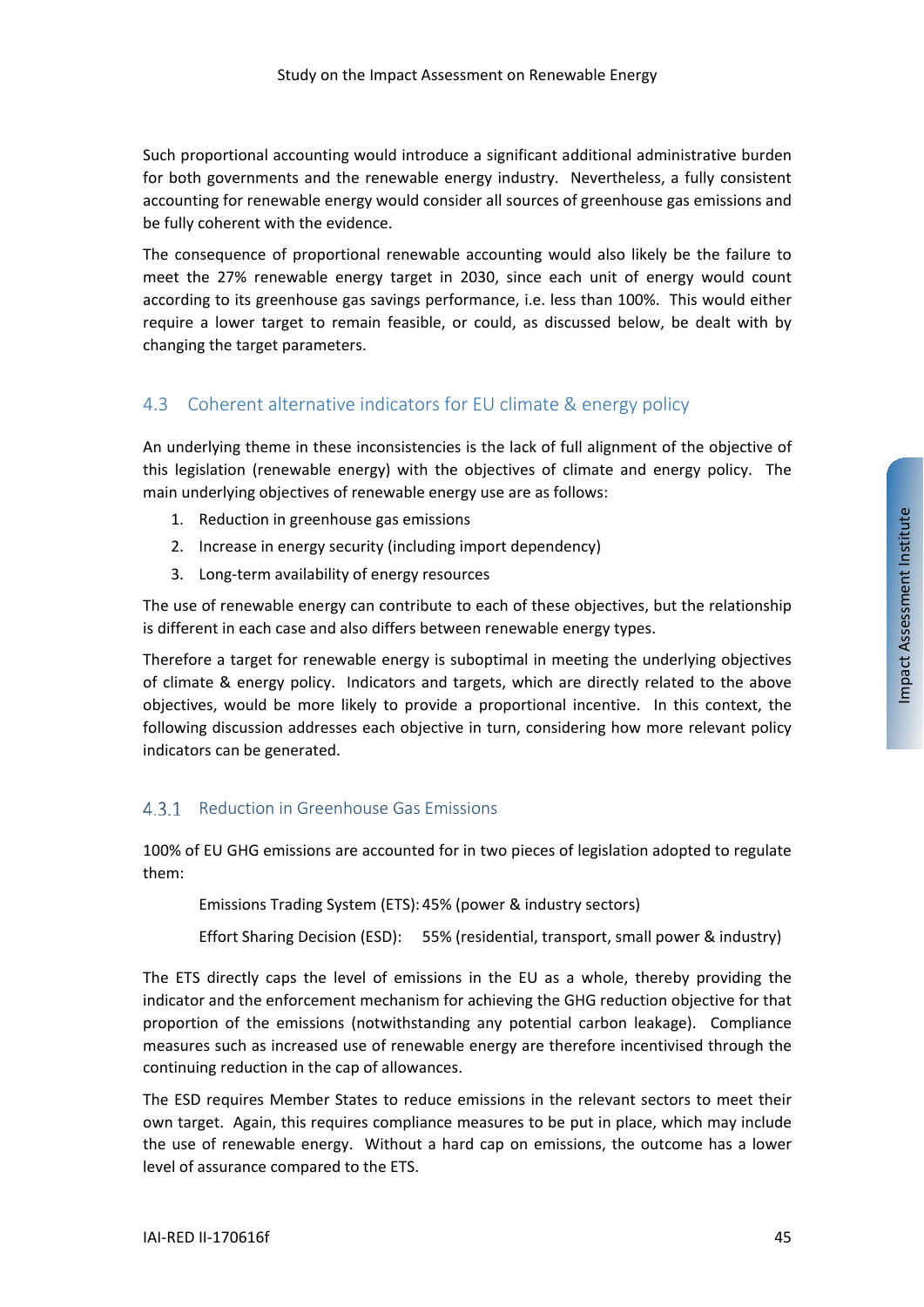With these two policies in place, the incentive and mechanism already exists to meet the main policy objective, and renewable energy can be used to achieve it, if it is economically viable compared to other options (such as fuel switching or reduction in energy consumption).

# 4.3.2 Energy Security

Renewable energy may increase energy security by reducing the need to import energy from potentially unstable countries or regions. In particular this applies to oil and gas. Many (not all) renewable energies (wind, solar, geothermal, ocean, hydro) are by definition local and therefore mostly secure from political instability.

It would therefore be expedient to consider an indicator for geopolitical security of energy and setting policy to enhance that indicator. For example, a parameter that captures the potential for a source of energy to be subject to interruption due to political actions (in the source country or a transit one) could be generated. This parameter would be applied to generate an indicator that represents the security of supply.

A simplified example is the following:

A Member State sources 40% of its energy from the EU (1.0 security factor), 40% from a semi-democratic country (0.75 security factor) and 20% from a country with a high risk of political unrest (0.25 security factor). Its security indicator would therefore be:

40%x1.0 + 40%x0.75 + 20%x0.25 = 75%

This indicator therefore provides a guide on the security of a Member State's energy sources, to inform national and EU policy. The indicator could be further developed into a target.

## 4.3.3 Long-term availability of energy resources

Similar to the above, an indicator can be applied that captures the potential for each source of the EU's energy to be exhausted in the long term. This indicator would apply to all fuels, but would be particularly relevant to fossil fuels due to their exhaustible nature. It could be calculated at EU level according to the annual consumption compared to proven reserves. For example, an exhaustible source whose reserves are 50 times annual consumption would receive a value of 2%. Renewables, whose reserves are theoretically inexhaustible, therefore receive a value of 0. An average can be generated for the EU and individual Member States. Again an overall target could be set in order to incentivise progress.

## <span id="page-45-0"></span>4.4 Assessment & Conclusion

More analysis would be necessary in order to transform the above indicators into workable parameters. A trading mechanism could be developed (e.g. statistical transfers, tradable certificates). Alternatively, analysis could be performed to apply these parameters within the framework of the existing proposal for renewable energy.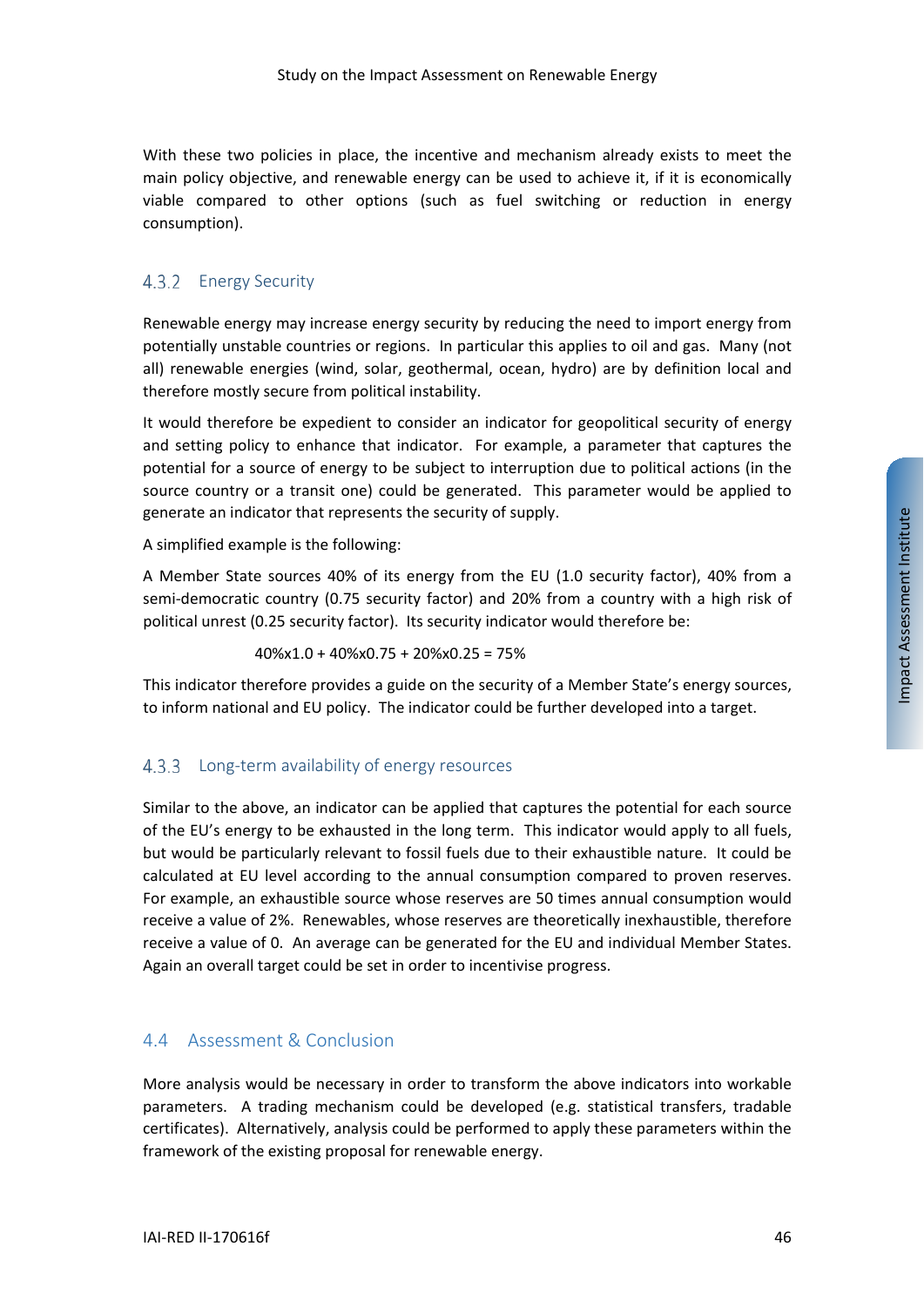Using such indicators as parameters would more directly target the policy objectives. The use of renewable energy would be incentivised, where it is the most economically viable of all options for meeting the main policy goals. The goal of renewable energy policy would thereby be focused on ensuring that barrier to deployment of renewables are removed, such that they are enabled when they represent the most cost effective method for reaching the priority policy objectives. This is indeed the objective of many of the policy options assessed for electricity, heating & cooling and transport, but their assessment has been distorted by the need to focus on the target for renewable energy instead of the main priorities of GHG reduction and energy security.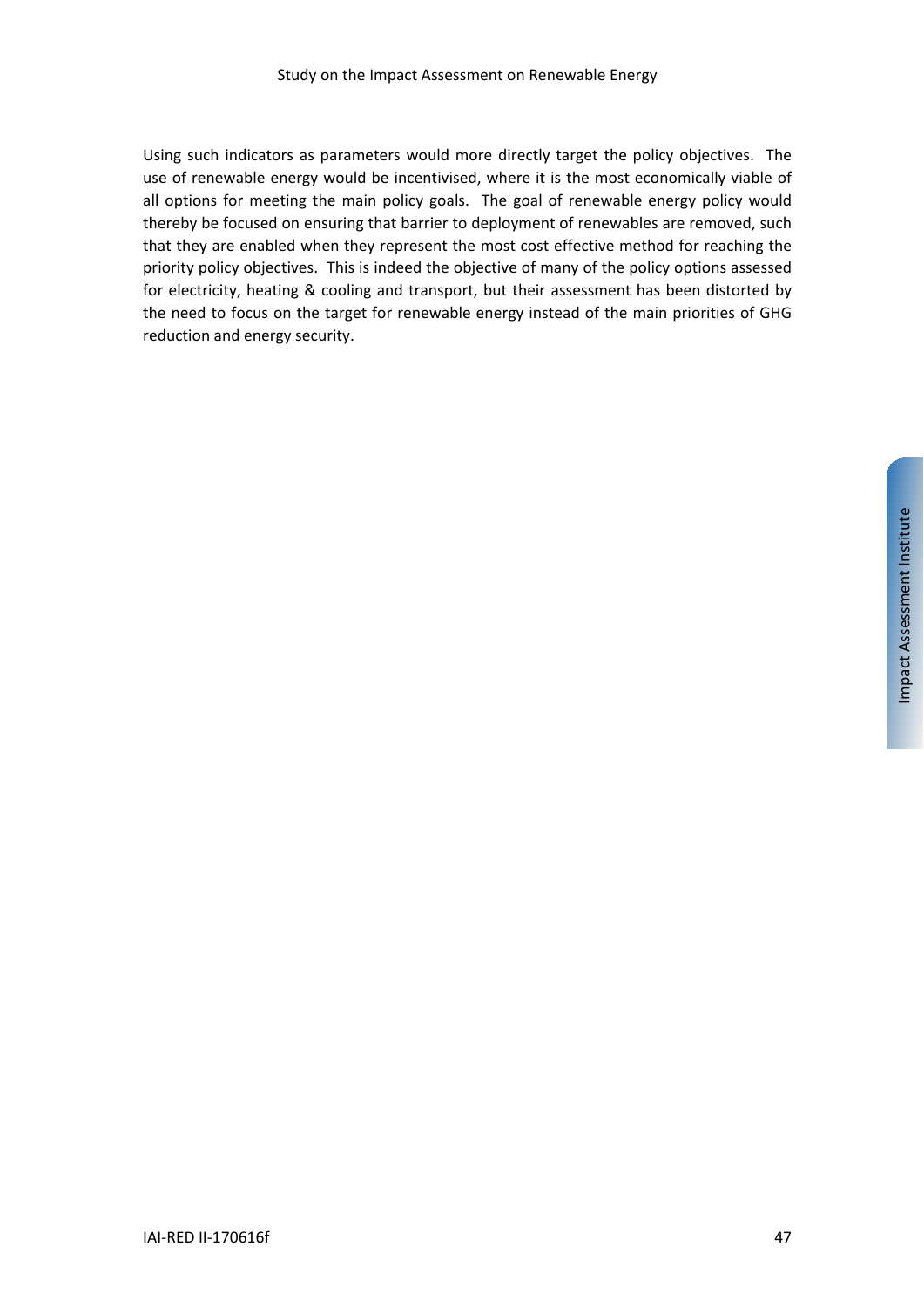#### *Annex 1: Accompanying statement*

This report has been written according to the guiding principles of the Impact Assessment Institute: transparency, objectivity, legitimacy and credibility. It analyses the subject matter from a factual and scientific point of view, without any policy orientation. In respecting these principles it has been compiled following its written Study Procedures [25](#page-47-0).

The analysis is open to review and criticism from all parties, including those whose work is scrutinised. Contacts with all relevant parties are recorded to ensure transparency and to guard against "lobbying" of the results.

By its nature the report has a critical characteristic, since it scrutinises the subject document with its main findings entailing the identification of errors, discrepancies and inconsistencies. In performing this work, the intention of the report is to be constructive in assisting with improving Better Regulation practices in the European Union. It should therefore be seen as a cooperative contribution to Europe's policy making process.

This report is also to be considered as a call for additional data. Peer review is an essential step laid down in the procedures of the Impact Assessment Institute and this is manifested in the openness to further review and to identify new data. Even at publication of the final version, the report remains open to newly arising data, information and analysis, which could be taken into account in a future revised version.

The Impact Assessment Institute is a private foundation incorporated in March 2016 under Belgian law, number 0650.623.342. The Institute is inscribed in the EU Transparency Register, number 993290221302-35.

<span id="page-47-0"></span><sup>&</sup>lt;sup>25</sup> "Procedures for Conduct of Studies", Impact Assessment Institute, December 2015 [\(http://www.impactassessmentinstitute.org/#!procedures/c1q8c\)](http://www.impactassessmentinstitute.org/#!procedures/c1q8c)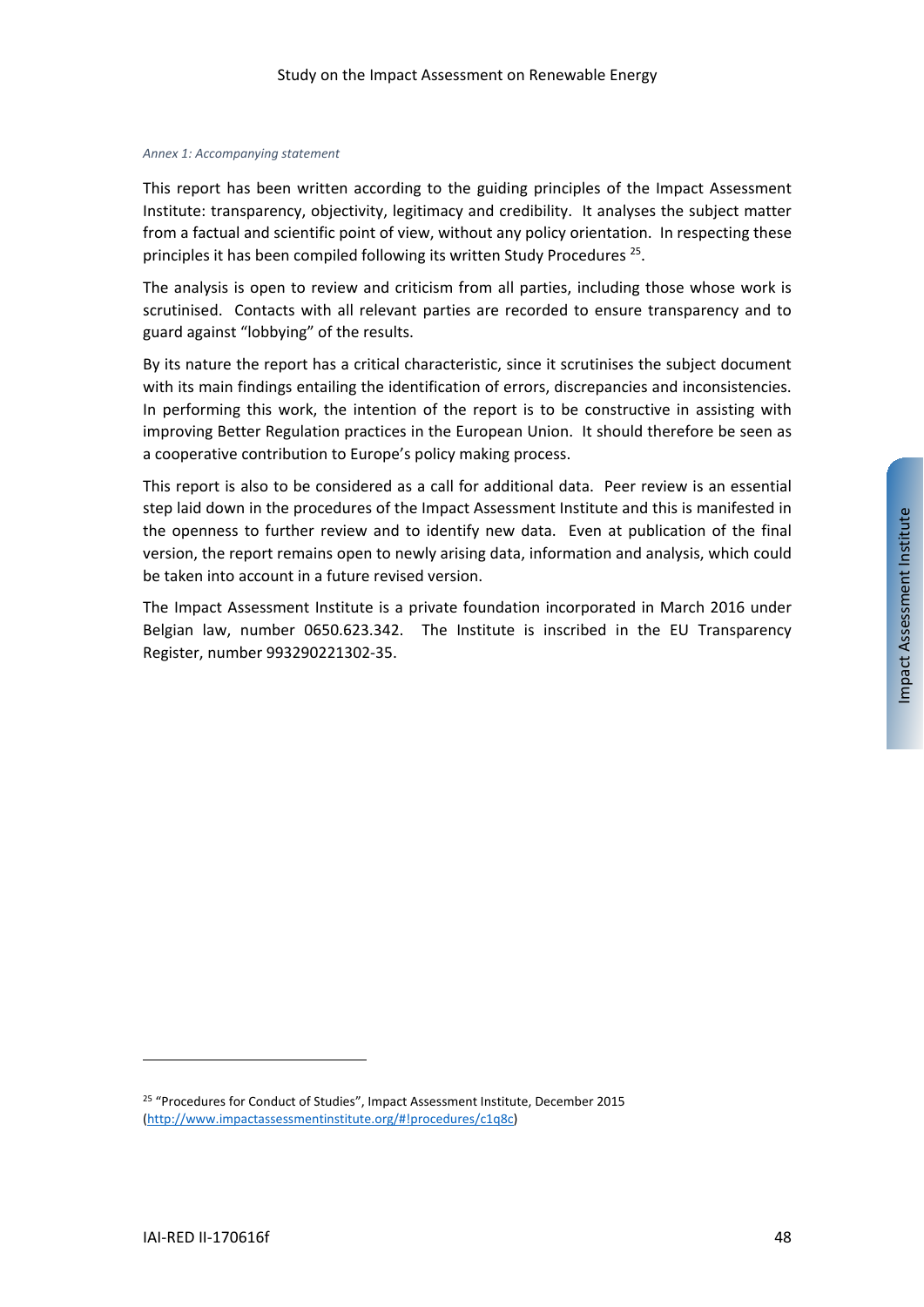#### *Annex 2: Input from stakeholders*

Input contributing to the content of this study was received by direct exchanges with the following organisations:

- European Commission
- Trade associations representing the majority of renewable energy sectors
- A non-governmental organisation
- An EU policy think tank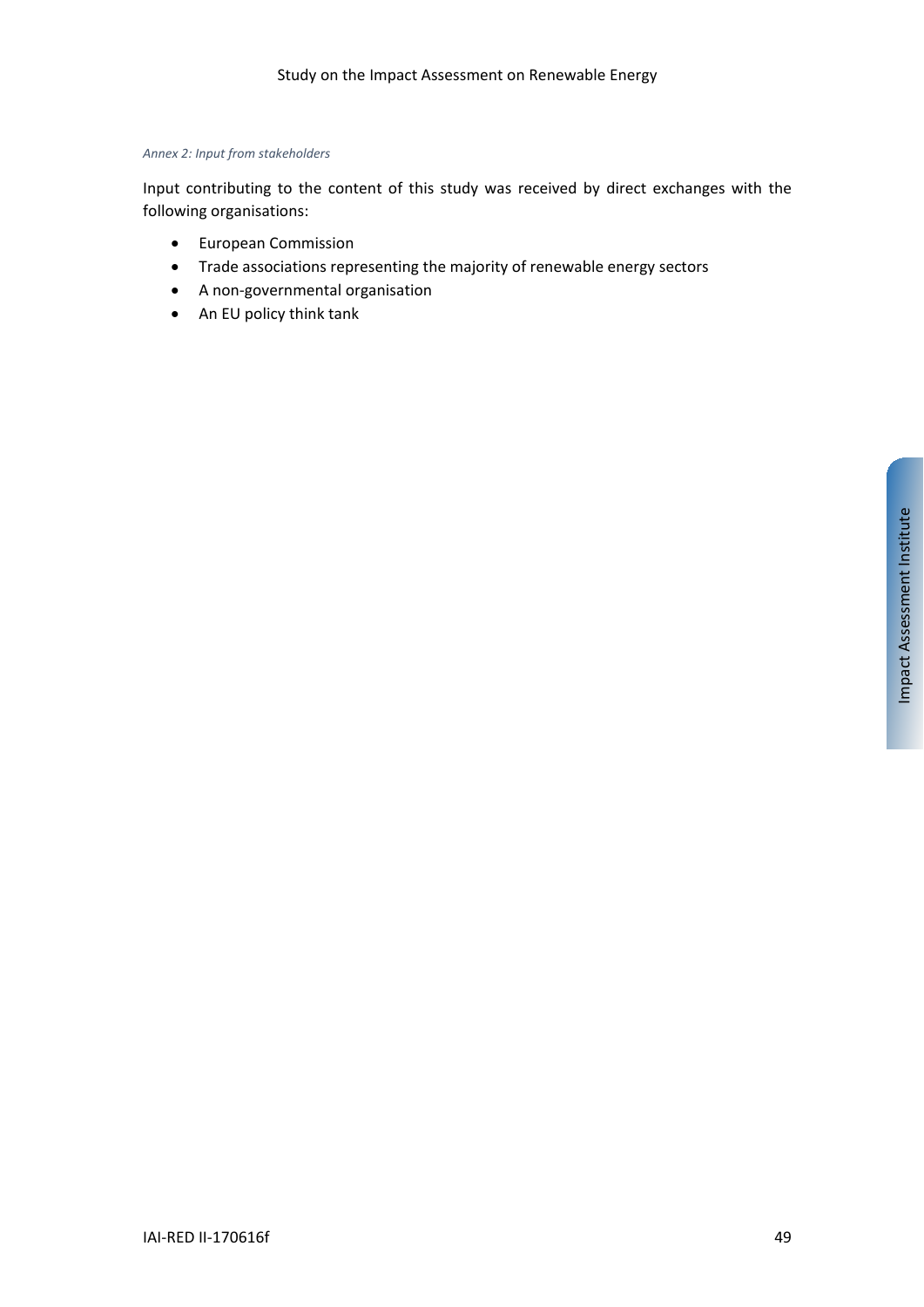|                       | 2005 | 2006 | 2007  | 2008  | 2009  | 2010  | 2011  | 2012  | 2013  | 2014  |
|-----------------------|------|------|-------|-------|-------|-------|-------|-------|-------|-------|
| Elec - Hydro          | 2.4% | 2.4% | 2.5%  | 2.4%  | 2.6%  | 2.5%  | 2.6%  | 2.6%  | 2.6%  | 2.7%  |
| IElec - Wind          | 0.5% | 0.6% | 0.7%  | 0.8%  | 1.0%  | 1.1%  | 1.3%  | 1.5%  | 1.7%  | 2.0%  |
| Elec - Solar          | 0.0% | 0.0% | 0.0%  | 0.1%  | 0.1%  | 0.2%  | 0.4%  | 0.5%  | 0.6%  | 0.8%  |
| Elec - Solid Biofuels | 0.3% | 0.3% | 0.4%  | 0.4%  | 0.5%  | 0.5%  | 0.6%  | 0.6%  | 0.6%  | 0.7%  |
| Transport - elec      | 0.1% | 0.1% | 0.1%  | 0.1%  | 0.1%  | 0.1%  | 0.1%  | 0.1%  | 0.1%  | 0.1%  |
| Transport - biofuels  | 0.3% | 0.4% | 0.7%  | 0.8%  | 1.0%  | 1.1%  | 0.7%  | 1.0%  | 1.0%  | 1.2%  |
| All other renewables  | 0.2% | 0.3% | 0.3%  | 0.3%  | 0.4%  | 0.4%  | 0.5%  | 0.6%  | 0.6%  | 0.7%  |
| Heating & Cooling     | 5.3% | 5.4% | 5.9%  | 6.2%  | 6.8%  | 7.0%  | 7.0%  |       |       |       |
| H&C - biomass         |      |      |       |       |       |       |       | 4.7%  | 4.9%  | 5.0%  |
| H&C - Wind PV Hydro   |      |      |       |       |       |       |       | 2.1%  | 2.2%  | 2.3%  |
| H&C - other ren       |      |      |       |       |       |       |       | 0.6%  | 0.7%  | 0.7%  |
|                       | 9.1% | 9.6% | 10.5% | 11.1% | 12.5% | 12.9% | 13.2% | 14.4% | 15.2% | 16.1% |

#### <span id="page-49-0"></span>*Annex 3: Numerical data for renewable energy*

*Table 4: Breakdown of renewable energy share 2005-2014*

|                       | 2005    | 2006    | 2007    | 2008    | 2009    | 2010    | 2011    | 2012    | 2013    | 2014    |
|-----------------------|---------|---------|---------|---------|---------|---------|---------|---------|---------|---------|
| Elec - Hydro          | 29,682  | 29,552  | 29,628  | 29,644  | 29.743  | 30,068  | 30.012  | 29.879  | 30.040  | 29,966  |
| Elec - Wind           | 5.943   | 7,082   | 8,564   | 10.147  | 11.725  | 13,313  | 15.095  | 17.089  | 19.449  | 21,639  |
| Elec - Solar          | 126     | 214     | 325     | 641     | 1.214   | 2.000   | 4.065   | 6.118   | 7.366   | 8,410   |
| Elec - Solid Biofuels | 3.749   | 4.147   | 4,331   | 4.818   | 5,222   | 6,006   | 6.289   | 6.833   | 6.939   | 7.297   |
| Transport - elec      | 1.081   | 1.055   | 1.072   | 1.076   | 1.105   | 1.175   | .323    | 1.341   | 1.485   | 1.549   |
| Transport - biofuels  | 3,256   | 5.497   | 7,859   | 10,030  | 11.796  | 13.198  | 8.529   | 11.603  | 11.973  | 13,120  |
| All other renewables  | 2.767   | 3.176   | 3.741   | 4.104   | 4.549   | 5.157   | 5.663   | 6.421   | 6,966   | 7,403   |
| Heating & Cooling     | 64,485  | 66,844  | 71.378  | 74,863  | 77.871  | 84,360  | 80,192  |         |         |         |
| H&C - biomass         |         |         |         |         |         |         |         | 54.087  | 56.099  | 54.990  |
| H&C - Wind PV Hydro   |         |         |         |         |         |         |         | 24.585  | 25.500  | 24,995  |
| H&C - other ren       |         |         |         |         |         |         |         | 7.375   | 7.650   | 7,499   |
|                       | 111.089 | 117.567 | 126.899 | 135,322 | 143.224 | 155.279 | 151,168 | 165,332 | 173,468 | 176.869 |

*Table 5: Absolute renewable energy contributions 2005-2014*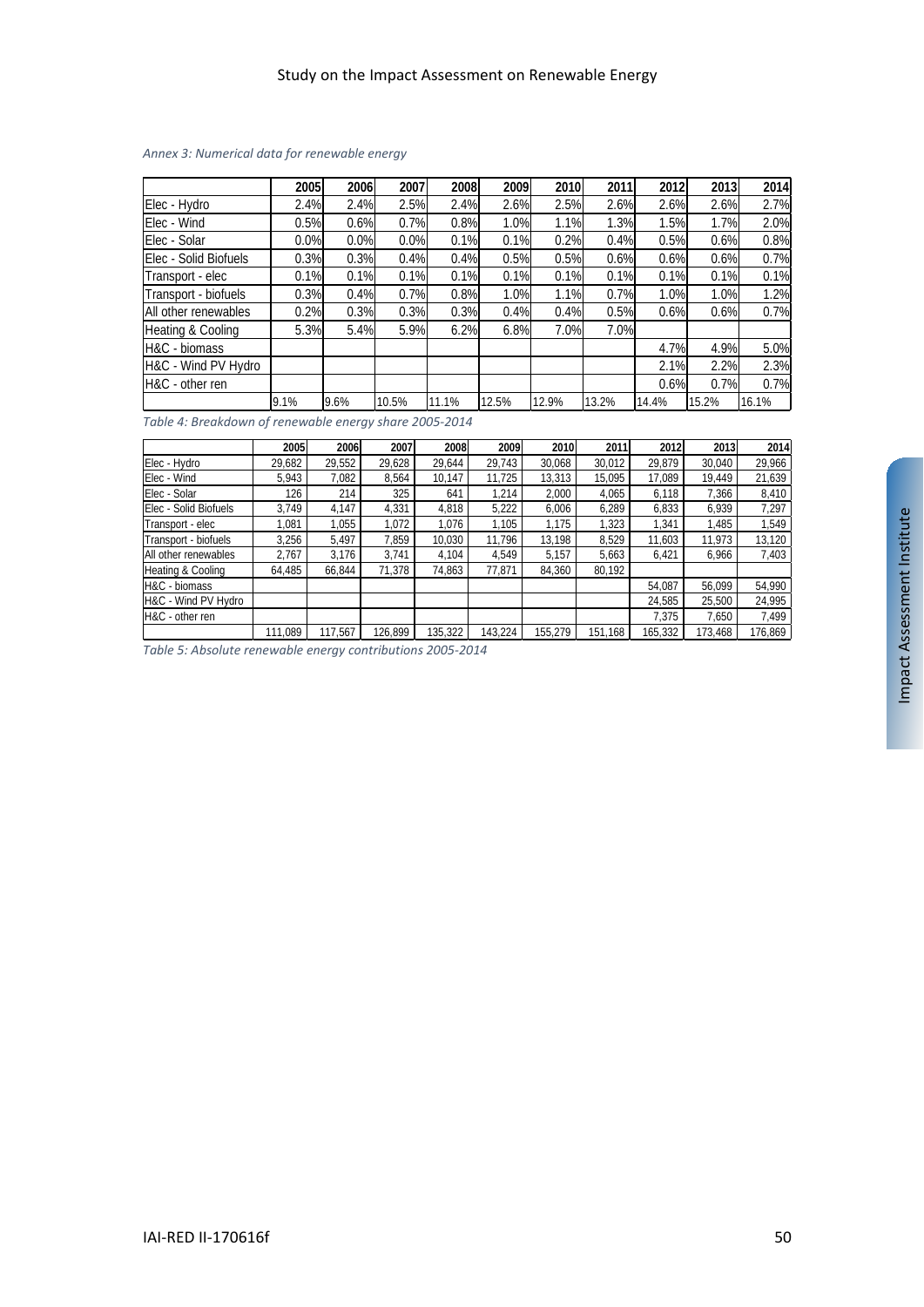#### <span id="page-50-0"></span>*Annex 4: Background information on food-based biofuels*

The GLOBIOM and other reports present detailed data on the direct and indirect land use change emissions of biofuels. The following table from the Impact Assessment demonstrates significantly different results for different biofuels, indicating that a differentiated approach according to relative GHG performance would be appropriate.

#### The following table

|                    | GTAP 2014 <sup>1</sup> | MIRAGE $2011^2$         | MIRAGE $2013^3$ | GLOBIOM 2015 <sup>4</sup> |  |  |  |  |  |
|--------------------|------------------------|-------------------------|-----------------|---------------------------|--|--|--|--|--|
| <b>Biofuel</b>     |                        | iLUC emissions(gCO2/MJ) |                 |                           |  |  |  |  |  |
| Corn Ethanol       | 20                     |                         | 12              |                           |  |  |  |  |  |
| Sugarcane Ethanol  | 12                     | 13                      | 14              |                           |  |  |  |  |  |
| Soy Biodiesel      | 29                     | 56                      | 56              | 150                       |  |  |  |  |  |
| Canola=Rapeseed Bi | 15                     | 54                      | 55              | 65                        |  |  |  |  |  |
| Palm Biodiesel     | 71                     | 54                      | 55              | 231                       |  |  |  |  |  |

| Table 2: ILUC emissions from GTAP <sup>131</sup> , MIRAGE <sup>132</sup> , GLOBIOM <sup>133</sup> |  |
|---------------------------------------------------------------------------------------------------|--|
|---------------------------------------------------------------------------------------------------|--|